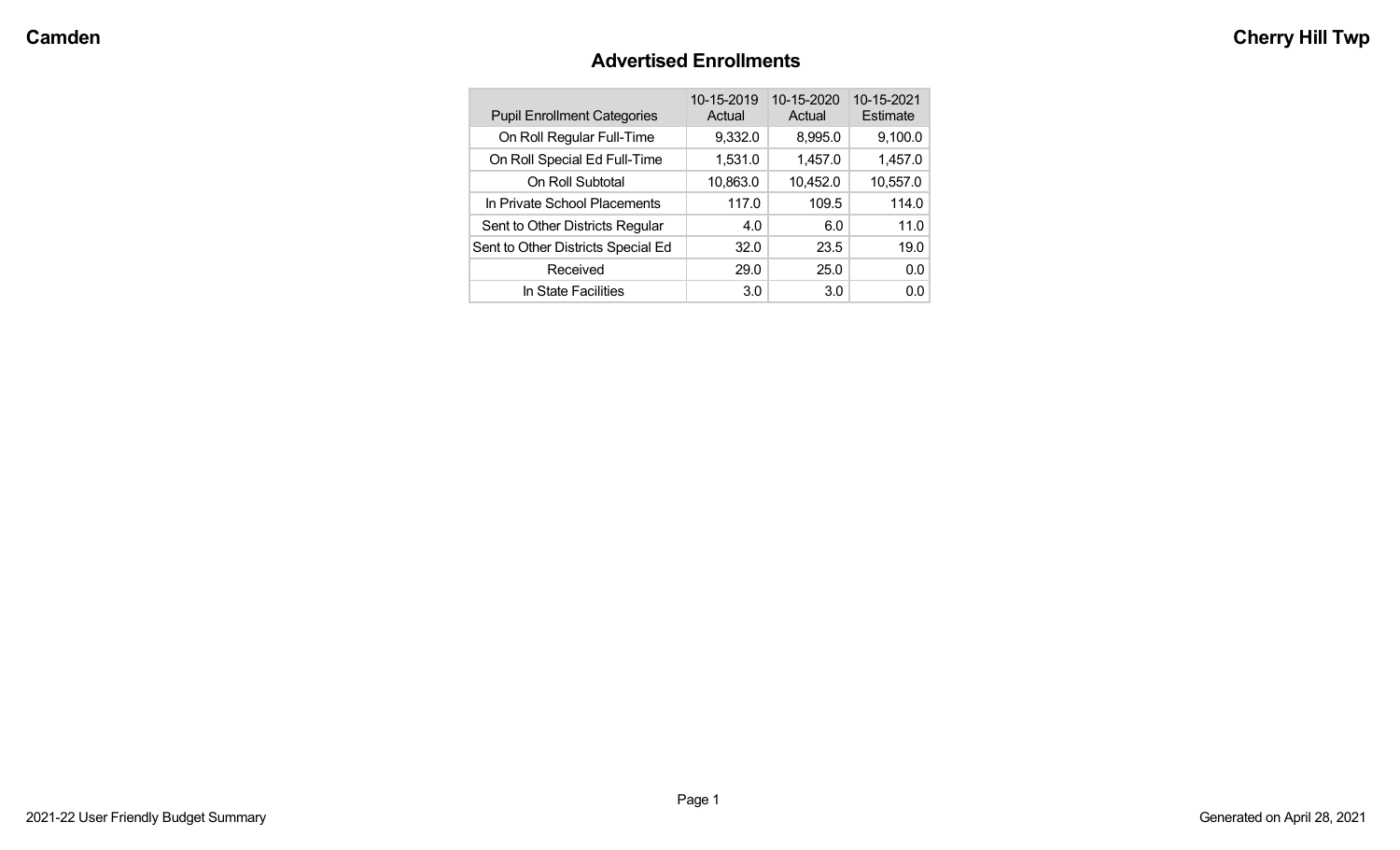#### **Advertised Revenues**

| <b>Budget Category</b>                            | <b>Description</b>                              | Account | 2019-20<br>Actual | 2020-21<br><b>Revised</b> | 2021-22<br>Proposed |
|---------------------------------------------------|-------------------------------------------------|---------|-------------------|---------------------------|---------------------|
|                                                   | Local Tax Levy                                  | 10-1210 | 176,624,076       | 182,404,621               | 183,304,621         |
|                                                   | <b>Total Tuition</b>                            | 10-1300 | 629,493           | 573,000                   | 573,000             |
| <b>General Fund Revenues from Local Sources</b>   | Rents and Royalties                             | 10-1910 | 262,975           | 70,000                    | 70,000              |
|                                                   | <b>Unrestricted Miscellaneous Revenues</b>      | 10-1XXX | 1,156,528         | 1,534,526                 | 1,534,526           |
|                                                   | Interest Earned on Capital Reserve Funds        | 10-1XXX | 62,868            | 1,000                     | 1,000               |
|                                                   | <b>Total Revenues from Local Sources</b>        |         | 178,735,940       | 184,583,147               | 185,483,147         |
|                                                   | <b>Categorical Transportation Aid</b>           | 10-3121 | 2,884,053         | 2,884,053                 | 2,884,053           |
|                                                   | <b>Extraordinary Aid</b>                        | 10-3131 | 2,731,958         | 1,000,000                 | 2,000,000           |
|                                                   | <b>Categorical Special Education Aid</b>        | 10-3132 | 6,480,802         | 6,480,802                 | 6,480,802           |
| <b>General Fund Revenues from State Sources</b>   | <b>Equalization Aid</b>                         | 10-3176 | 7,821,405         | 8,925,352                 | 14,095,097          |
|                                                   | <b>Categorical Security Aid</b>                 | 10-3177 | 1,238,638         | 1,238,638                 | 1,238,638           |
|                                                   | <b>Other State Aids</b>                         | 10-3XXX | 62,577            | $\Omega$                  |                     |
|                                                   | <b>Total Revenues from State Sources</b>        |         | 21,219,433        | 20,528,845                | 26,698,590          |
| <b>General Fund Revenues from Federal Sources</b> | <b>Medicaid Reimbursement</b>                   | 10-4200 | 214,580           | 265,736                   | 253,358             |
|                                                   | <b>Total Revenues from Federal Sources</b>      |         | 214,580           | 265,736                   | 253,358             |
|                                                   | <b>Budgeted Fund Balance-Operating Budget</b>   | 10-303  | $\mathbf{0}$      | 5,821,611                 | 6,460,207           |
| <b>General Fund Revenues from Other Sources</b>   | Withdrawal from Capital Reserve for Local Share | 10-307  | 0                 | 10,430,000                | 3,650,000           |
|                                                   | <b>Adjustment for Prior Year Encumbrances</b>   |         | 0                 | 637,233                   | 0                   |
|                                                   | Actual Revenues (Over)/Under Expenditures       |         | $-83,018$         | $\Omega$                  | $\Omega$            |
| <b>General Fund Revenues</b>                      | <b>Total Operating Budget</b>                   |         | 200,086,935       | 222,266,572               | 222,545,302         |
|                                                   | <b>Student Activity Fund Revenue</b>            | 20-1760 | $\mathbf{0}$      | 1,200,000                 | 800,000             |
| Special Revenue Fund Revenues from Local Sources  | <b>Other Revenue from Local Sources</b>         | 20-1XXX | 95,732            | 280,024                   |                     |
|                                                   | <b>Total Revenues from Local Sources</b>        | 20-1XXX | 95,732            | 1,480,024                 | 800,000             |
| Special Revenue Fund Revenues from State Sources  | <b>Other Restricted Entitlements</b>            | 20-32XX | 1,227,039         | 1,433,738                 | 1,218,677           |
|                                                   | <b>Total Revenues from State Sources</b>        |         | 1,227,039         | 1,433,738                 | 1,218,677           |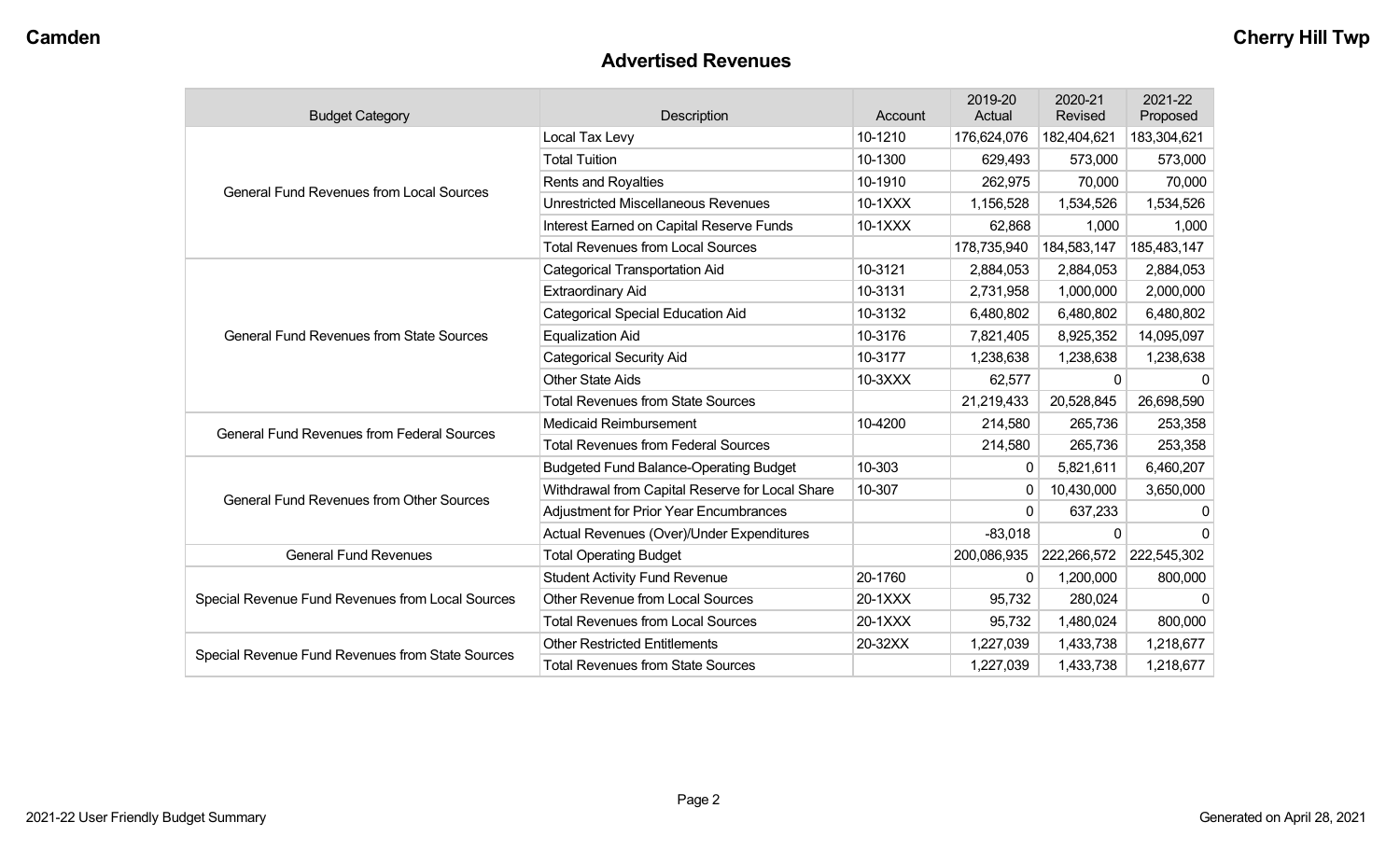#### **Advertised Revenues**

| <b>Budget Category</b>                             | Description                                    | Account      | 2019-20<br>Actual | 2020-21<br>Revised | 2021-22<br>Proposed |
|----------------------------------------------------|------------------------------------------------|--------------|-------------------|--------------------|---------------------|
|                                                    | Title I                                        | 20-4411-4416 | 968,443           | 1,141,029          | 969,875             |
|                                                    | Title II                                       | 20-4451-4455 | 181,482           | 364,954            | 310,211             |
|                                                    | Title III                                      | 20-4491-4494 | 79,985            | 125,473            | 106,652             |
|                                                    | <b>Title IV</b>                                | 20-4471-4474 | 11,603            | 134,171            | 114,045             |
| Special Revenue Fund Revenues from Federal Sources | I.D.E.A. Part B (Handicapped)                  | 20-4420-4429 | 2,571,728         | 3,001,038          | 2,550,882           |
|                                                    | <b>CARES Act Education Stabilization Fund</b>  | 20-4530      |                   | 1,009,386          | 0                   |
|                                                    | Coronavirus Relief Fund (CRF)                  | 20-4532      |                   | 502,401            | 0                   |
|                                                    | Other                                          | 20-4XXX      |                   | 63,729             | 0                   |
|                                                    | <b>Total Revenues from Federal Sources</b>     |              | 3,813,241         | 6,342,181          | 4,051,665           |
| Special Revenue Fund Revenues                      | <b>Total Grants and Entitlements</b>           |              | 5,136,012         | 9,255,943          | 6,070,342           |
| All Fund Revenues                                  | <b>Total Revenues/Sources</b>                  |              | 205,222,947       | 231,522,515        | 228,615,644         |
| Revenues Net of Transfers                          | <b>Total Revenues/Sources Net of Transfers</b> |              | 205,222,947       | 231,522,515        | 228,615,644         |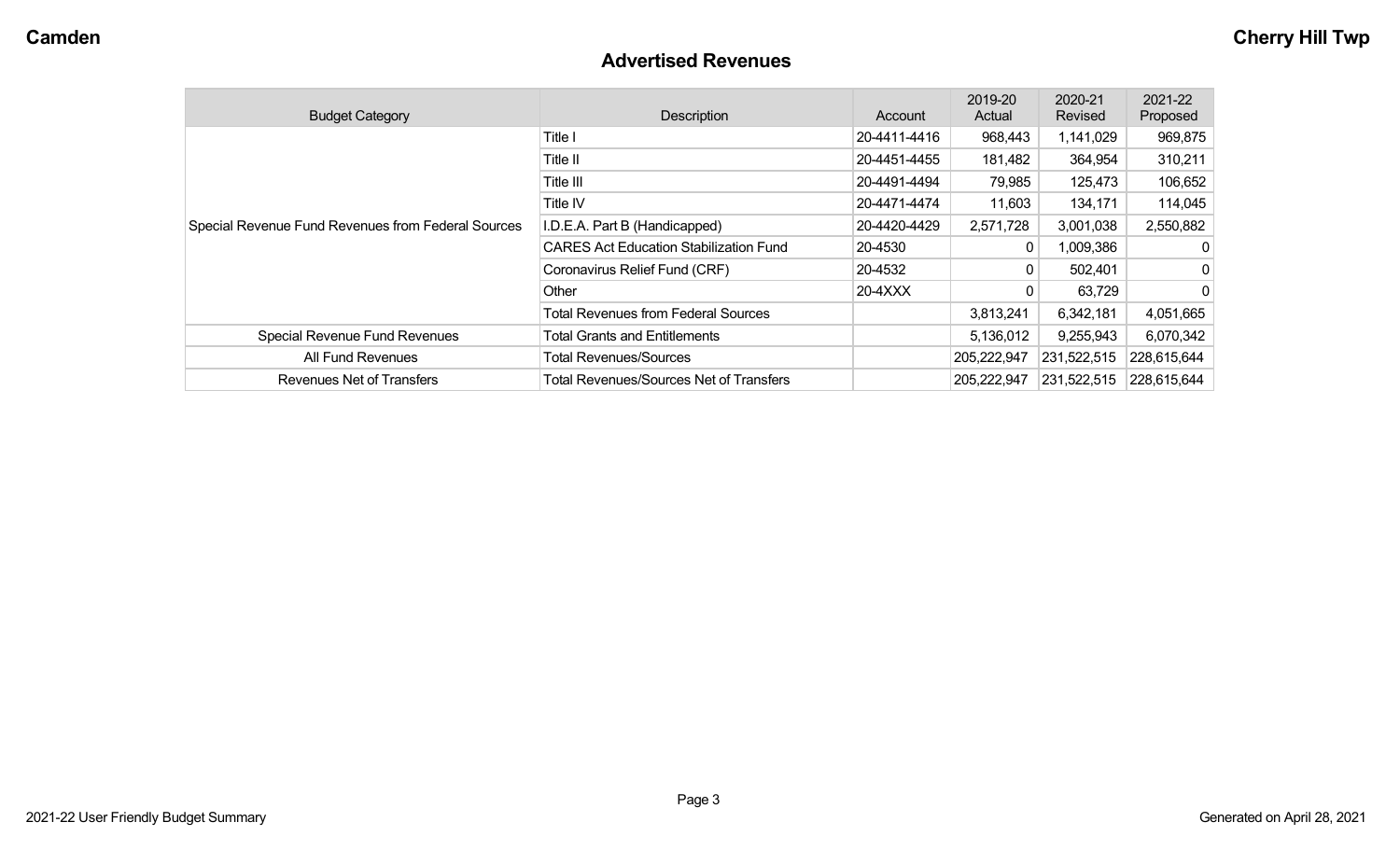# **Advertised Appropriations**

| <b>Budget Category</b>                             | Description                                                                        | Account        | 2019-20<br>Actual | 2020-21<br>Revised | 2021-22<br>Proposed |
|----------------------------------------------------|------------------------------------------------------------------------------------|----------------|-------------------|--------------------|---------------------|
|                                                    | <b>Regular Programs-Instruction</b>                                                | 11-1XX-100-XXX | 57,012,162        | 64,491,532         | 65,645,938          |
|                                                    | <b>Special Education-Instruction</b>                                               | 11-2XX-100-XXX | 20,366,383        | 21,903,621         | 22,990,398          |
|                                                    | <b>Basic Skills/Remedial-Instruction</b>                                           | 11-230-100-XXX | 1,958,414         | 2,001,193          | 1,985,061           |
| General Fund Current Expenses for Instruction      | <b>Bilingual Education-Instruction</b>                                             | 11-240-100-XXX | 1,289,743         | 1,499,409          | 1,560,254           |
|                                                    | School-Sponsored Cocurricular or Extracurricular Activities-Instruction            | 11-401-100-XXX | 845,001           | 896,530            | 911,650             |
|                                                    | School-Sponsored Athletics-Instruction                                             | 11-402-100-XXX | 1,620,797         | 1,767,801          | 1,862,977           |
|                                                    | Other Instructional Programs-Instruction                                           | 11-4XX-100-XXX | 5,975             | 30,000             | 30,000              |
|                                                    | Undistributed Expenditures-Instruction (Tuition)                                   | 11-000-100-XXX | 10,125,456        | 10,879,075         | 10,566,212          |
|                                                    | Undistributed Expenditures-Attendance and Social Work                              | 11-000-211-XXX | 163,158           | 174,039            | 185,583             |
|                                                    | Undistributed Expenditures-Health Services                                         | 11-000-213-XXX | 1,799,842         | 2,038,586          | 2,069,521           |
|                                                    | Undistributed Expenditures-Speech, OT, PT and Related Services                     | 11-000-216-XXX | 4,777,337         | 5,096,346          | 5,298,016           |
|                                                    | Undistributed Expenditures-Other Support Services, Students-Extraordinary Services | 11-000-217-XXX | 1,504,801         | 2,084,040          | 1,924,610           |
|                                                    | Undistributed Expenditures-Guidance                                                | 11-000-218-XXX | 4,047,750         | 4,178,966          | 4,220,857           |
|                                                    | Undistributed Expenditures-Child Study Teams                                       | 11-000-219-XXX | 3,721,488         | 4,098,281          | 4,112,224           |
|                                                    | Undistributed Expenditures-Improvement of Instruction Services                     | 11-000-221-XXX | 1,092,331         | 1,403,726          | 1,528,973           |
| General Fund Current Expenses for Support Services | Undistributed Expenditures-Education Media Services/Library                        | 11-000-222-XXX | 1,875,791         | 1,953,915          | 2,024,713           |
|                                                    | Undistributed Expenditures-Instructional Staff Training Services                   | 11-000-223-XXX | 76,627            | 216,511            | 213,500             |
|                                                    | Undistributed Expenditures-Support Services-General Administration                 | 11-000-230-XXX | 2,049,775         | 2,550,522          | 2,088,799           |
|                                                    | Undistributed Expenditures-Support Services-School Administration                  | 11-000-240-XXX | 8,837,983         | 9,478,752          | 9,617,061           |
|                                                    | Undistributed Expenditures-Central Services                                        | 11-000-251-XXX | 2,317,286         | 2,612,541          | 2,581,040           |
|                                                    | Undistributed Expenditures-Administrative InformationTechnology                    | 11-000-252-XXX | 1,845,494         | 2,080,212          | 1,866,051           |
|                                                    | Undistributed Expenditures-Operation and Maintenance of Plant Services             | 11-000-26X-XXX | 13,254,007        | 14,118,304         | 13,840,549          |
|                                                    | Undistributed Expenditures-Student Transportation Services                         | 11-000-270-XXX | 11,032,477        | 13,349,765         | 13,800,318          |
|                                                    | Personal Services-Employee Benefits                                                | 11-XXX-XXX-2XX | 35,863,654        | 39,387,871         | 44,078,502          |
|                                                    | <b>Total Undistributed Expenditures</b>                                            |                | 104,385,257       | 115,701,452        | 120,016,529         |
| <b>General Fund Current Expenses</b>               | <b>Total General Current Expense</b>                                               |                | 187,483,732       | 208,291,538        | 215,002,807         |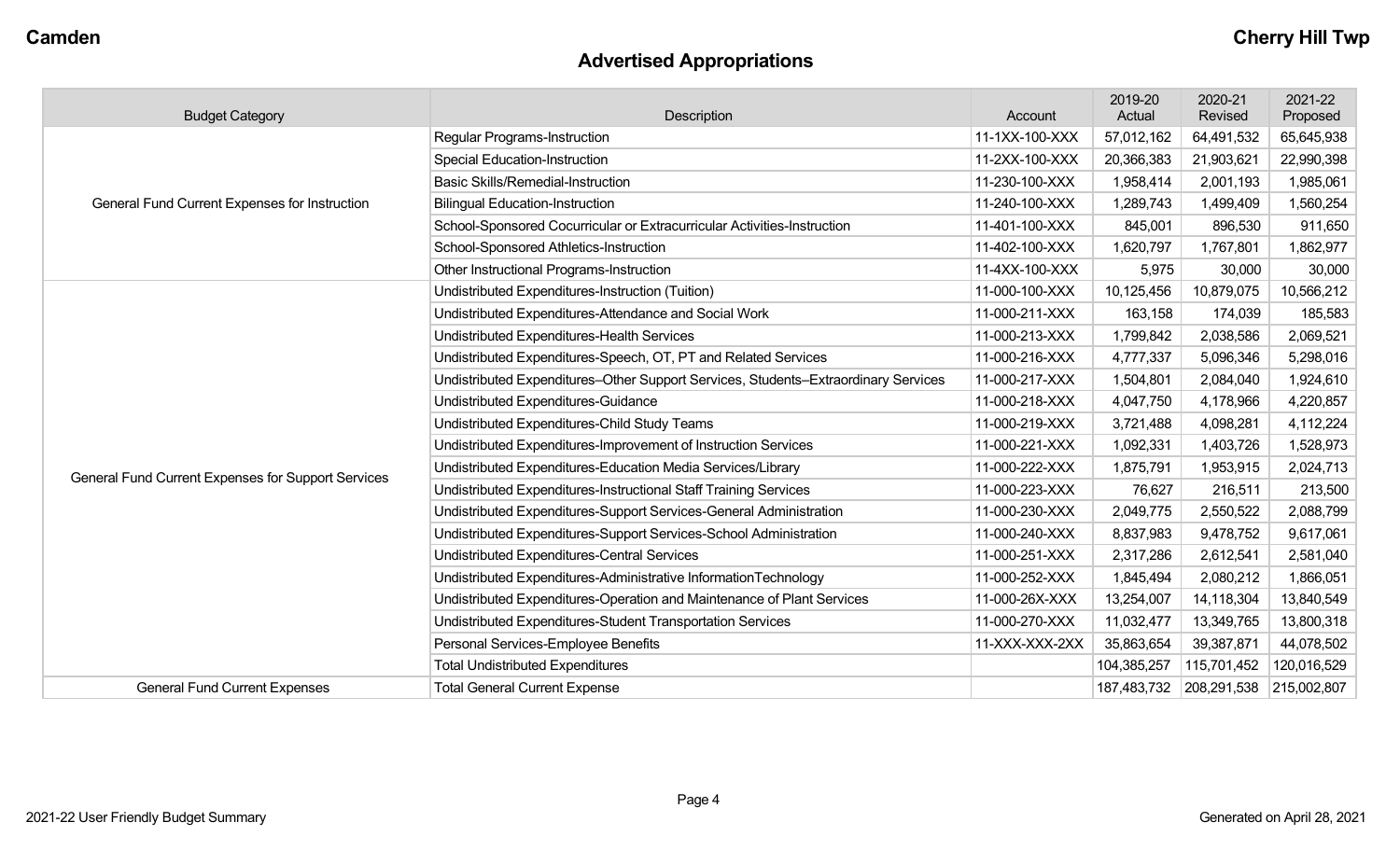# **Advertised Appropriations**

| <b>Budget Category</b>                                    | Description                                      | Account        | 2019-20<br>Actual | 2020-21<br>Revised | 2021-22<br>Proposed |
|-----------------------------------------------------------|--------------------------------------------------|----------------|-------------------|--------------------|---------------------|
|                                                           | Equipment                                        | 12-XXX-XXX-730 | 1,065,837         | 1,342,846          | 2,296,056           |
|                                                           | Facilities Acquisition and Construction Services | 12-000-400-XXX | 1,007,162         | 1,914,641          | 1,251,059           |
| Capital Outlay                                            | Capital Reserve-Transfer to Capital Projects     | 12-000-400-931 | 10,200,000        | 10,430,000         | 3,650,000           |
|                                                           | Interest Deposit to Capital Reserve              | 10-604         | $\mathbf{0}$      | 1,000              | 1,000               |
|                                                           | <b>Total Capital Outlay</b>                      |                | 12,272,999        | 13,688,487         | 7,198,115           |
| General Fund Expenses and Transfers                       | <b>Transfer of Funds to Charter Schools</b>      | 10-000-100-56X | 330,204           | 286,547            | 344,380             |
|                                                           | <b>General Fund Grand Total</b>                  |                | 200,086,935       | 222,266,572        | 222,545,302         |
| Special Revenue Fund Expenses for Grants and Entitlements | <b>Local Projects</b>                            | 20-XXX-XXX-XXX | 95,732            | 280,024            | $\Omega$            |
|                                                           | <b>Student Activity Fund</b>                     | 20-475-XXX-XXX | 0                 | 1,200,000          | 800,000             |
|                                                           | Nonpublic Textbooks                              | 20-XXX-XXX-XXX | 76,417            | 89,496             | 76,072              |
|                                                           | Nonpublic Auxiliary Services                     | 20-XXX-XXX-XXX | 390,130           | 431,897            | 367,112             |
| Special Revenue Fund Expenses for Other State Projects    | Nonpublic Handicapped Services                   | 20-XXX-XXX-XXX | 383,547           | 451,632            | 383,887             |
|                                                           | <b>Nonpublic Nursing Services</b>                | 20-XXX-XXX-XXX | 146,955           | 148,716            | 126,409             |
|                                                           | Nonpublic Technology Initiative                  | 20-XXX-XXX-XXX | 48,664            | 45,472             | 38,651              |
|                                                           | Nonpublic Security Aid                           | 20-XXX-XXX-XXX | 181,326           | 266,525            | 226,546             |
| Special Revenue Fund Expenses for State Projects          | <b>Total State Projects</b>                      | 20-XXX-XXX-XXX | 1,227,039         | 1,433,738          | 1,218,677           |
|                                                           | Title I                                          | 20-XXX-XXX-XXX | 968,443           | 1,141,029          | 969,875             |
|                                                           | Title II                                         | 20-XXX-XXX-XXX | 181,482           | 364,954            | 310,211             |
|                                                           | Title III                                        | 20-XXX-XXX-XXX | 79,985            | 125,473            | 106,652             |
|                                                           | Title IV                                         | 20-XXX-XXX-XXX | 11,603            | 134,171            | 114,045             |
| Special Revenue Fund Expenses for Federal Projects        | I.D.E.A. Part B (Handicapped)                    | 20-XXX-XXX-XXX | 2,571,728         | 3,001,038          | 2,550,882           |
|                                                           | <b>CARES Act Education Stabilization Fund</b>    | 20-477-XXX-XXX | 0                 | 1,009,386          | $\mathbf 0$         |
|                                                           | Coronavirus Relief Fund (CRF) Grant Program      | 20-479-XXX-XXX | 0                 | 502,401            | 0                   |
|                                                           | Nonpublic Technology Funds Under CRF             | 20-482-xxx-xxx | $\Omega$          | 63,729             | $\Omega$            |
|                                                           | <b>Total Federal Projects</b>                    | 20-XXX-XXX-XXX | 3,813,241         | 6,342,181          | 4,051,665           |
| Special Revenue Fund Expenses                             | <b>Total Special Revenue Funds</b>               |                | 5,136,012         | 9,255,943          | 6,070,342           |
| All Fund Expenses                                         | <b>Total Expenditures/Appropriations</b>         |                | 205,222,947       | 231,522,515        | 228,615,644         |
| <b>Expenses Net of Transfers</b>                          | <b>Total Expenditures Net of Transfers</b>       |                | 205,222,947       | 231,522,515        | 228,615,644         |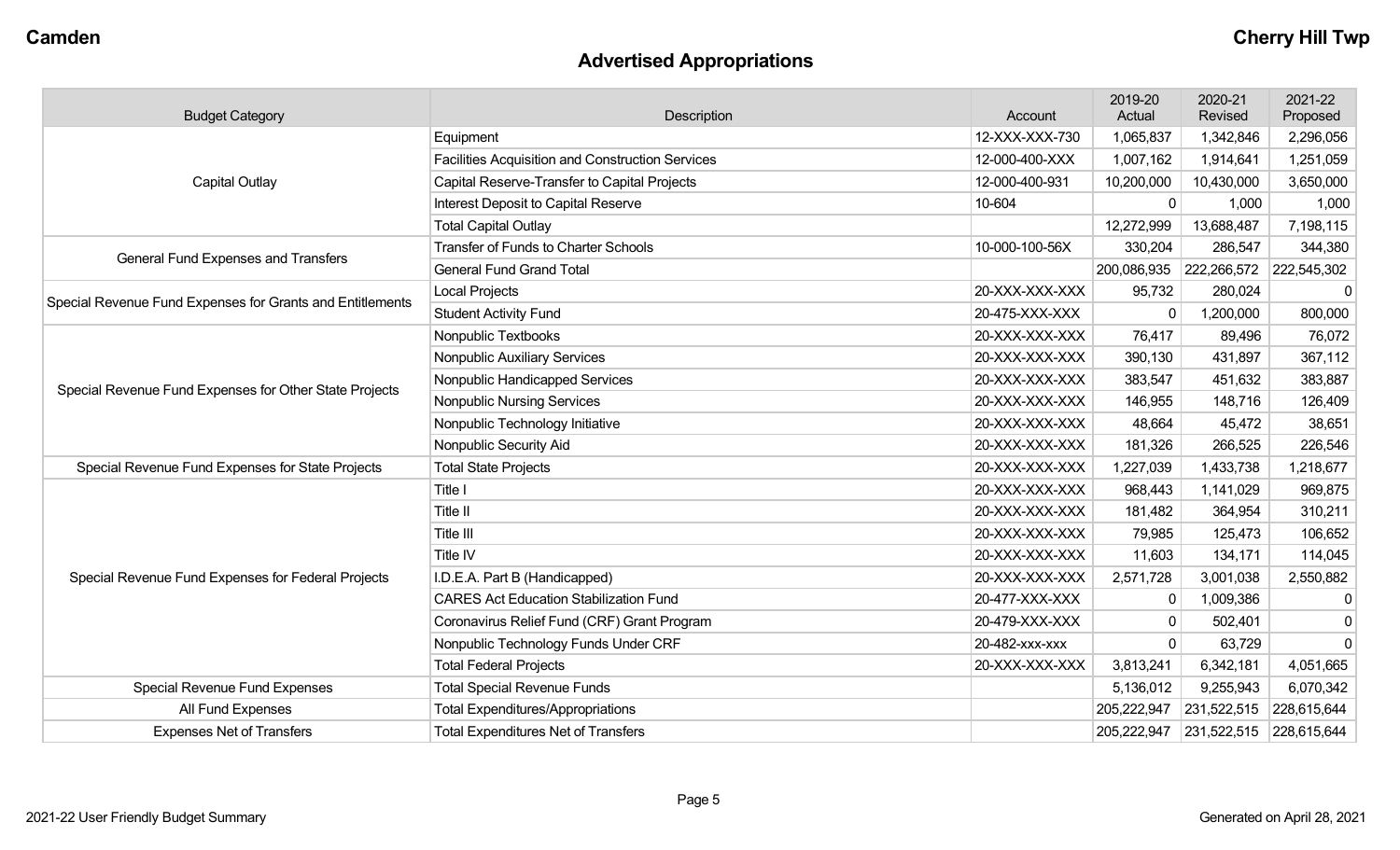# **Advertised Recapitulation of Balances**

| <b>Fund Balance Category</b>            | <b>Budget Category</b>                                           | Audited<br><b>Balance</b><br>06/30/2019 | Audited<br><b>Balance</b><br>06/30/2020 | Estimated<br><b>Balance</b><br>06/30/2021 | <b>Estimated</b><br><b>Balance</b><br>06/30/2022 |
|-----------------------------------------|------------------------------------------------------------------|-----------------------------------------|-----------------------------------------|-------------------------------------------|--------------------------------------------------|
|                                         | Capital Reserve                                                  | 15,526,172                              | 17,389,040                              | 9,960,040                                 | 6,311,040                                        |
|                                         | <b>Adult Education Programs</b>                                  | 0                                       | $\Omega$                                |                                           |                                                  |
|                                         | Maintenance Reserve                                              |                                         |                                         |                                           |                                                  |
| Restricted for General Operating Budget | Legal Reserve                                                    | 3,661,351                               | 4,312,428                               | 2,243,221                                 |                                                  |
|                                         | <b>Tuition Reserve</b>                                           | 0                                       | 0                                       |                                           |                                                  |
|                                         | <b>Current Expense Emergency Reserve</b>                         | 0                                       | 0                                       |                                           |                                                  |
|                                         | Impact Aid Reserve for General Expenses (Sections 8002 and 8003) | 0                                       | 0                                       |                                           |                                                  |
|                                         | Impact Aid Reserve for Capital Expenses (Sections 8007 and 8008) | 0                                       | 0                                       |                                           |                                                  |
| Restricted for Repayment of Debt        | Repayment of Debt                                                |                                         |                                         |                                           |                                                  |
|                                         | <b>General Operating Budget</b>                                  | 11,691,709                              | 9,548,678                               | 8,649,573                                 | 4,432,587                                        |
| Unrestricted                            | Repayment of Debt                                                | 0                                       |                                         |                                           |                                                  |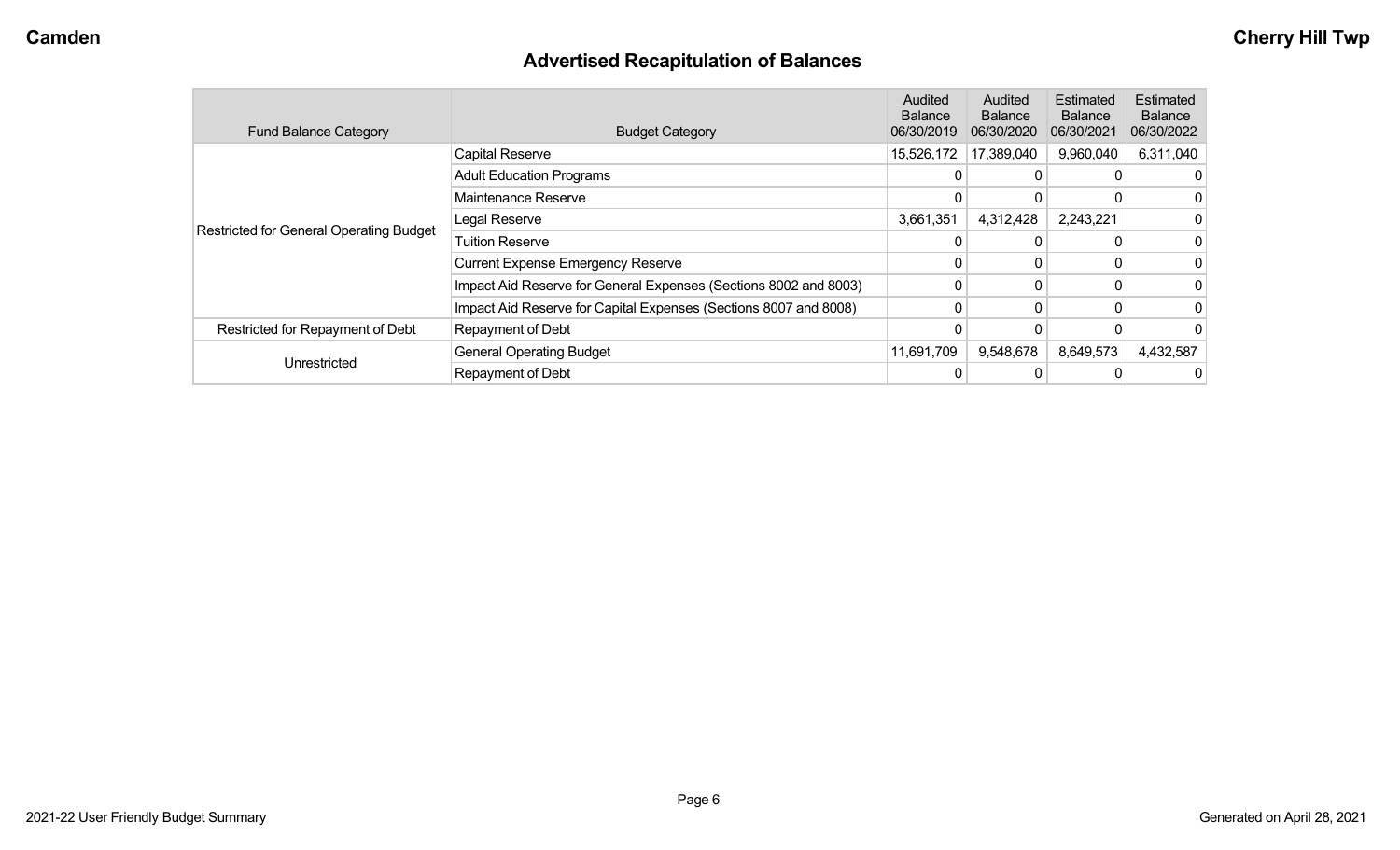#### **Advertised Per Pupil Cost Calculations**

| Per Pupil Cost Calculations                       | 2018-19<br><b>Actual Costs</b> | 2019-20<br><b>Actual Costs</b> | 2020-21<br><b>Original Budget</b> | 2020-21<br><b>Revised Budget</b> | 2021-22<br><b>Proposed Budget</b> |
|---------------------------------------------------|--------------------------------|--------------------------------|-----------------------------------|----------------------------------|-----------------------------------|
| <b>Total Budgetary Comparative Per Pupil Cost</b> | \$15,136                       | \$15,312                       | \$16,401                          | \$17,613                         | \$18,080                          |
| <b>Total Classroom Instruction</b>                | \$9,495                        | \$9,661                        | \$10,411                          | \$11,155                         | \$11,566                          |
| <b>Classroom-Salaries and Benefits</b>            | \$8,763                        | \$9,007                        | \$9,352                           | \$10,002                         | \$10,380                          |
| Classroom-General Supplies and Textbooks          | \$197                          | \$229                          | \$411                             | \$430                            | \$480                             |
| <b>Classroom-Purchased Services</b>               | \$535                          | \$426                          | \$648                             | \$724                            | \$706                             |
| <b>Total Support Services</b>                     | \$2,283                        | \$2,216                        | \$2,390                           | \$2,562                          | \$2,626                           |
| Support Services-Salaries and Benefits            | \$1,859                        | \$1,854                        | \$1,938                           | \$2,073                          | \$2,131                           |
| <b>Total Administrative Costs</b>                 | \$1,768                        | \$1,745                        | \$1,832                           | \$1,999                          | \$1,994                           |
| <b>Administration Salaries and Benefits</b>       | \$1,499                        | \$1,476                        | \$1,538                           | \$1,645                          | \$1,719                           |
| Total Operations and Maintenance of Plant         | \$1,301                        | \$1,404                        | \$1,462                           | \$1,571                          | \$1,553                           |
| Operations and Maintenance-Salaries and Benefits  | \$740                          | \$737                          | \$805                             | \$861                            | \$885                             |
| <b>Board Contribution to Food Services</b>        | \$0                            | \$0                            | \$0                               | \$0                              | \$0                               |
| <b>Total Extracurricular Costs</b>                | \$282                          | \$281                          | \$301                             | \$319                            | \$334                             |
| <b>Total Equipment Costs</b>                      | \$167                          | \$98                           | \$131                             | \$129                            | \$218                             |
| Legal Costs                                       | \$19                           | \$17                           | \$22                              | \$30                             | \$26                              |
| Employee Benefits as a percentage of salaries*    | 35.34%                         | 33.00%                         | 34.40%                            | 34.04%                           | 37.27%                            |

\*Does not include pension and social security paid by the State on-behalf of the district.

\*\*Federal and State funds in the blended resource school-based budgets.

The information presented in columns 1 through 3 as well as the related descriptions of the per pupil cost calculations are contained in the Taxpayers' Guide to Education Spending and can be found on the Department of Education's Internet website: http://www.state.nj.us/education/guide/. This publication is also available in the board office and public libraries. The same calculations were performed using the 2020-21 revised appropriations and the 2021-22 budgeted appropriations presented in this advertised budget. Total Budgetary Comparative Per Pupil Cost is defined as current expense exclusive of tuition expenditures, transportation, residential costs, and judgments against the school district. For all years it also includes the restricted entitlement aids. With the exception of Total Equipment Cost, each of the other per pupil cost calculations presented is a component of the total comparative per pupil cost, although all components are not shown.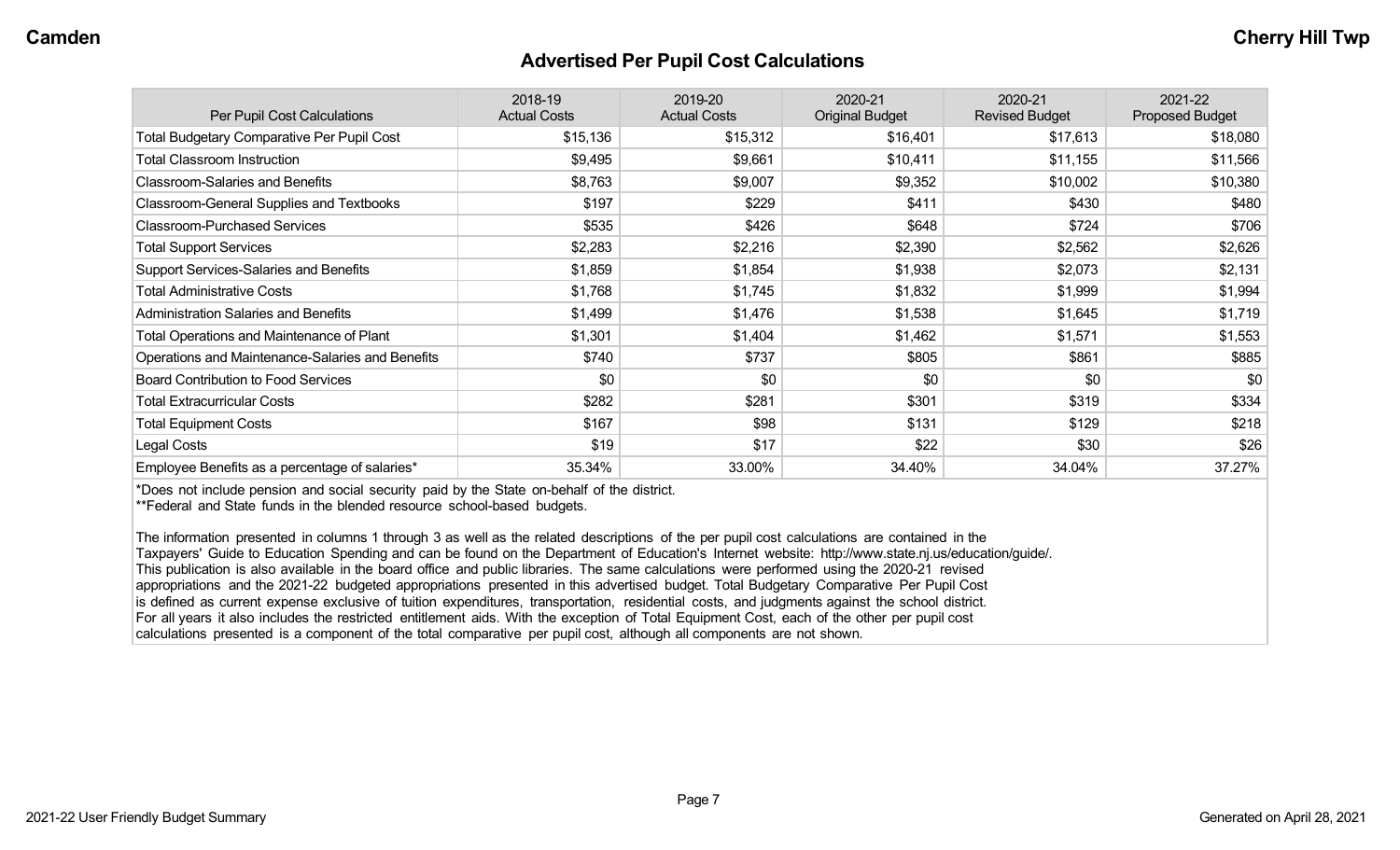| <b>Shared Service Category Type</b>       | <b>Shared Service Category Description</b>                                                                                                                                                                 | Amount<br>Saved<br>(Optional) |
|-------------------------------------------|------------------------------------------------------------------------------------------------------------------------------------------------------------------------------------------------------------|-------------------------------|
| Insurance Coverages and<br>Benefits       | The district belongs to SAF and NJSIG (Joint Insurance Funds) for property, liability and workers compensation insurance coverages                                                                         | 0                             |
| Municipal/Public Works                    | The district utilizes interlocal agreements with Cherry Hill Township municipality for projects such as concrete work, trash removal, tree removal, recycling, salt, sand,<br>some field maintenance, etc. | 0                             |
| Purchasing                                | Ed-Data consortium used for purchasing supplies and services                                                                                                                                               | 0                             |
|                                           | The district utilizes multiple local, state, and national purchasing cooperatives in order to combine purchasing power with other government entities to optimize pricing                                  | 0                             |
| <b>Special Education Services</b>         | The district uses Gloucester, Burlington, and Mercer County Special Services School Districts for special ed. placements and other services                                                                |                               |
| <b>Transportation Services, including</b> | The district utilizes jointures with other districts whenever possible to share in the cost of transportation                                                                                              | 0                             |
| Fuel                                      | Camden County ESC used for non public, out of district transportation, aide in lieu                                                                                                                        | 0                             |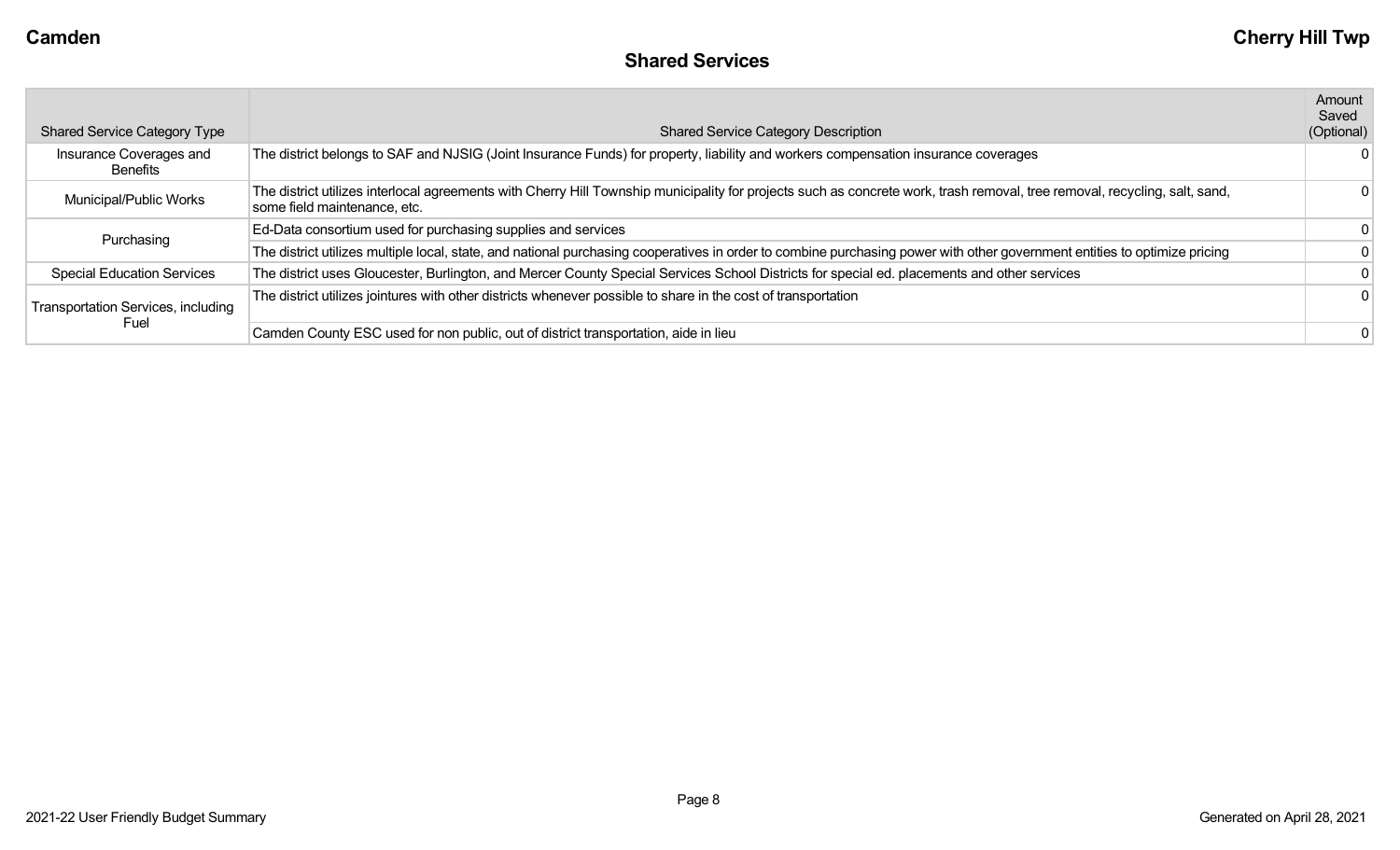#### **Estimated Tax Rates**

| Municipality    | Category                                                                                                           | Amount        |
|-----------------|--------------------------------------------------------------------------------------------------------------------|---------------|
|                 | (A) General Fund School Levy                                                                                       | 182,854,621   |
|                 | (D) Total School Levy                                                                                              | 182,854,621   |
|                 | (B) Estimated Net Taxable Valuation (as of 10/01/20)                                                               | 7,903,566,393 |
|                 | (H) Estimated Equalized Valuation (as of 10/01/20)                                                                 | 9,092,288,643 |
| Cherry Hill Twp | (C) Estimated 2021-22 General Fund School Tax Rate, Without Repayment of Debt or Adjustments=100x(A)/(B)           | 2.3136        |
|                 | (F) Estimated 2021-22 Total School Tax Rate, With Repayment of Debt and Adjustments=100x(D)/(B)                    | 2.3136        |
|                 | (I) Estimated 2021-22 Equalized General Fund School Tax Rate, Without Repayment of Debt or Adjustments=100x(A)/(H) | 2.0111        |
|                 | (L) Estimated 2021-22 Equalized Total School Tax Rate, With Repayment of Debt and Adjustments=100x(D)/(H)          | 2.0111        |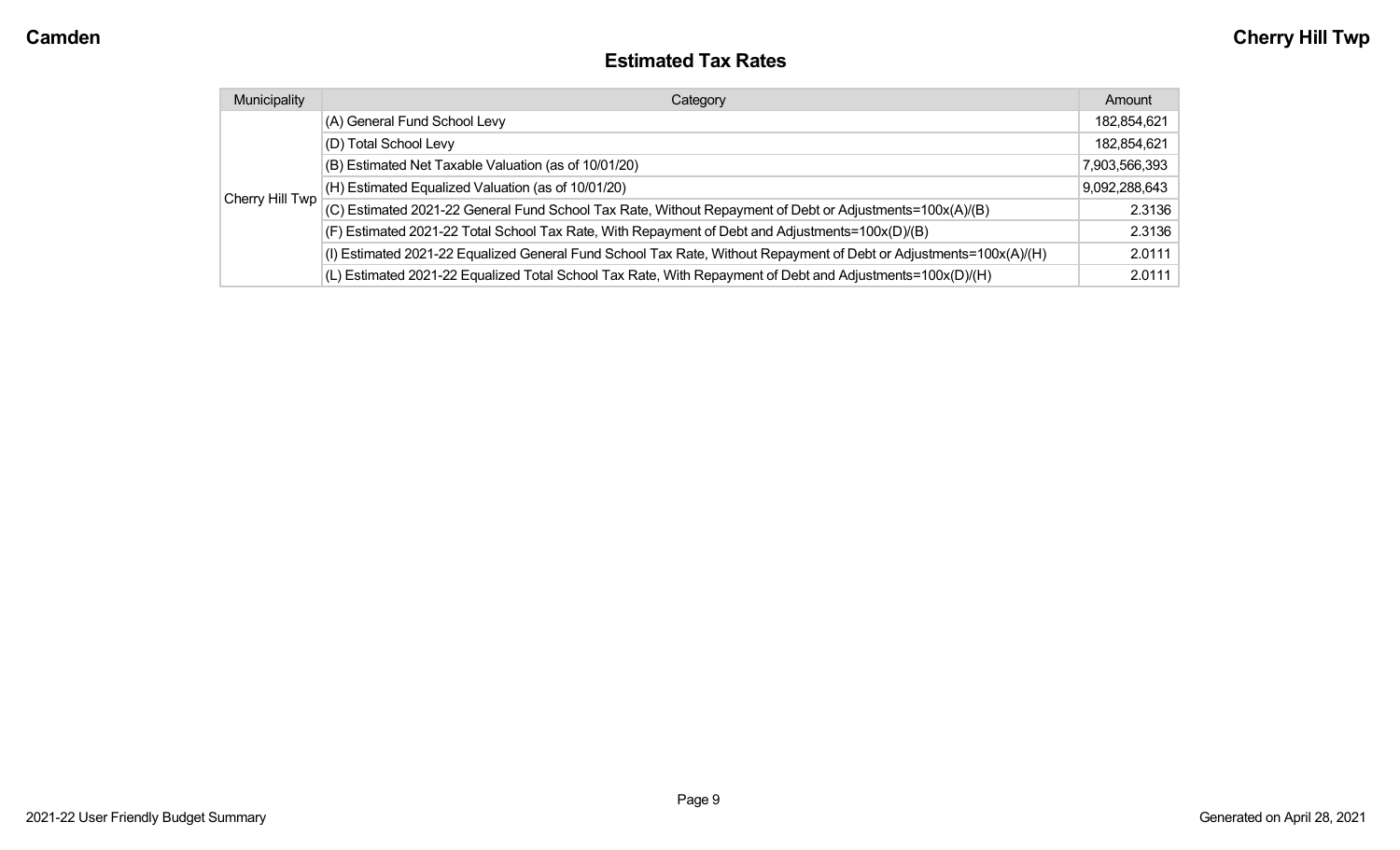| Name          | Category                                                                                  | Measure                                 |
|---------------|-------------------------------------------------------------------------------------------|-----------------------------------------|
|               | <b>Job Title</b>                                                                          | Coordinator/Director/Manager/Supervisor |
|               | Job Title II                                                                              | Dir. of HR                              |
|               | <b>Base Annual Salary Amount</b>                                                          | \$138,123                               |
|               | Full-Time Equivalent (FTE)                                                                | 1.0                                     |
|               | Shared with Another District?                                                             | N                                       |
|               | <b>Shared County</b>                                                                      | None Reported                           |
|               | <b>Shared District</b>                                                                    | None Reported                           |
|               | <b>Job Title Other District</b>                                                           | None Reported                           |
|               | Member of Collective Bargaining Unit (CBU)?                                               | N                                       |
|               | <b>Beginning Date of Contract</b>                                                         | 07/01/20                                |
|               | <b>End Date of Contract</b>                                                               | 06/30/21                                |
|               | Contracted Number of Annual Work Days                                                     | 260                                     |
|               | <b>Contracted Number of Annual Vacation Days</b>                                          | 20                                      |
|               | <b>Contracted Number of Annual Sick Days</b>                                              | 12                                      |
| Adrian, Nancy | <b>Contracted Number of Annual Personal Days</b>                                          | $\overline{2}$                          |
|               | <b>Contracted Number of Annual Consulting Days</b>                                        | 0                                       |
|               | Number of Other Contracted Non-Working Days                                               | $\Omega$                                |
|               | Description of Other Contracted Non-Working Days                                          | None Reported                           |
|               | <b>Total Allowances Amount</b>                                                            | \$360                                   |
|               | <b>Total Bonuses Amount</b>                                                               | \$0                                     |
|               | <b>Total Stipends Amount</b>                                                              | \$0                                     |
|               | District Contributions Above Teacher Contract for Insurance (Health, Dental, Life, Other) | \$0                                     |
|               | District Contributions Above Teacher Contract for Retirement Plans                        | \$0                                     |
|               | <b>Total Contractual Post-Employment Benefit Amount</b>                                   | \$16,851                                |
|               | Contractual Post-Employment Benefit Description of Payout of Sick days                    | \$35 per day * number of sick days      |
|               | Contractual Post-Employment Benefit Description of Payout of Vacation days                | Per diem * number of vacation days      |
|               | Contractual Post-Employment Benefit Description of Payout of Personal days                | n/a                                     |
|               | Contractual Post-Employment Benefit Description of Other Benefits 1                       | None Reported                           |
|               | Contractual Post-Employment Benefit Description of Other Benefits 2                       | None Reported                           |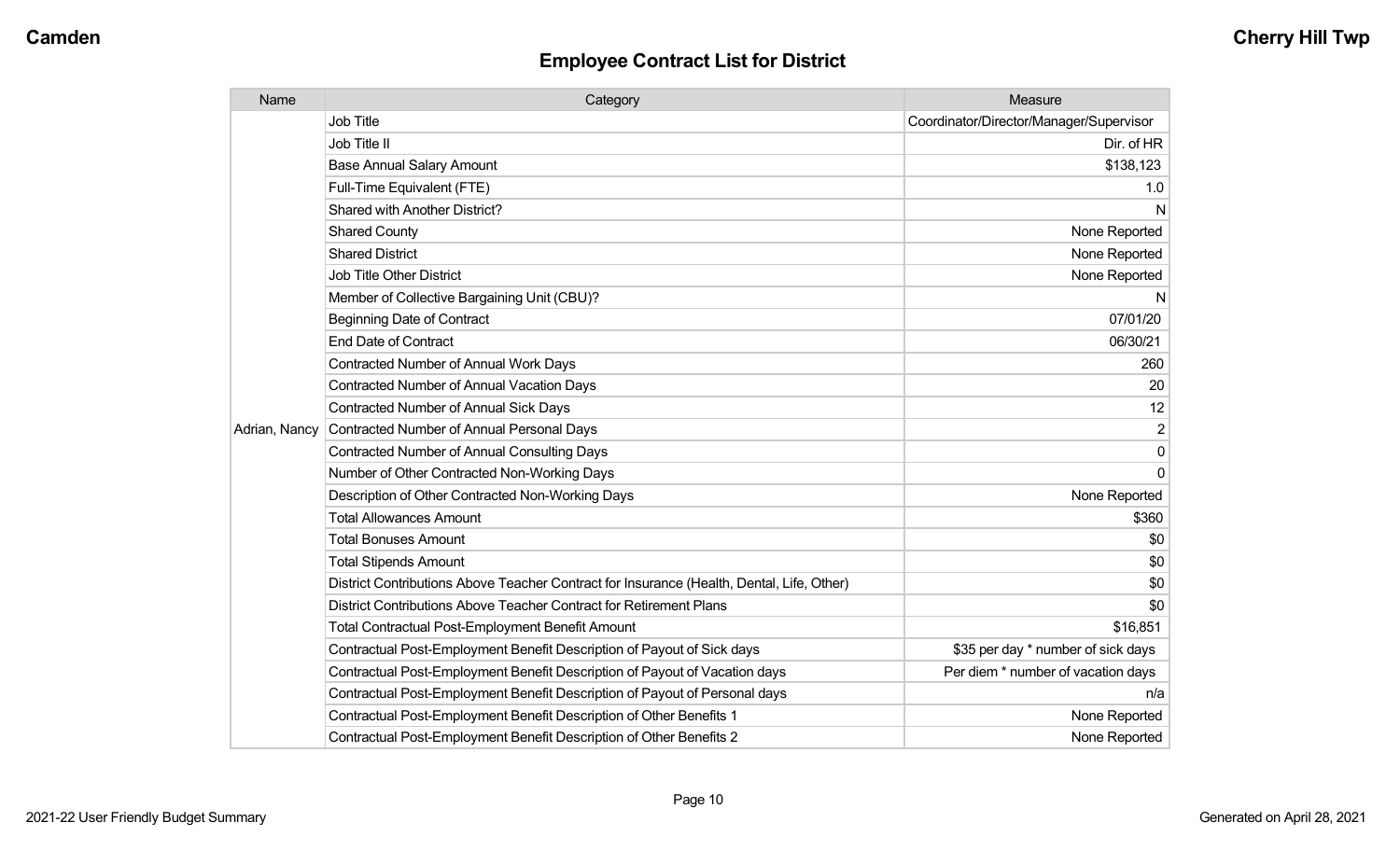| Name          | Category                                                                                 | Measure                                 |
|---------------|------------------------------------------------------------------------------------------|-----------------------------------------|
|               | Contractual Post-Employment Benefit Description of Other Benefits 3                      | None Reported                           |
|               | Total Other/In-Kind Remuneration Amount                                                  | \$0                                     |
|               | Description of Other/In-Kind Remuneration Annual Option to Buyback Sick Time in Cash     | None Reported                           |
|               | Description of Other/In-Kind Remuneration Annual Option to Buyback Vacation Time in Cash | None Reported                           |
|               | Description of Other/In-Kind Remuneration Annual Option to Buyback Personal Time in Cash | None Reported                           |
| Adrian, Nancy | Description of Other/In-Kind Remuneration Annual Option to Other Remuneration 1          | None Reported                           |
|               | Description of Other/In-Kind Remuneration Annual Option to Other Remuneration 2          | None Reported                           |
|               | Description of Other/In-Kind Remuneration Annual Option to Other Remuneration 3          | None Reported                           |
|               | <b>Additional Comment 1</b>                                                              | None Reported                           |
|               | <b>Additional Comment 2</b>                                                              | None Reported                           |
|               | <b>Additional Comment 3</b>                                                              | None Reported                           |
|               | <b>Job Title</b>                                                                         | Coordinator/Director/Manager/Supervisor |
|               | Job Title II                                                                             | Dir of Support Ops                      |
|               | <b>Base Annual Salary Amount</b>                                                         | \$135,066                               |
|               | Full-Time Equivalent (FTE)                                                               | 1.0                                     |
|               | Shared with Another District?                                                            |                                         |
|               | <b>Shared County</b>                                                                     | None Reported                           |
|               | <b>Shared District</b>                                                                   | None Reported                           |
|               | <b>Job Title Other District</b>                                                          | None Reported                           |
|               | Member of Collective Bargaining Unit (CBU)?                                              |                                         |
| Bart, Donald  | <b>Beginning Date of Contract</b>                                                        | 07/01/20                                |
|               | End Date of Contract                                                                     | 06/30/21                                |
|               | <b>Contracted Number of Annual Work Days</b>                                             | 260                                     |
|               | <b>Contracted Number of Annual Vacation Days</b>                                         | 20                                      |
|               | <b>Contracted Number of Annual Sick Days</b>                                             | 12                                      |
|               | Contracted Number of Annual Personal Days                                                | $\overline{2}$                          |
|               | <b>Contracted Number of Annual Consulting Days</b>                                       | $\mathbf 0$                             |
|               | Number of Other Contracted Non-Working Days                                              | $\Omega$                                |
|               | Description of Other Contracted Non-Working Days                                         | None Reported                           |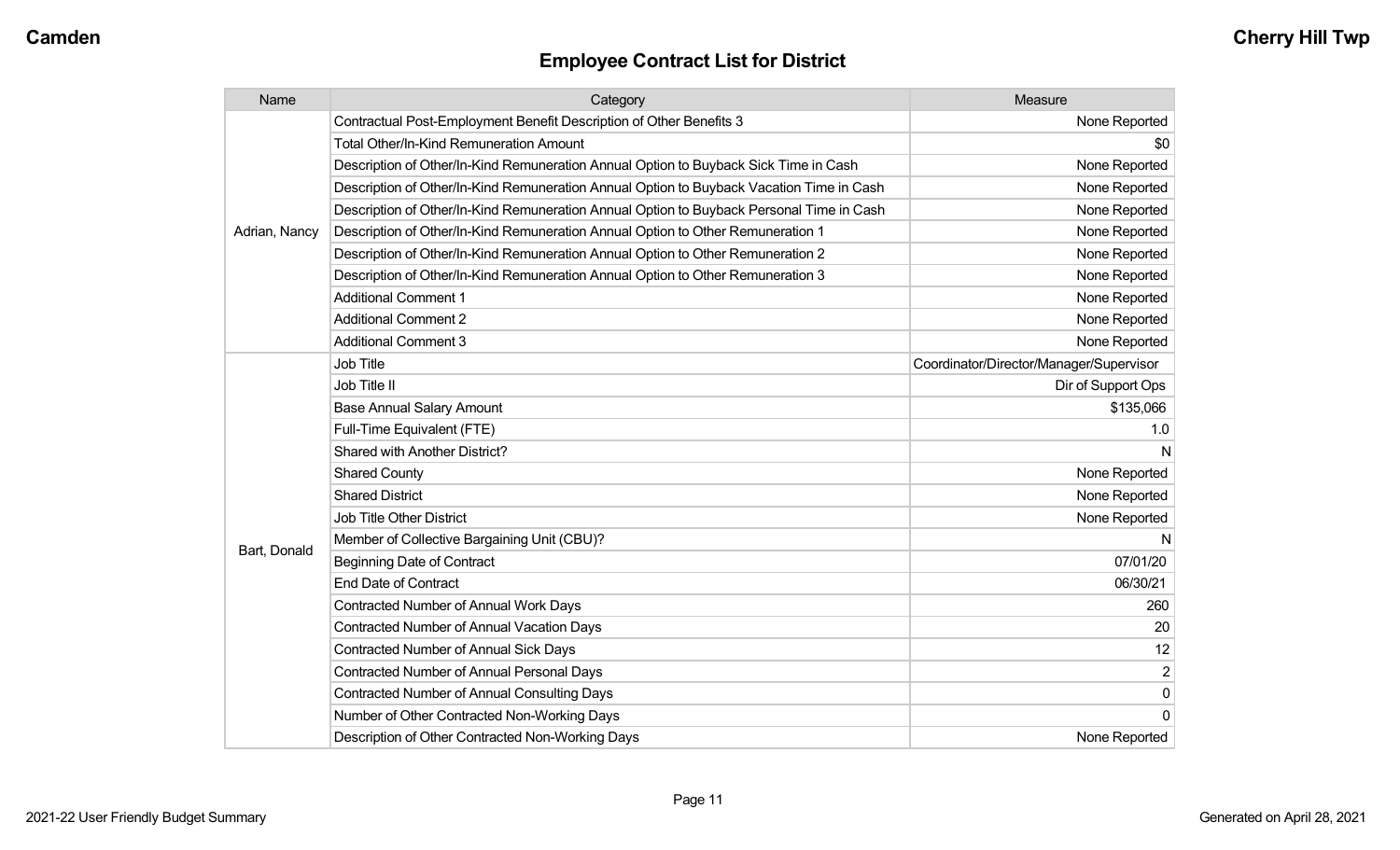| Name            | Category                                                                                  | Measure                                 |
|-----------------|-------------------------------------------------------------------------------------------|-----------------------------------------|
|                 | <b>Total Allowances Amount</b>                                                            | \$480                                   |
|                 | <b>Total Bonuses Amount</b>                                                               | \$0                                     |
|                 | <b>Total Stipends Amount</b>                                                              | \$0                                     |
|                 | District Contributions Above Teacher Contract for Insurance (Health, Dental, Life, Other) | \$0                                     |
|                 | District Contributions Above Teacher Contract for Retirement Plans                        | \$0                                     |
|                 | Total Contractual Post-Employment Benefit Amount                                          | \$15,621                                |
|                 | Contractual Post-Employment Benefit Description of Payout of Sick days                    | \$35 per day * number of sick days      |
|                 | Contractual Post-Employment Benefit Description of Payout of Vacation days                | Per diem * number of vacation days      |
|                 | Contractual Post-Employment Benefit Description of Payout of Personal days                | n/a                                     |
|                 | Contractual Post-Employment Benefit Description of Other Benefits 1                       | None Reported                           |
| Bart, Donald    | Contractual Post-Employment Benefit Description of Other Benefits 2                       | None Reported                           |
|                 | Contractual Post-Employment Benefit Description of Other Benefits 3                       | None Reported                           |
|                 | Total Other/In-Kind Remuneration Amount                                                   | \$0                                     |
|                 | Description of Other/In-Kind Remuneration Annual Option to Buyback Sick Time in Cash      | None Reported                           |
|                 | Description of Other/In-Kind Remuneration Annual Option to Buyback Vacation Time in Cash  | None Reported                           |
|                 | Description of Other/In-Kind Remuneration Annual Option to Buyback Personal Time in Cash  | None Reported                           |
|                 | Description of Other/In-Kind Remuneration Annual Option to Other Remuneration 1           | None Reported                           |
|                 | Description of Other/In-Kind Remuneration Annual Option to Other Remuneration 2           | None Reported                           |
|                 | Description of Other/In-Kind Remuneration Annual Option to Other Remuneration 3           | None Reported                           |
|                 | <b>Additional Comment 1</b>                                                               | None Reported                           |
|                 | <b>Additional Comment 2</b>                                                               | None Reported                           |
|                 | <b>Additional Comment 3</b>                                                               | None Reported                           |
|                 | Job Title                                                                                 | Coordinator/Director/Manager/Supervisor |
|                 | Job Title II                                                                              | Dir. of Athletics                       |
|                 | <b>Base Annual Salary Amount</b>                                                          | \$143,023                               |
| Beirao, Michael | Full-Time Equivalent (FTE)                                                                | 1.0                                     |
|                 | Shared with Another District?                                                             | N                                       |
|                 | <b>Shared County</b>                                                                      | None Reported                           |
|                 | <b>Shared District</b>                                                                    | None Reported                           |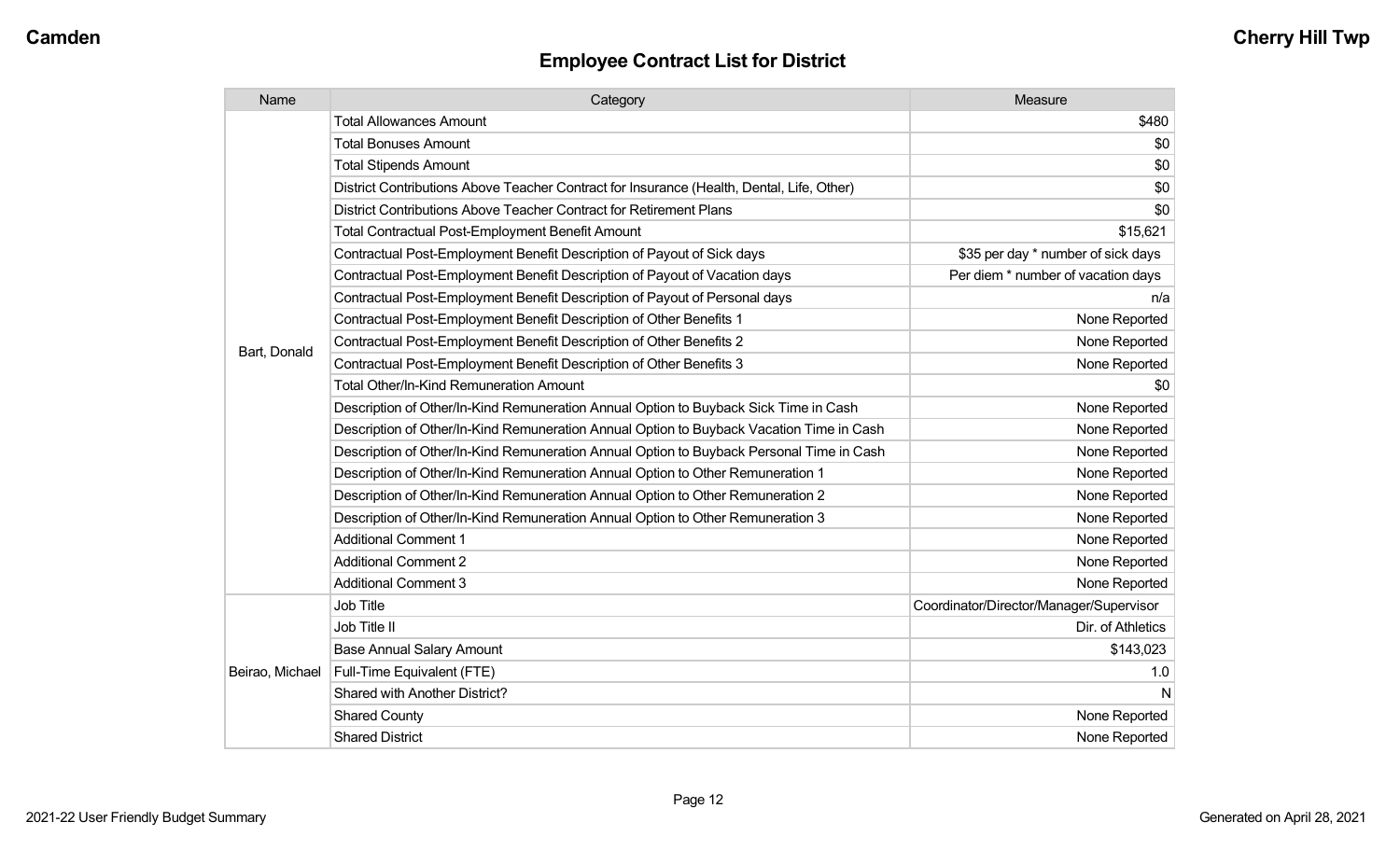| Name            | Category                                                                                  | Measure                            |
|-----------------|-------------------------------------------------------------------------------------------|------------------------------------|
|                 | <b>Job Title Other District</b>                                                           | None Reported                      |
|                 | Member of Collective Bargaining Unit (CBU)?                                               | N.                                 |
|                 | <b>Beginning Date of Contract</b>                                                         | 07/01/20                           |
|                 | <b>End Date of Contract</b>                                                               | 06/30/21                           |
|                 | <b>Contracted Number of Annual Work Days</b>                                              | 260                                |
|                 | <b>Contracted Number of Annual Vacation Days</b>                                          | 20                                 |
|                 | Contracted Number of Annual Sick Days                                                     | 12                                 |
|                 | <b>Contracted Number of Annual Personal Days</b>                                          | $\overline{c}$                     |
|                 | <b>Contracted Number of Annual Consulting Days</b>                                        | $\pmb{0}$                          |
|                 | Number of Other Contracted Non-Working Days                                               | $\mathbf{0}$                       |
|                 | Description of Other Contracted Non-Working Days                                          | None Reported                      |
|                 | <b>Total Allowances Amount</b>                                                            | \$6,360                            |
|                 | <b>Total Bonuses Amount</b>                                                               | \$0                                |
|                 | <b>Total Stipends Amount</b>                                                              | \$0                                |
| Beirao, Michael | District Contributions Above Teacher Contract for Insurance (Health, Dental, Life, Other) | \$0                                |
|                 | District Contributions Above Teacher Contract for Retirement Plans                        | \$0                                |
|                 | <b>Total Contractual Post-Employment Benefit Amount</b>                                   | \$14,122                           |
|                 | Contractual Post-Employment Benefit Description of Payout of Sick days                    | \$60 per day * number of sick days |
|                 | Contractual Post-Employment Benefit Description of Payout of Vacation days                | Per diem * number of vacation days |
|                 | Contractual Post-Employment Benefit Description of Payout of Personal days                | n/a                                |
|                 | Contractual Post-Employment Benefit Description of Other Benefits 1                       | None Reported                      |
|                 | Contractual Post-Employment Benefit Description of Other Benefits 2                       | None Reported                      |
|                 | Contractual Post-Employment Benefit Description of Other Benefits 3                       | None Reported                      |
|                 | Total Other/In-Kind Remuneration Amount                                                   | \$0                                |
|                 | Description of Other/In-Kind Remuneration Annual Option to Buyback Sick Time in Cash      | None Reported                      |
|                 | Description of Other/In-Kind Remuneration Annual Option to Buyback Vacation Time in Cash  | None Reported                      |
|                 | Description of Other/In-Kind Remuneration Annual Option to Buyback Personal Time in Cash  | None Reported                      |
|                 | Description of Other/In-Kind Remuneration Annual Option to Other Remuneration 1           | None Reported                      |
|                 | Description of Other/In-Kind Remuneration Annual Option to Other Remuneration 2           | None Reported                      |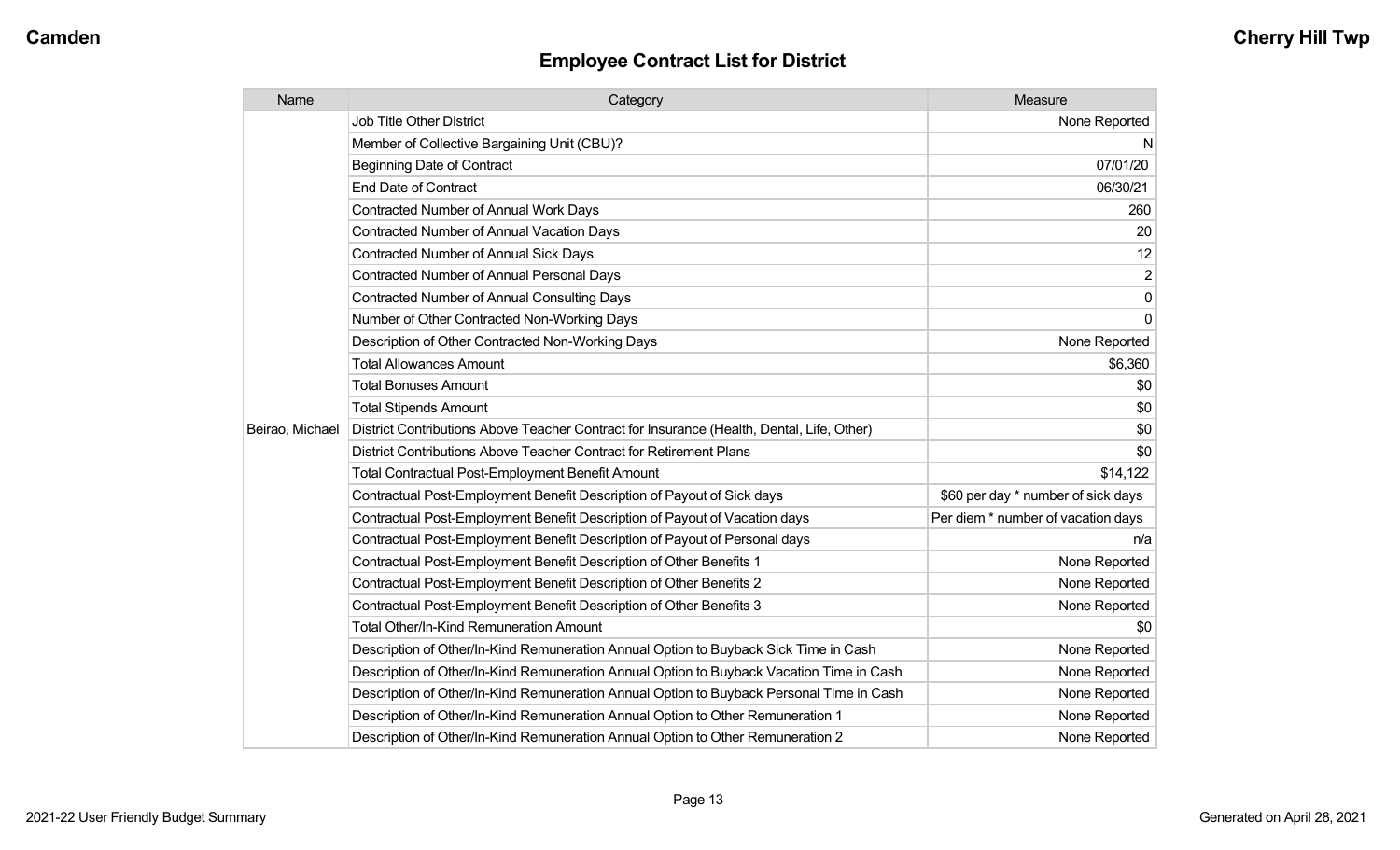| Name            | Category                                                                                  | Measure                            |
|-----------------|-------------------------------------------------------------------------------------------|------------------------------------|
|                 | Description of Other/In-Kind Remuneration Annual Option to Other Remuneration 3           | None Reported                      |
| Beirao, Michael | <b>Additional Comment 1</b>                                                               | None Reported                      |
|                 | <b>Additional Comment 2</b>                                                               | None Reported                      |
|                 | <b>Additional Comment 3</b>                                                               | None Reported                      |
|                 | <b>Job Title</b>                                                                          | Accountant                         |
|                 | Job Title II                                                                              | None Reported                      |
|                 | <b>Base Annual Salary Amount</b>                                                          | \$75,794                           |
|                 | Full-Time Equivalent (FTE)                                                                | 1.0                                |
|                 | Shared with Another District?                                                             | N                                  |
|                 | <b>Shared County</b>                                                                      | None Reported                      |
|                 | <b>Shared District</b>                                                                    | None Reported                      |
|                 | <b>Job Title Other District</b>                                                           | None Reported                      |
|                 | Member of Collective Bargaining Unit (CBU)?                                               | N                                  |
|                 | <b>Beginning Date of Contract</b>                                                         | 07/01/20                           |
|                 | <b>End Date of Contract</b>                                                               | 06/30/21                           |
|                 | Contracted Number of Annual Work Days                                                     | 260                                |
| Blatt, Syndi    | Contracted Number of Annual Vacation Days                                                 | 15                                 |
|                 | Contracted Number of Annual Sick Days                                                     | 12                                 |
|                 | Contracted Number of Annual Personal Days                                                 | $\overline{2}$                     |
|                 | <b>Contracted Number of Annual Consulting Days</b>                                        | $\Omega$                           |
|                 | Number of Other Contracted Non-Working Days                                               | $\Omega$                           |
|                 | Description of Other Contracted Non-Working Days                                          | None Reported                      |
|                 | <b>Total Allowances Amount</b>                                                            | \$0                                |
|                 | <b>Total Bonuses Amount</b>                                                               | \$0                                |
|                 | <b>Total Stipends Amount</b>                                                              | \$0                                |
|                 | District Contributions Above Teacher Contract for Insurance (Health, Dental, Life, Other) | \$0                                |
|                 | District Contributions Above Teacher Contract for Retirement Plans                        | \$0                                |
|                 | <b>Total Contractual Post-Employment Benefit Amount</b>                                   | \$6,916                            |
|                 | Contractual Post-Employment Benefit Description of Payout of Sick days                    | \$26 per day * number of sick days |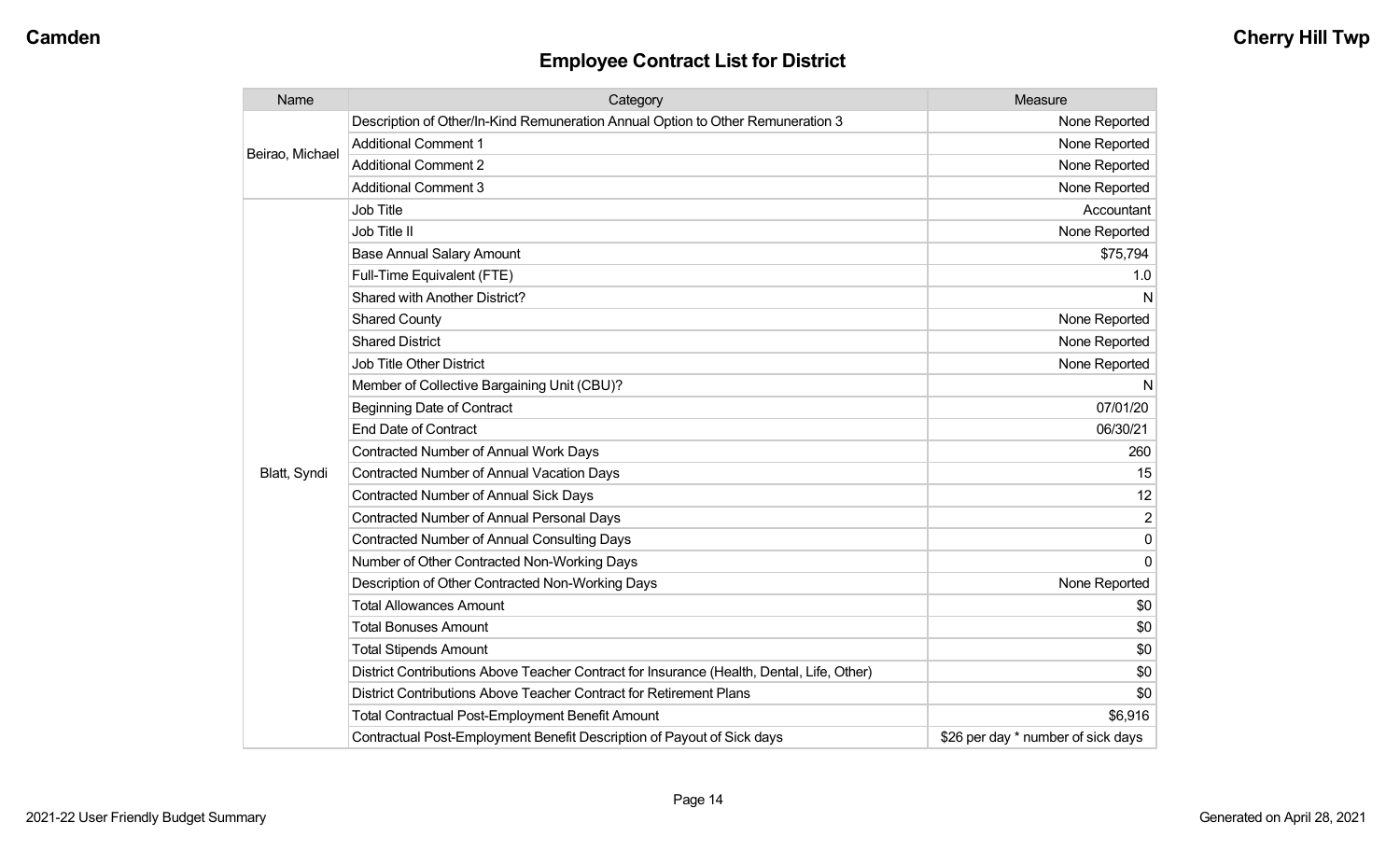| Name         | Category                                                                                 | Measure                            |
|--------------|------------------------------------------------------------------------------------------|------------------------------------|
|              | Contractual Post-Employment Benefit Description of Payout of Vacation days               | Per diem * number of vacation days |
|              | Contractual Post-Employment Benefit Description of Payout of Personal days               | n/a                                |
|              | Contractual Post-Employment Benefit Description of Other Benefits 1                      | None Reported                      |
|              | Contractual Post-Employment Benefit Description of Other Benefits 2                      | None Reported                      |
|              | Contractual Post-Employment Benefit Description of Other Benefits 3                      | None Reported                      |
|              | <b>Total Other/In-Kind Remuneration Amount</b>                                           | \$0                                |
|              | Description of Other/In-Kind Remuneration Annual Option to Buyback Sick Time in Cash     | None Reported                      |
| Blatt, Syndi | Description of Other/In-Kind Remuneration Annual Option to Buyback Vacation Time in Cash | None Reported                      |
|              | Description of Other/In-Kind Remuneration Annual Option to Buyback Personal Time in Cash | None Reported                      |
|              | Description of Other/In-Kind Remuneration Annual Option to Other Remuneration 1          | None Reported                      |
|              | Description of Other/In-Kind Remuneration Annual Option to Other Remuneration 2          | None Reported                      |
|              | Description of Other/In-Kind Remuneration Annual Option to Other Remuneration 3          | None Reported                      |
|              | <b>Additional Comment 1</b>                                                              | None Reported                      |
|              | <b>Additional Comment 2</b>                                                              | None Reported                      |
|              | <b>Additional Comment 3</b>                                                              | None Reported                      |
|              | <b>Job Title</b>                                                                         | <b>Administrative Assistant</b>    |
|              | Job Title II                                                                             | None Reported                      |
|              | <b>Base Annual Salary Amount</b>                                                         | \$88,850                           |
|              | Full-Time Equivalent (FTE)                                                               | 1.0                                |
|              | Shared with Another District?                                                            | N                                  |
|              | <b>Shared County</b>                                                                     | None Reported                      |
|              | <b>Shared District</b>                                                                   | None Reported                      |
| Cohen, Janet | <b>Job Title Other District</b>                                                          | None Reported                      |
|              | Member of Collective Bargaining Unit (CBU)?                                              | N                                  |
|              | <b>Beginning Date of Contract</b>                                                        | 07/01/20                           |
|              | <b>End Date of Contract</b>                                                              | 06/30/21                           |
|              | <b>Contracted Number of Annual Work Days</b>                                             | 260                                |
|              | Contracted Number of Annual Vacation Days                                                | 20                                 |
|              | Contracted Number of Annual Sick Days                                                    | 12                                 |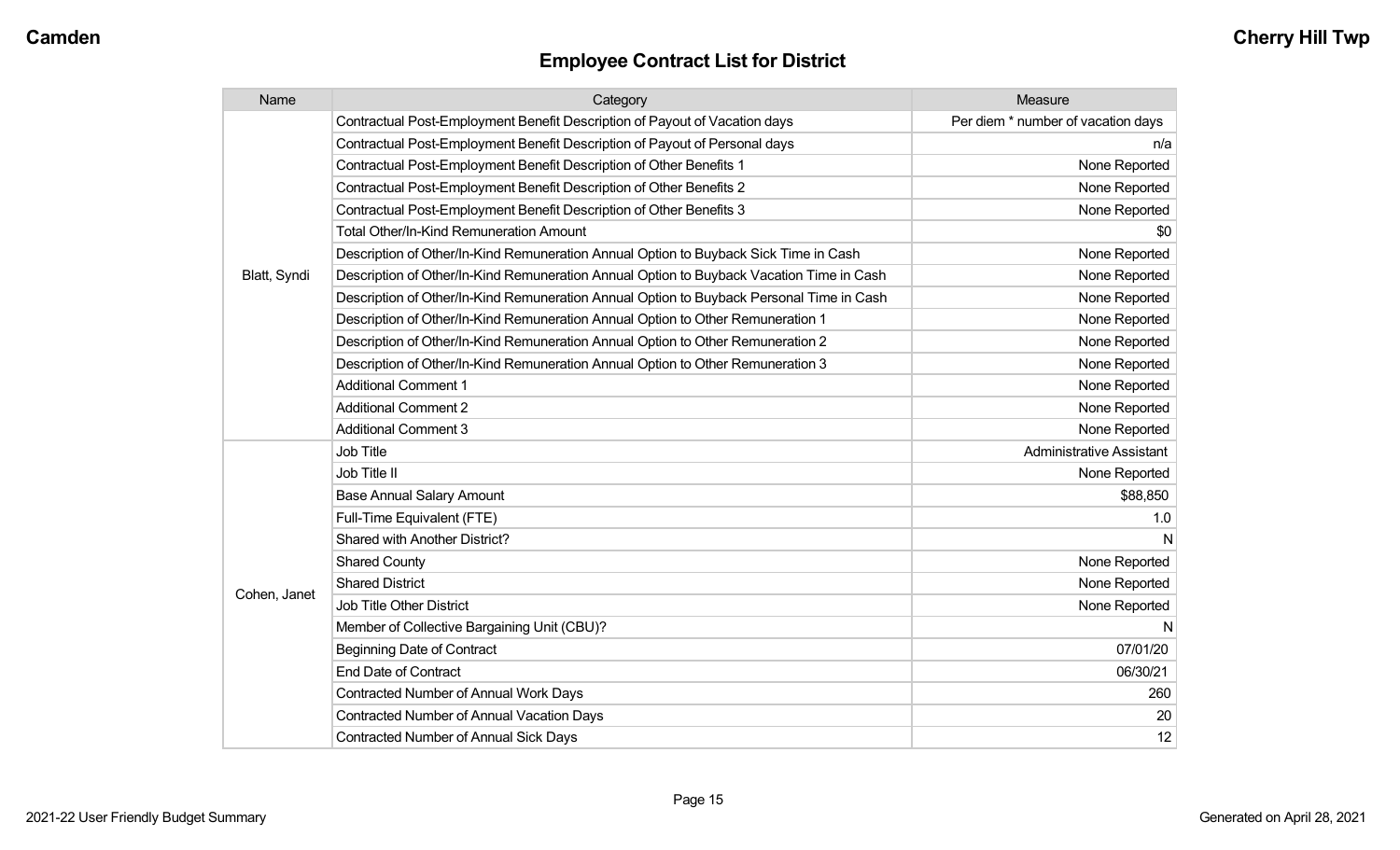| Name         | Category                                                                                  | Measure                            |
|--------------|-------------------------------------------------------------------------------------------|------------------------------------|
|              | <b>Contracted Number of Annual Personal Days</b>                                          | 2                                  |
|              | <b>Contracted Number of Annual Consulting Days</b>                                        | $\overline{0}$                     |
|              | Number of Other Contracted Non-Working Days                                               | $\overline{0}$                     |
|              | Description of Other Contracted Non-Working Days                                          | None Reported                      |
|              | <b>Total Allowances Amount</b>                                                            | \$0                                |
|              | <b>Total Bonuses Amount</b>                                                               | \$0                                |
|              | <b>Total Stipends Amount</b>                                                              | \$0                                |
|              | District Contributions Above Teacher Contract for Insurance (Health, Dental, Life, Other) | \$0                                |
|              | District Contributions Above Teacher Contract for Retirement Plans                        | \$0                                |
|              | <b>Total Contractual Post-Employment Benefit Amount</b>                                   | \$13,263                           |
|              | Contractual Post-Employment Benefit Description of Payout of Sick days                    | \$40 per day * number of sick days |
|              | Contractual Post-Employment Benefit Description of Payout of Vacation days                | Per diem * number of vacation days |
|              | Contractual Post-Employment Benefit Description of Payout of Personal days                | n/a                                |
| Cohen, Janet | Contractual Post-Employment Benefit Description of Other Benefits 1                       | None Reported                      |
|              | Contractual Post-Employment Benefit Description of Other Benefits 2                       | None Reported                      |
|              | Contractual Post-Employment Benefit Description of Other Benefits 3                       | None Reported                      |
|              | <b>Total Other/In-Kind Remuneration Amount</b>                                            | \$0                                |
|              | Description of Other/In-Kind Remuneration Annual Option to Buyback Sick Time in Cash      | None Reported                      |
|              | Description of Other/In-Kind Remuneration Annual Option to Buyback Vacation Time in Cash  | None Reported                      |
|              | Description of Other/In-Kind Remuneration Annual Option to Buyback Personal Time in Cash  | None Reported                      |
|              | Description of Other/In-Kind Remuneration Annual Option to Other Remuneration 1           | None Reported                      |
|              | Description of Other/In-Kind Remuneration Annual Option to Other Remuneration 2           | None Reported                      |
|              | Description of Other/In-Kind Remuneration Annual Option to Other Remuneration 3           | None Reported                      |
|              | <b>Additional Comment 1</b>                                                               | None Reported                      |
|              | <b>Additional Comment 2</b>                                                               | None Reported                      |
|              | <b>Additional Comment 3</b>                                                               | None Reported                      |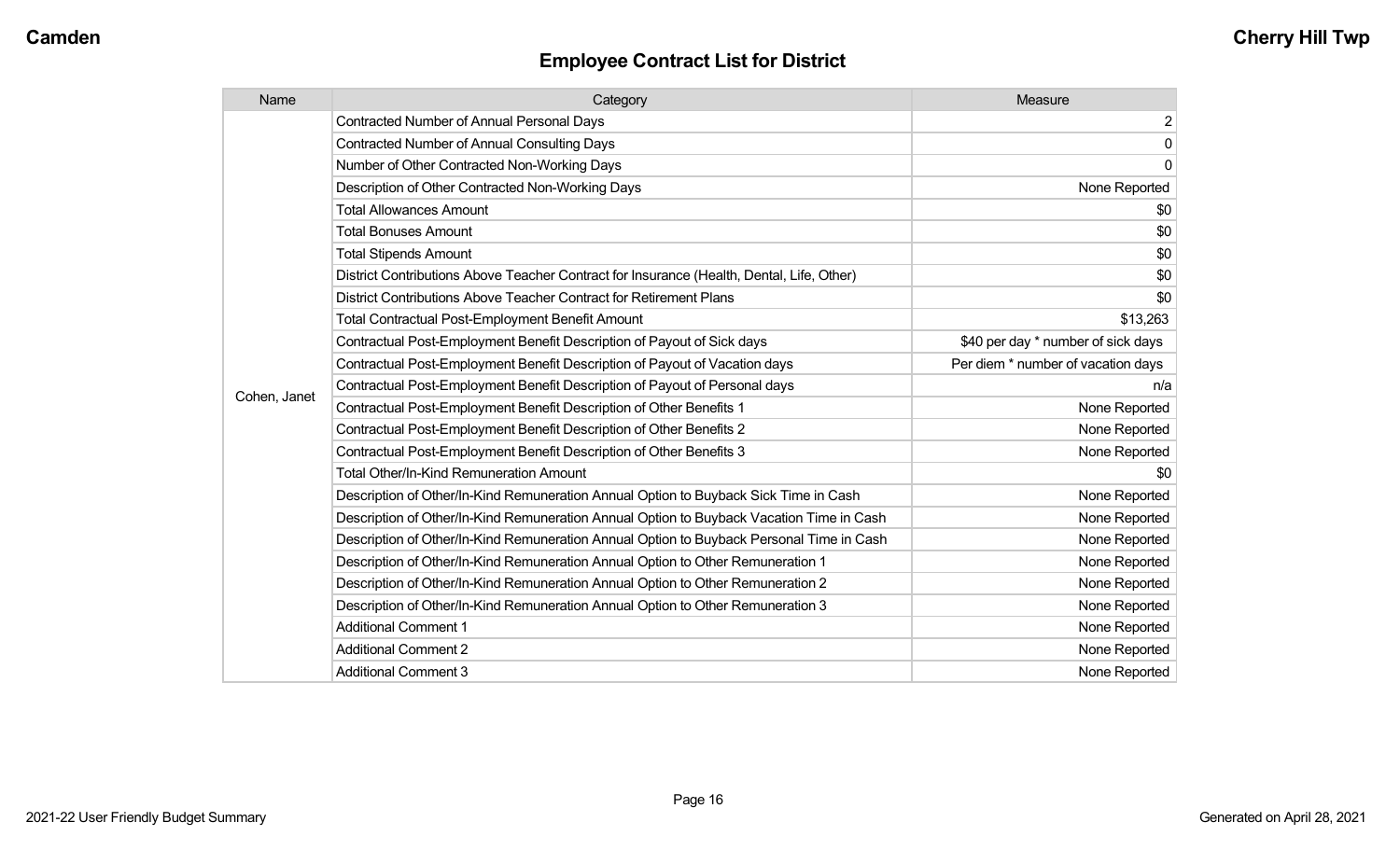| Name             | Category                                                                                  | Measure                                 |
|------------------|-------------------------------------------------------------------------------------------|-----------------------------------------|
|                  | <b>Job Title</b>                                                                          | Coordinator/Director/Manager/Supervisor |
|                  | Job Title II                                                                              | Coordinator, SACC                       |
|                  | <b>Base Annual Salary Amount</b>                                                          | \$81,624                                |
|                  | Full-Time Equivalent (FTE)                                                                | 1.0                                     |
|                  | Shared with Another District?                                                             | N                                       |
|                  | <b>Shared County</b>                                                                      | None Reported                           |
|                  | <b>Shared District</b>                                                                    | None Reported                           |
|                  | <b>Job Title Other District</b>                                                           | None Reported                           |
|                  | Member of Collective Bargaining Unit (CBU)?                                               | N                                       |
|                  | <b>Beginning Date of Contract</b>                                                         | 07/01/20                                |
|                  | <b>End Date of Contract</b>                                                               | 06/30/21                                |
|                  | <b>Contracted Number of Annual Work Days</b>                                              | 260                                     |
|                  | <b>Contracted Number of Annual Vacation Days</b>                                          | 10                                      |
|                  | <b>Contracted Number of Annual Sick Days</b>                                              | 12                                      |
| Conklin, Melissa | <b>Contracted Number of Annual Personal Days</b>                                          | 2                                       |
|                  | <b>Contracted Number of Annual Consulting Days</b>                                        | $\Omega$                                |
|                  | Number of Other Contracted Non-Working Days                                               | $\Omega$                                |
|                  | Description of Other Contracted Non-Working Days                                          | None Reported                           |
|                  | <b>Total Allowances Amount</b>                                                            | \$480                                   |
|                  | <b>Total Bonuses Amount</b>                                                               | \$0                                     |
|                  | <b>Total Stipends Amount</b>                                                              | \$0                                     |
|                  | District Contributions Above Teacher Contract for Insurance (Health, Dental, Life, Other) | \$1,339                                 |
|                  | District Contributions Above Teacher Contract for Retirement Plans                        | \$0                                     |
|                  | <b>Total Contractual Post-Employment Benefit Amount</b>                                   | \$1,962                                 |
|                  | Contractual Post-Employment Benefit Description of Payout of Sick days                    | n/a                                     |
|                  | Contractual Post-Employment Benefit Description of Payout of Vacation days                | Per diem * number of vacation days      |
|                  | Contractual Post-Employment Benefit Description of Payout of Personal days                | n/a                                     |
|                  | Contractual Post-Employment Benefit Description of Other Benefits 1                       | None Reported                           |
|                  | Contractual Post-Employment Benefit Description of Other Benefits 2                       | None Reported                           |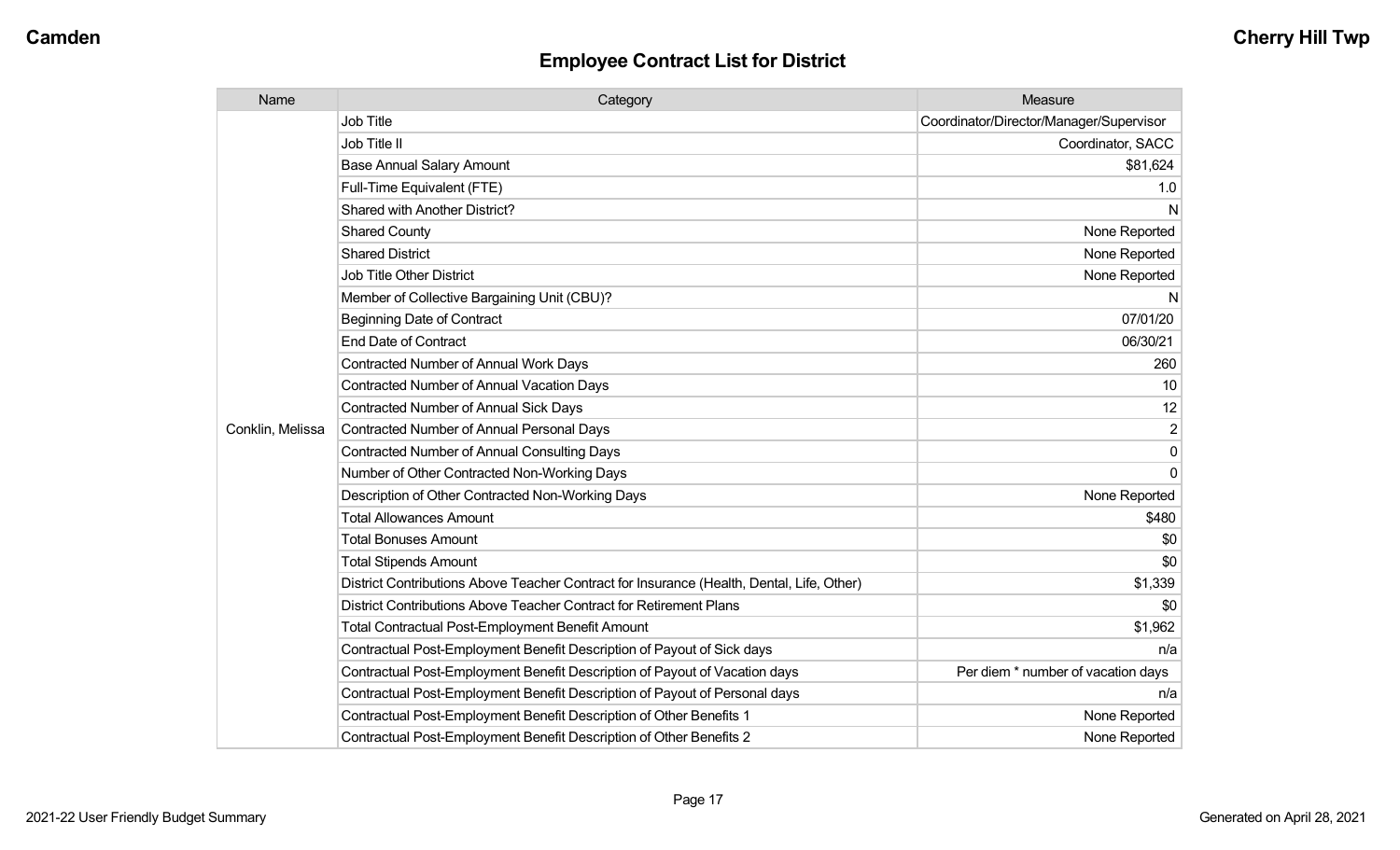| Name             | Category                                                                                 | Measure                                 |
|------------------|------------------------------------------------------------------------------------------|-----------------------------------------|
|                  | Contractual Post-Employment Benefit Description of Other Benefits 3                      | None Reported                           |
|                  | Total Other/In-Kind Remuneration Amount                                                  | \$0                                     |
|                  | Description of Other/In-Kind Remuneration Annual Option to Buyback Sick Time in Cash     | None Reported                           |
|                  | Description of Other/In-Kind Remuneration Annual Option to Buyback Vacation Time in Cash | None Reported                           |
|                  | Description of Other/In-Kind Remuneration Annual Option to Buyback Personal Time in Cash | None Reported                           |
| Conklin, Melissa | Description of Other/In-Kind Remuneration Annual Option to Other Remuneration 1          | None Reported                           |
|                  | Description of Other/In-Kind Remuneration Annual Option to Other Remuneration 2          | None Reported                           |
|                  | Description of Other/In-Kind Remuneration Annual Option to Other Remuneration 3          | None Reported                           |
|                  | <b>Additional Comment 1</b>                                                              | None Reported                           |
|                  | <b>Additional Comment 2</b>                                                              | None Reported                           |
|                  | <b>Additional Comment 3</b>                                                              | None Reported                           |
|                  | Job Title                                                                                | Coordinator/Director/Manager/Supervisor |
|                  | Job Title II                                                                             | <b>Purchasing Mgr</b>                   |
|                  | <b>Base Annual Salary Amount</b>                                                         | \$99,115                                |
|                  | Full-Time Equivalent (FTE)                                                               | 1.0                                     |
|                  | Shared with Another District?                                                            |                                         |
|                  | <b>Shared County</b>                                                                     | None Reported                           |
|                  | <b>Shared District</b>                                                                   | None Reported                           |
|                  | Job Title Other District                                                                 | None Reported                           |
|                  | Member of Collective Bargaining Unit (CBU)?                                              |                                         |
| Dennisar, Deanna | <b>Beginning Date of Contract</b>                                                        | 07/01/20                                |
|                  | <b>End Date of Contract</b>                                                              | 06/30/21                                |
|                  | Contracted Number of Annual Work Days                                                    | 260                                     |
|                  | <b>Contracted Number of Annual Vacation Days</b>                                         | 10                                      |
|                  | <b>Contracted Number of Annual Sick Days</b>                                             | 12                                      |
|                  | Contracted Number of Annual Personal Days                                                | $\overline{2}$                          |
|                  | <b>Contracted Number of Annual Consulting Days</b>                                       | $\mathbf 0$                             |
|                  | Number of Other Contracted Non-Working Days                                              | $\mathbf{0}$                            |
|                  | Description of Other Contracted Non-Working Days                                         | None Reported                           |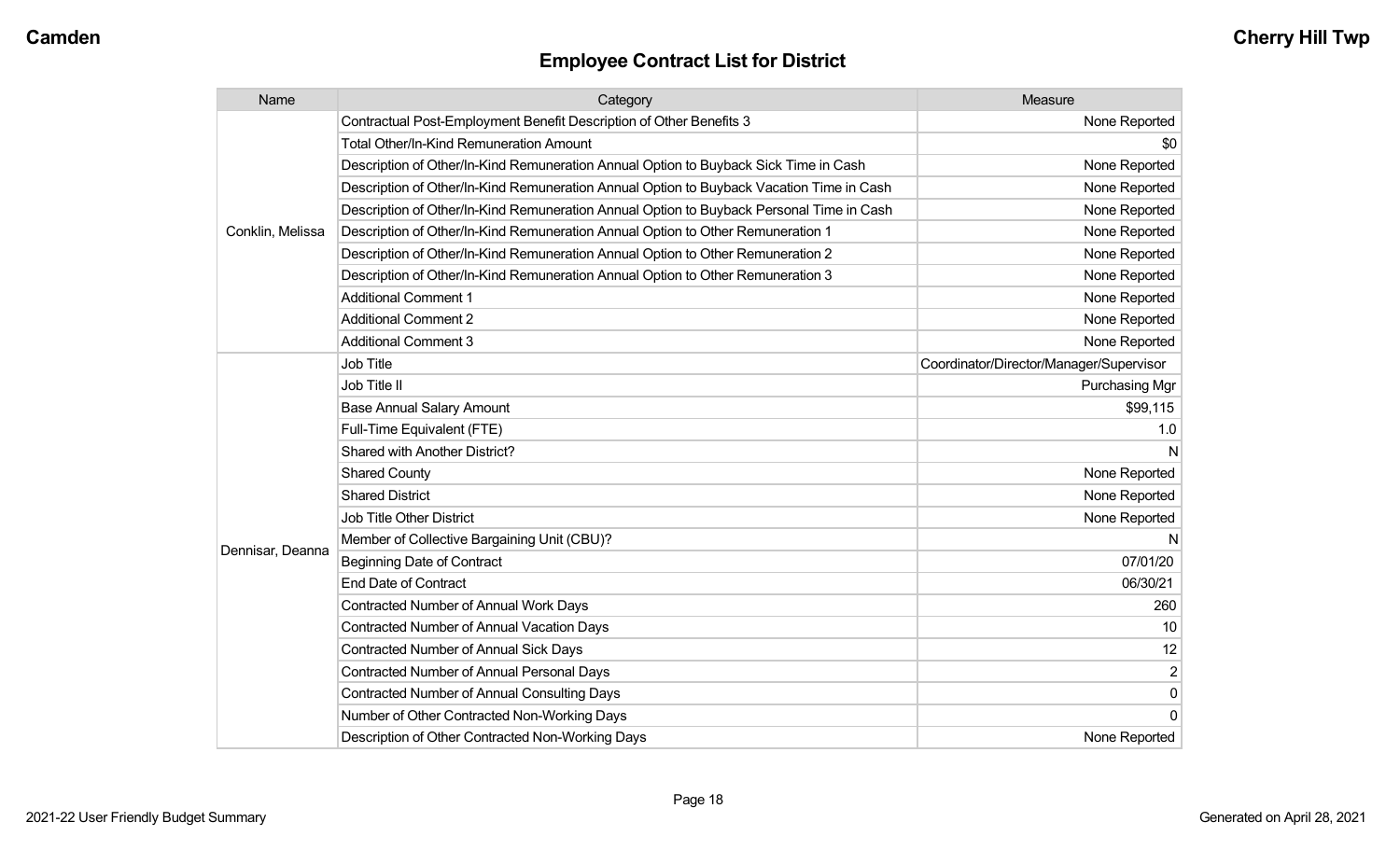| Name             | Category                                                                                  | Measure                                 |
|------------------|-------------------------------------------------------------------------------------------|-----------------------------------------|
|                  | <b>Total Allowances Amount</b>                                                            | \$0                                     |
|                  | <b>Total Bonuses Amount</b>                                                               | \$0                                     |
|                  | <b>Total Stipends Amount</b>                                                              | \$0                                     |
|                  | District Contributions Above Teacher Contract for Insurance (Health, Dental, Life, Other) | \$0                                     |
|                  | District Contributions Above Teacher Contract for Retirement Plans                        | \$0                                     |
|                  | <b>Total Contractual Post-Employment Benefit Amount</b>                                   | \$4,056                                 |
|                  | Contractual Post-Employment Benefit Description of Payout of Sick days                    | \$25 per day * number of sick days      |
|                  | Contractual Post-Employment Benefit Description of Payout of Vacation days                | Per diem * number of vacation days      |
|                  | Contractual Post-Employment Benefit Description of Payout of Personal days                | n/a                                     |
|                  | Contractual Post-Employment Benefit Description of Other Benefits 1                       | None Reported                           |
|                  | Contractual Post-Employment Benefit Description of Other Benefits 2                       | None Reported                           |
| Dennisar, Deanna | Contractual Post-Employment Benefit Description of Other Benefits 3                       | None Reported                           |
|                  | <b>Total Other/In-Kind Remuneration Amount</b>                                            | \$0                                     |
|                  | Description of Other/In-Kind Remuneration Annual Option to Buyback Sick Time in Cash      | None Reported                           |
|                  | Description of Other/In-Kind Remuneration Annual Option to Buyback Vacation Time in Cash  | None Reported                           |
|                  | Description of Other/In-Kind Remuneration Annual Option to Buyback Personal Time in Cash  | None Reported                           |
|                  | Description of Other/In-Kind Remuneration Annual Option to Other Remuneration 1           | None Reported                           |
|                  | Description of Other/In-Kind Remuneration Annual Option to Other Remuneration 2           | None Reported                           |
|                  | Description of Other/In-Kind Remuneration Annual Option to Other Remuneration 3           | None Reported                           |
|                  | <b>Additional Comment 1</b>                                                               | None Reported                           |
|                  | <b>Additional Comment 2</b>                                                               | None Reported                           |
|                  | <b>Additional Comment 3</b>                                                               | None Reported                           |
|                  | Job Title                                                                                 | Coordinator/Director/Manager/Supervisor |
| Hester, Terry    | Job Title II                                                                              | <b>Facilities Mgs</b>                   |
|                  | <b>Base Annual Salary Amount</b>                                                          | \$90,615                                |
|                  | Full-Time Equivalent (FTE)                                                                | 1.0                                     |
|                  | Shared with Another District?                                                             | N                                       |
|                  | <b>Shared County</b>                                                                      | None Reported                           |
|                  | <b>Shared District</b>                                                                    | None Reported                           |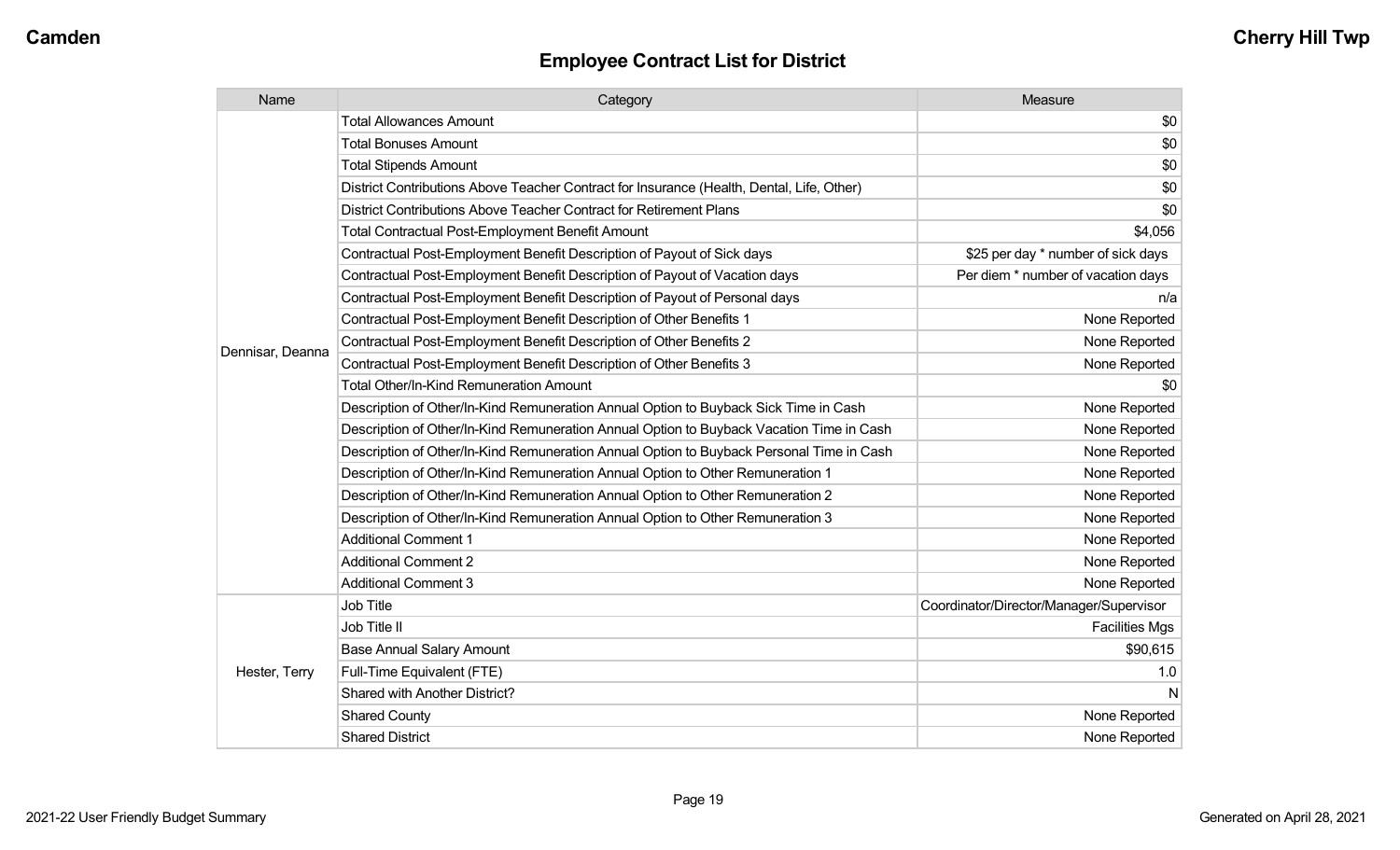| Name          | Category                                                                                  | Measure                            |
|---------------|-------------------------------------------------------------------------------------------|------------------------------------|
|               | Job Title Other District                                                                  | None Reported                      |
|               | Member of Collective Bargaining Unit (CBU)?                                               | N.                                 |
|               | <b>Beginning Date of Contract</b>                                                         | 07/01/20                           |
|               | <b>End Date of Contract</b>                                                               | 06/30/21                           |
|               | Contracted Number of Annual Work Days                                                     | 260                                |
|               | <b>Contracted Number of Annual Vacation Days</b>                                          | 10                                 |
|               | Contracted Number of Annual Sick Days                                                     | 12                                 |
|               | Contracted Number of Annual Personal Days                                                 | $\overline{c}$                     |
|               | <b>Contracted Number of Annual Consulting Days</b>                                        | $\overline{0}$                     |
|               | Number of Other Contracted Non-Working Days                                               | $\overline{0}$                     |
|               | Description of Other Contracted Non-Working Days                                          | None Reported                      |
|               | <b>Total Allowances Amount</b>                                                            | \$480                              |
|               | <b>Total Bonuses Amount</b>                                                               | \$0                                |
|               | <b>Total Stipends Amount</b>                                                              | \$0                                |
| Hester, Terry | District Contributions Above Teacher Contract for Insurance (Health, Dental, Life, Other) | \$0                                |
|               | District Contributions Above Teacher Contract for Retirement Plans                        | \$0                                |
|               | <b>Total Contractual Post-Employment Benefit Amount</b>                                   | \$1,917                            |
|               | Contractual Post-Employment Benefit Description of Payout of Sick days                    | n/a                                |
|               | Contractual Post-Employment Benefit Description of Payout of Vacation days                | Per diem * number of vacation days |
|               | Contractual Post-Employment Benefit Description of Payout of Personal days                | n/a                                |
|               | Contractual Post-Employment Benefit Description of Other Benefits 1                       | None Reported                      |
|               | Contractual Post-Employment Benefit Description of Other Benefits 2                       | None Reported                      |
|               | Contractual Post-Employment Benefit Description of Other Benefits 3                       | None Reported                      |
|               | Total Other/In-Kind Remuneration Amount                                                   | \$0                                |
|               | Description of Other/In-Kind Remuneration Annual Option to Buyback Sick Time in Cash      | None Reported                      |
|               | Description of Other/In-Kind Remuneration Annual Option to Buyback Vacation Time in Cash  | None Reported                      |
|               | Description of Other/In-Kind Remuneration Annual Option to Buyback Personal Time in Cash  | None Reported                      |
|               | Description of Other/In-Kind Remuneration Annual Option to Other Remuneration 1           | None Reported                      |
|               | Description of Other/In-Kind Remuneration Annual Option to Other Remuneration 2           | None Reported                      |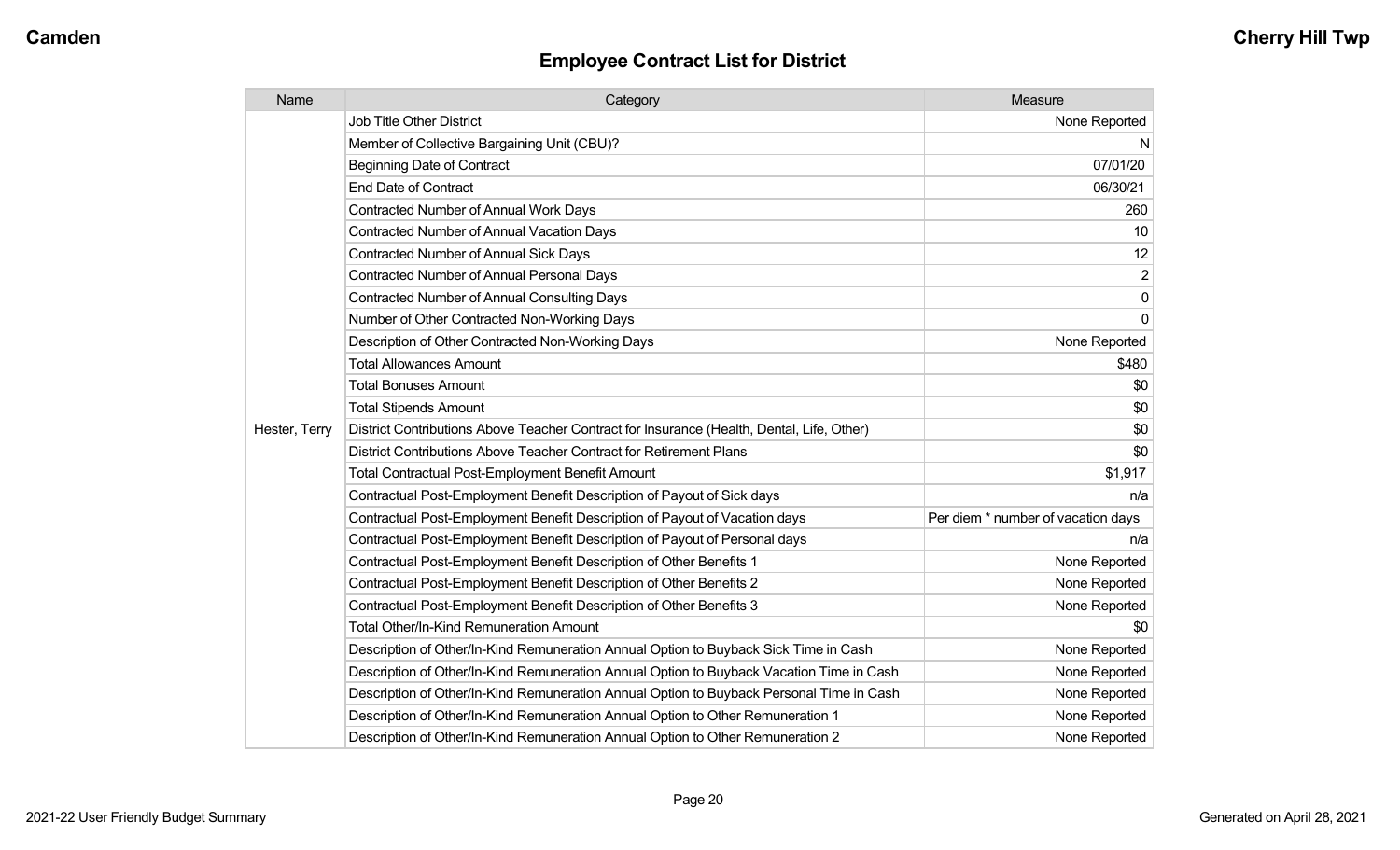| Name           | Category                                                                                  | Measure                            |
|----------------|-------------------------------------------------------------------------------------------|------------------------------------|
| Hester, Terry  | Description of Other/In-Kind Remuneration Annual Option to Other Remuneration 3           | None Reported                      |
|                | <b>Additional Comment 1</b>                                                               | None Reported                      |
|                | <b>Additional Comment 2</b>                                                               | None Reported                      |
|                | <b>Additional Comment 3</b>                                                               | None Reported                      |
|                | <b>Job Title</b>                                                                          | Other                              |
|                | Job Title II                                                                              | <b>Student Advocate</b>            |
|                | <b>Base Annual Salary Amount</b>                                                          | \$92,291                           |
|                | Full-Time Equivalent (FTE)                                                                | 1.0                                |
|                | Shared with Another District?                                                             | N                                  |
|                | <b>Shared County</b>                                                                      | None Reported                      |
|                | <b>Shared District</b>                                                                    | None Reported                      |
|                | <b>Job Title Other District</b>                                                           | None Reported                      |
|                | Member of Collective Bargaining Unit (CBU)?                                               | N                                  |
|                | <b>Beginning Date of Contract</b>                                                         | 07/01/20                           |
|                | <b>End Date of Contract</b>                                                               | 06/30/21                           |
|                | Contracted Number of Annual Work Days                                                     | 207                                |
| Joseph, Yanell | <b>Contracted Number of Annual Vacation Days</b>                                          | $\Omega$                           |
|                | <b>Contracted Number of Annual Sick Days</b>                                              | 11                                 |
|                | <b>Contracted Number of Annual Personal Days</b>                                          | 2                                  |
|                | <b>Contracted Number of Annual Consulting Days</b>                                        | $\mathbf{0}$                       |
|                | Number of Other Contracted Non-Working Days                                               | $\Omega$                           |
|                | Description of Other Contracted Non-Working Days                                          | None Reported                      |
|                | <b>Total Allowances Amount</b>                                                            | \$0                                |
|                | <b>Total Bonuses Amount</b>                                                               | \$0                                |
|                | <b>Total Stipends Amount</b>                                                              | \$0                                |
|                | District Contributions Above Teacher Contract for Insurance (Health, Dental, Life, Other) | \$0                                |
|                | District Contributions Above Teacher Contract for Retirement Plans                        | \$0                                |
|                | <b>Total Contractual Post-Employment Benefit Amount</b>                                   | \$3,588                            |
|                | Contractual Post-Employment Benefit Description of Payout of Sick days                    | \$35 per day * number of sick days |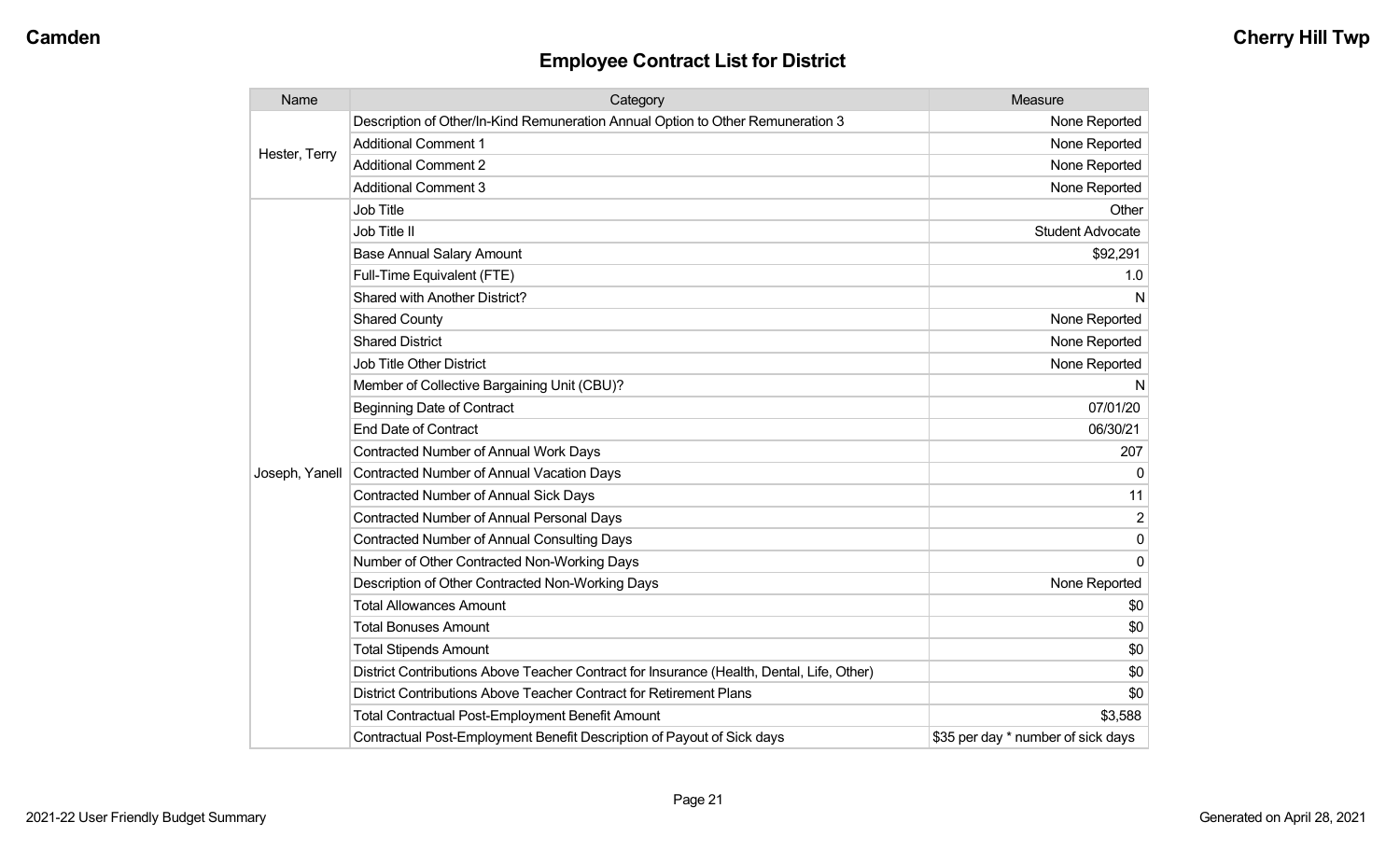| Name           | Category                                                                                 | Measure                         |
|----------------|------------------------------------------------------------------------------------------|---------------------------------|
|                | Contractual Post-Employment Benefit Description of Payout of Vacation days               | n/a                             |
|                | Contractual Post-Employment Benefit Description of Payout of Personal days               | n/a                             |
|                | Contractual Post-Employment Benefit Description of Other Benefits 1                      | None Reported                   |
|                | Contractual Post-Employment Benefit Description of Other Benefits 2                      | None Reported                   |
|                | Contractual Post-Employment Benefit Description of Other Benefits 3                      | None Reported                   |
|                | <b>Total Other/In-Kind Remuneration Amount</b>                                           | \$0                             |
|                | Description of Other/In-Kind Remuneration Annual Option to Buyback Sick Time in Cash     | None Reported                   |
| Joseph, Yanell | Description of Other/In-Kind Remuneration Annual Option to Buyback Vacation Time in Cash | None Reported                   |
|                | Description of Other/In-Kind Remuneration Annual Option to Buyback Personal Time in Cash | None Reported                   |
|                | Description of Other/In-Kind Remuneration Annual Option to Other Remuneration 1          | None Reported                   |
|                | Description of Other/In-Kind Remuneration Annual Option to Other Remuneration 2          | None Reported                   |
|                | Description of Other/In-Kind Remuneration Annual Option to Other Remuneration 3          | None Reported                   |
|                | <b>Additional Comment 1</b>                                                              | None Reported                   |
|                | <b>Additional Comment 2</b>                                                              | None Reported                   |
|                | <b>Additional Comment 3</b>                                                              | None Reported                   |
|                | <b>Job Title</b>                                                                         | <b>Assistant Superintendent</b> |
|                | Job Title II                                                                             | None Reported                   |
|                | <b>Base Annual Salary Amount</b>                                                         | \$183,086                       |
|                | Full-Time Equivalent (FTE)                                                               | 1.0                             |
|                | Shared with Another District?                                                            |                                 |
|                | <b>Shared County</b>                                                                     | None Reported                   |
|                | <b>Shared District</b>                                                                   | None Reported                   |
| Mahan, Farrah  | <b>Job Title Other District</b>                                                          | None Reported                   |
|                | Member of Collective Bargaining Unit (CBU)?                                              | N                               |
|                | <b>Beginning Date of Contract</b>                                                        | 07/01/20                        |
|                | <b>End Date of Contract</b>                                                              | 06/30/21                        |
|                | <b>Contracted Number of Annual Work Days</b>                                             | 260                             |
|                | <b>Contracted Number of Annual Vacation Days</b>                                         | 20                              |
|                | Contracted Number of Annual Sick Days                                                    | 12                              |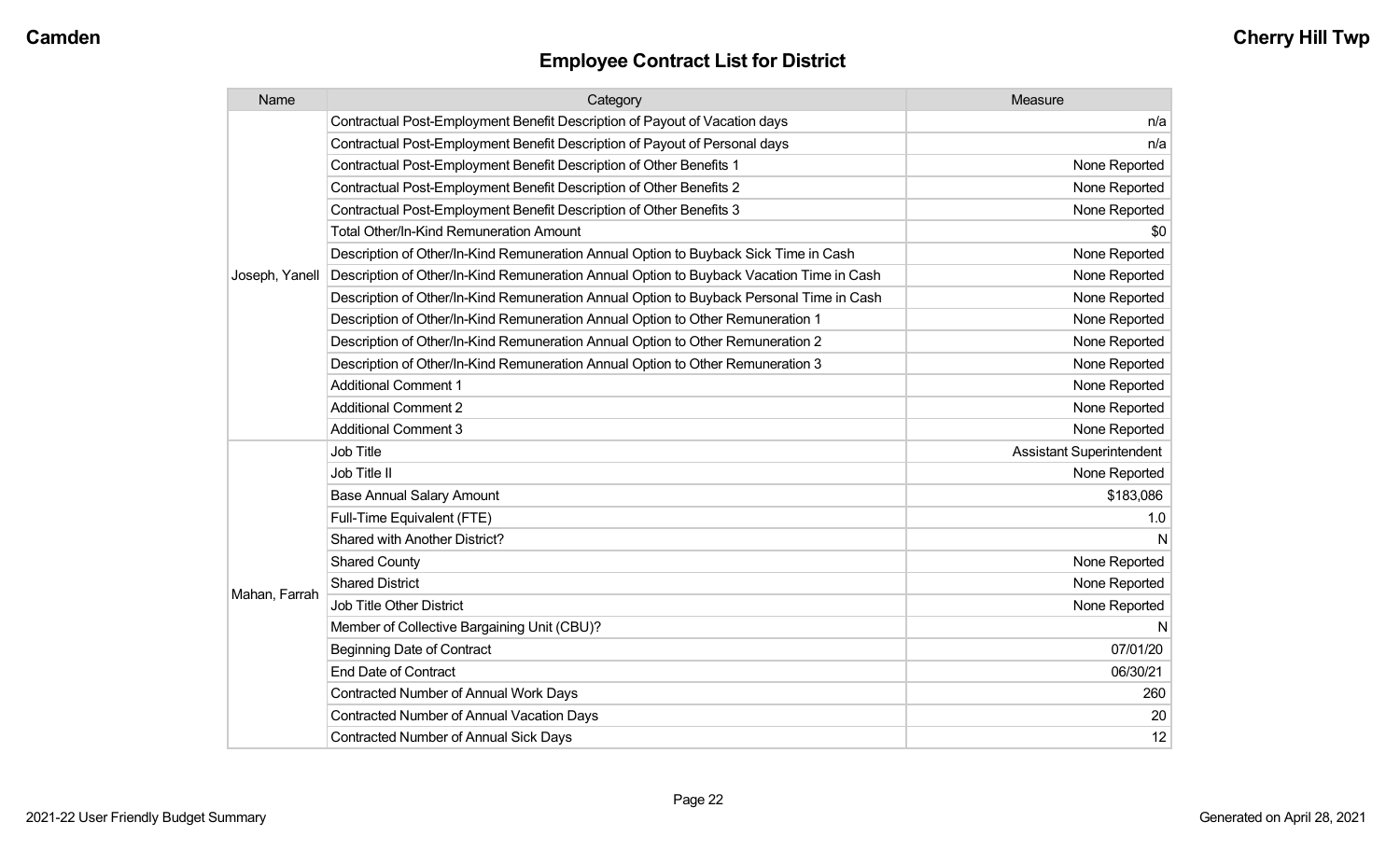| Name          | Category                                                                                  | Measure                            |
|---------------|-------------------------------------------------------------------------------------------|------------------------------------|
|               | <b>Contracted Number of Annual Personal Days</b>                                          | 3 <sup>1</sup>                     |
|               | <b>Contracted Number of Annual Consulting Days</b>                                        | 0                                  |
|               | Number of Other Contracted Non-Working Days                                               | $\overline{0}$                     |
|               | Description of Other Contracted Non-Working Days                                          | None Reported                      |
|               | <b>Total Allowances Amount</b>                                                            | \$2,860                            |
|               | <b>Total Bonuses Amount</b>                                                               | \$0                                |
|               | <b>Total Stipends Amount</b>                                                              | \$0                                |
|               | District Contributions Above Teacher Contract for Insurance (Health, Dental, Life, Other) | \$1,340                            |
|               | District Contributions Above Teacher Contract for Retirement Plans                        | \$0                                |
|               | <b>Total Contractual Post-Employment Benefit Amount</b>                                   | \$12,551                           |
|               | Contractual Post-Employment Benefit Description of Payout of Sick days                    | \$60 per day * number of sick days |
|               | Contractual Post-Employment Benefit Description of Payout of Vacation days                | Per diem * number of vacation days |
|               | Contractual Post-Employment Benefit Description of Payout of Personal days                | n/a                                |
| Mahan, Farrah | Contractual Post-Employment Benefit Description of Other Benefits 1                       | None Reported                      |
|               | Contractual Post-Employment Benefit Description of Other Benefits 2                       | None Reported                      |
|               | Contractual Post-Employment Benefit Description of Other Benefits 3                       | None Reported                      |
|               | Total Other/In-Kind Remuneration Amount                                                   | \$0                                |
|               | Description of Other/In-Kind Remuneration Annual Option to Buyback Sick Time in Cash      | None Reported                      |
|               | Description of Other/In-Kind Remuneration Annual Option to Buyback Vacation Time in Cash  | None Reported                      |
|               | Description of Other/In-Kind Remuneration Annual Option to Buyback Personal Time in Cash  | None Reported                      |
|               | Description of Other/In-Kind Remuneration Annual Option to Other Remuneration 1           | None Reported                      |
|               | Description of Other/In-Kind Remuneration Annual Option to Other Remuneration 2           | None Reported                      |
|               | Description of Other/In-Kind Remuneration Annual Option to Other Remuneration 3           | None Reported                      |
|               | <b>Additional Comment 1</b>                                                               | None Reported                      |
|               | <b>Additional Comment 2</b>                                                               | None Reported                      |
|               | <b>Additional Comment 3</b>                                                               | None Reported                      |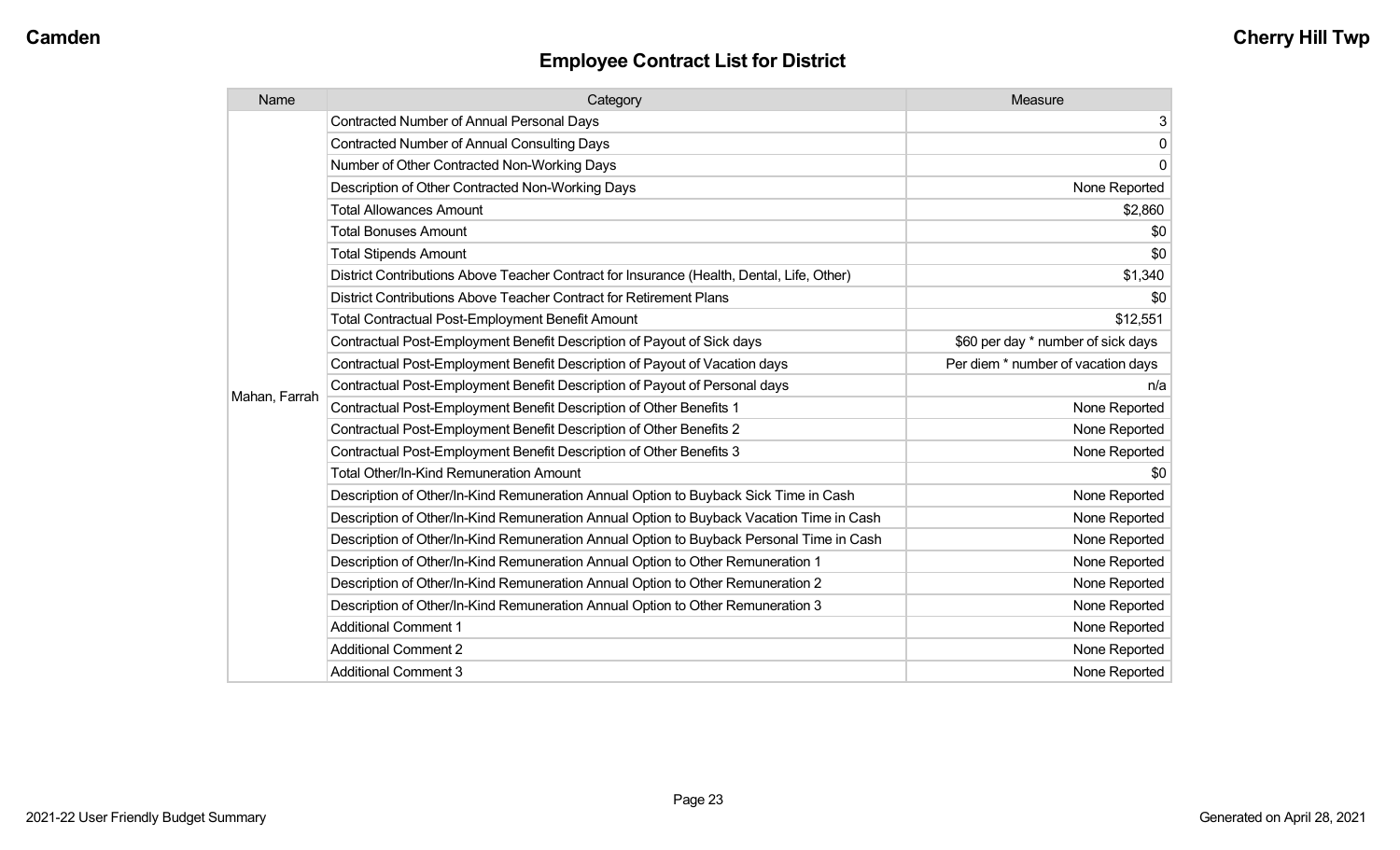| Name         | Category                                                                                  | Measure                                 |
|--------------|-------------------------------------------------------------------------------------------|-----------------------------------------|
|              | <b>Job Title</b>                                                                          | Coordinator/Director/Manager/Supervisor |
|              | Job Title II                                                                              | Payroll Coordinator                     |
|              | <b>Base Annual Salary Amount</b>                                                          | \$75,794                                |
|              | Full-Time Equivalent (FTE)                                                                | 1.0                                     |
|              | Shared with Another District?                                                             | N                                       |
|              | <b>Shared County</b>                                                                      | None Reported                           |
|              | <b>Shared District</b>                                                                    | None Reported                           |
|              | <b>Job Title Other District</b>                                                           | None Reported                           |
|              | Member of Collective Bargaining Unit (CBU)?                                               | N                                       |
|              | <b>Beginning Date of Contract</b>                                                         | 07/01/20                                |
|              | <b>End Date of Contract</b>                                                               | 06/30/21                                |
|              | <b>Contracted Number of Annual Work Days</b>                                              | 260                                     |
|              | <b>Contracted Number of Annual Vacation Days</b>                                          | 10                                      |
|              | <b>Contracted Number of Annual Sick Days</b>                                              | 12                                      |
| Massey, Jean | <b>Contracted Number of Annual Personal Days</b>                                          | 2                                       |
|              | <b>Contracted Number of Annual Consulting Days</b>                                        | $\Omega$                                |
|              | Number of Other Contracted Non-Working Days                                               | $\Omega$                                |
|              | Description of Other Contracted Non-Working Days                                          | None Reported                           |
|              | <b>Total Allowances Amount</b>                                                            | \$0                                     |
|              | <b>Total Bonuses Amount</b>                                                               | \$0                                     |
|              | <b>Total Stipends Amount</b>                                                              | \$0                                     |
|              | District Contributions Above Teacher Contract for Insurance (Health, Dental, Life, Other) | \$0                                     |
|              | District Contributions Above Teacher Contract for Retirement Plans                        | \$0                                     |
|              | <b>Total Contractual Post-Employment Benefit Amount</b>                                   | \$4,373                                 |
|              | Contractual Post-Employment Benefit Description of Payout of Sick days                    | n/a                                     |
|              | Contractual Post-Employment Benefit Description of Payout of Vacation days                | Per diem * number of vacation days      |
|              | Contractual Post-Employment Benefit Description of Payout of Personal days                | n/a                                     |
|              | Contractual Post-Employment Benefit Description of Other Benefits 1                       | None Reported                           |
|              | Contractual Post-Employment Benefit Description of Other Benefits 2                       | None Reported                           |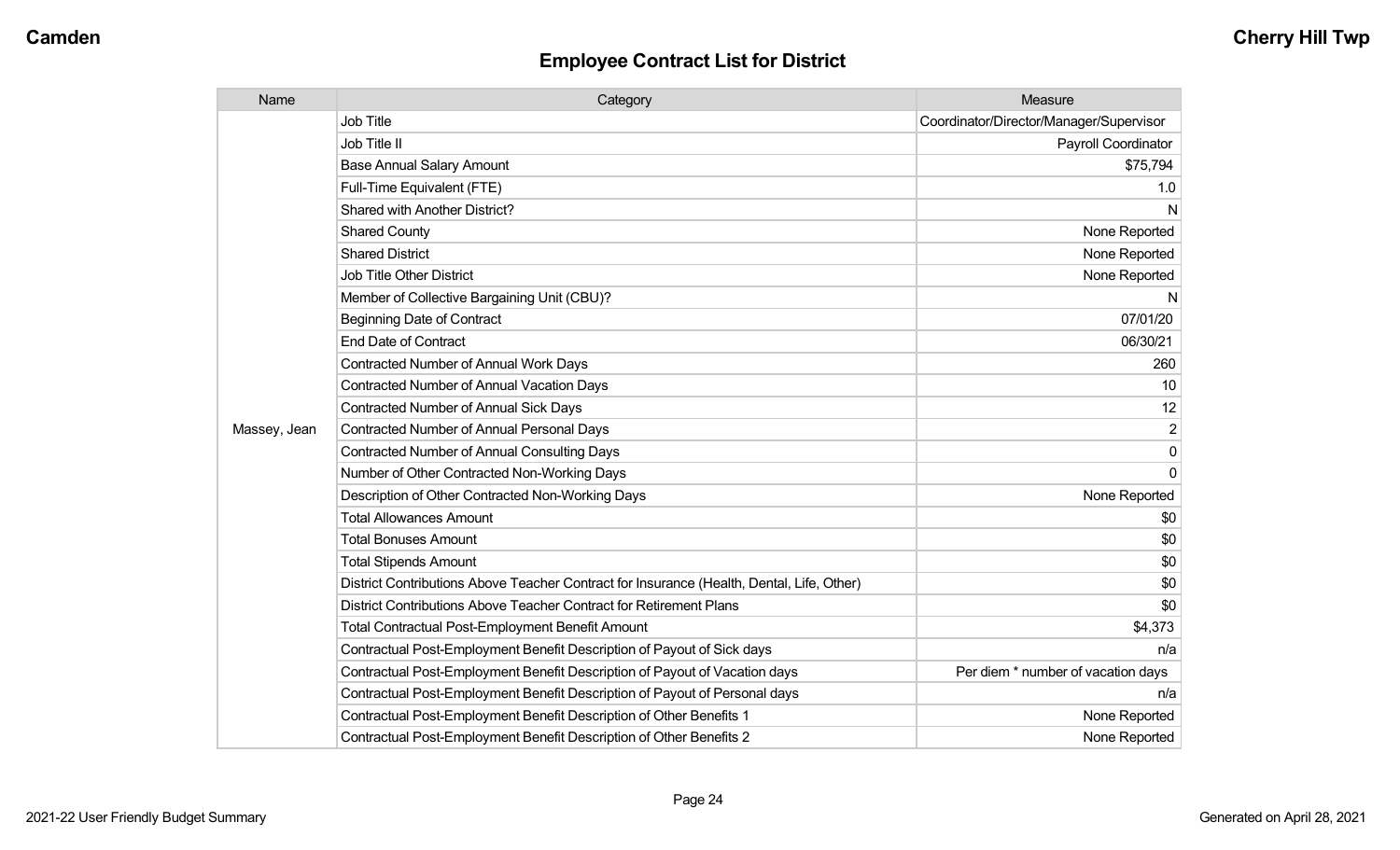| Name             | Category                                                                                 | Measure                                 |
|------------------|------------------------------------------------------------------------------------------|-----------------------------------------|
|                  | Contractual Post-Employment Benefit Description of Other Benefits 3                      | None Reported                           |
|                  | Total Other/In-Kind Remuneration Amount                                                  | \$0                                     |
|                  | Description of Other/In-Kind Remuneration Annual Option to Buyback Sick Time in Cash     | None Reported                           |
|                  | Description of Other/In-Kind Remuneration Annual Option to Buyback Vacation Time in Cash | None Reported                           |
|                  | Description of Other/In-Kind Remuneration Annual Option to Buyback Personal Time in Cash | None Reported                           |
| Massey, Jean     | Description of Other/In-Kind Remuneration Annual Option to Other Remuneration 1          | None Reported                           |
|                  | Description of Other/In-Kind Remuneration Annual Option to Other Remuneration 2          | None Reported                           |
|                  | Description of Other/In-Kind Remuneration Annual Option to Other Remuneration 3          | None Reported                           |
|                  | <b>Additional Comment 1</b>                                                              | None Reported                           |
|                  | <b>Additional Comment 2</b>                                                              | None Reported                           |
|                  | <b>Additional Comment 3</b>                                                              | None Reported                           |
|                  | <b>Job Title</b>                                                                         | Coordinator/Director/Manager/Supervisor |
|                  | Job Title II                                                                             | Dir of Opt & Fac                        |
|                  | <b>Base Annual Salary Amount</b>                                                         | \$151,381                               |
|                  | Full-Time Equivalent (FTE)                                                               | 1.0                                     |
|                  | Shared with Another District?                                                            | N                                       |
|                  | <b>Shared County</b>                                                                     | None Reported                           |
|                  | <b>Shared District</b>                                                                   | None Reported                           |
|                  | <b>Job Title Other District</b>                                                          | None Reported                           |
|                  | Member of Collective Bargaining Unit (CBU)?                                              | N                                       |
| McCarty, Gregory | <b>Beginning Date of Contract</b>                                                        | 07/01/20                                |
|                  | <b>End Date of Contract</b>                                                              | 06/30/21                                |
|                  | <b>Contracted Number of Annual Work Days</b>                                             | 260                                     |
|                  | Contracted Number of Annual Vacation Days                                                | 20                                      |
|                  | <b>Contracted Number of Annual Sick Days</b>                                             | 12                                      |
|                  | Contracted Number of Annual Personal Days                                                | $\overline{2}$                          |
|                  | <b>Contracted Number of Annual Consulting Days</b>                                       | $\pmb{0}$                               |
|                  | Number of Other Contracted Non-Working Days                                              | $\mathbf 0$                             |
|                  | Description of Other Contracted Non-Working Days                                         | None Reported                           |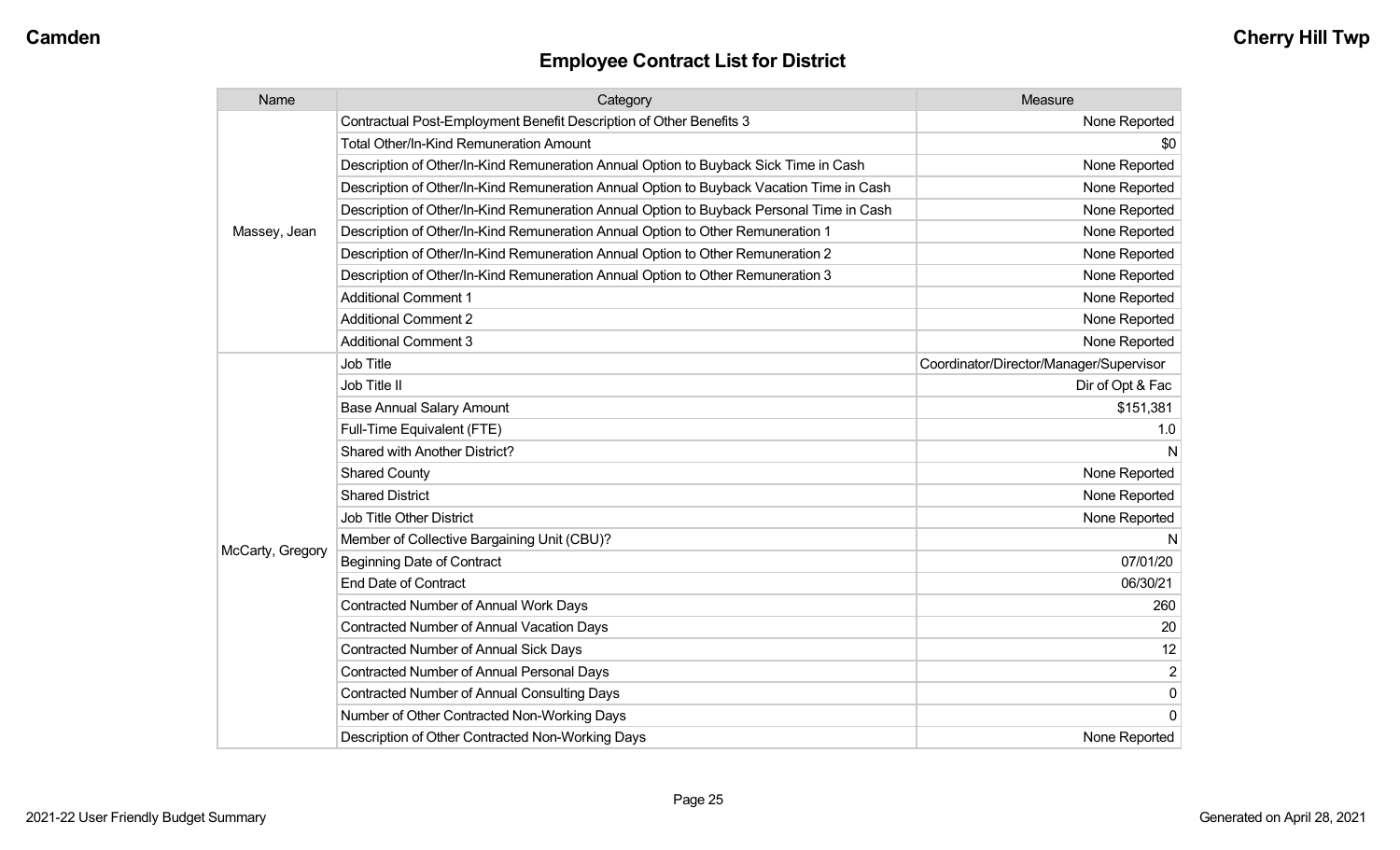| Name             | Category                                                                                  | Measure                            |
|------------------|-------------------------------------------------------------------------------------------|------------------------------------|
|                  | <b>Total Allowances Amount</b>                                                            | \$360                              |
|                  | <b>Total Bonuses Amount</b>                                                               | \$0                                |
|                  | <b>Total Stipends Amount</b>                                                              | \$0                                |
|                  | District Contributions Above Teacher Contract for Insurance (Health, Dental, Life, Other) | \$0                                |
|                  | District Contributions Above Teacher Contract for Retirement Plans                        | \$0                                |
|                  | <b>Total Contractual Post-Employment Benefit Amount</b>                                   | \$8,734                            |
|                  | Contractual Post-Employment Benefit Description of Payout of Sick days                    | n/a                                |
|                  | Contractual Post-Employment Benefit Description of Payout of Vacation days                | Per diem * number of vacation days |
|                  | Contractual Post-Employment Benefit Description of Payout of Personal days                | n/a                                |
|                  | Contractual Post-Employment Benefit Description of Other Benefits 1                       | None Reported                      |
|                  | Contractual Post-Employment Benefit Description of Other Benefits 2                       | None Reported                      |
| McCarty, Gregory | Contractual Post-Employment Benefit Description of Other Benefits 3                       | None Reported                      |
|                  | Total Other/In-Kind Remuneration Amount                                                   | \$0                                |
|                  | Description of Other/In-Kind Remuneration Annual Option to Buyback Sick Time in Cash      | None Reported                      |
|                  | Description of Other/In-Kind Remuneration Annual Option to Buyback Vacation Time in Cash  | None Reported                      |
|                  | Description of Other/In-Kind Remuneration Annual Option to Buyback Personal Time in Cash  | None Reported                      |
|                  | Description of Other/In-Kind Remuneration Annual Option to Other Remuneration 1           | None Reported                      |
|                  | Description of Other/In-Kind Remuneration Annual Option to Other Remuneration 2           | None Reported                      |
|                  | Description of Other/In-Kind Remuneration Annual Option to Other Remuneration 3           | None Reported                      |
|                  | <b>Additional Comment 1</b>                                                               | None Reported                      |
|                  | <b>Additional Comment 2</b>                                                               | None Reported                      |
|                  | <b>Additional Comment 3</b>                                                               | None Reported                      |
|                  | Job Title                                                                                 | Superintendent                     |
|                  | Job Title II                                                                              | None Reported                      |
| Meloche, Joseph  | <b>Base Annual Salary Amount</b>                                                          | \$200,416                          |
|                  | Full-Time Equivalent (FTE)                                                                | 1.0                                |
|                  | Shared with Another District?                                                             | N                                  |
|                  | <b>Shared County</b>                                                                      | None Reported                      |
|                  | <b>Shared District</b>                                                                    | None Reported                      |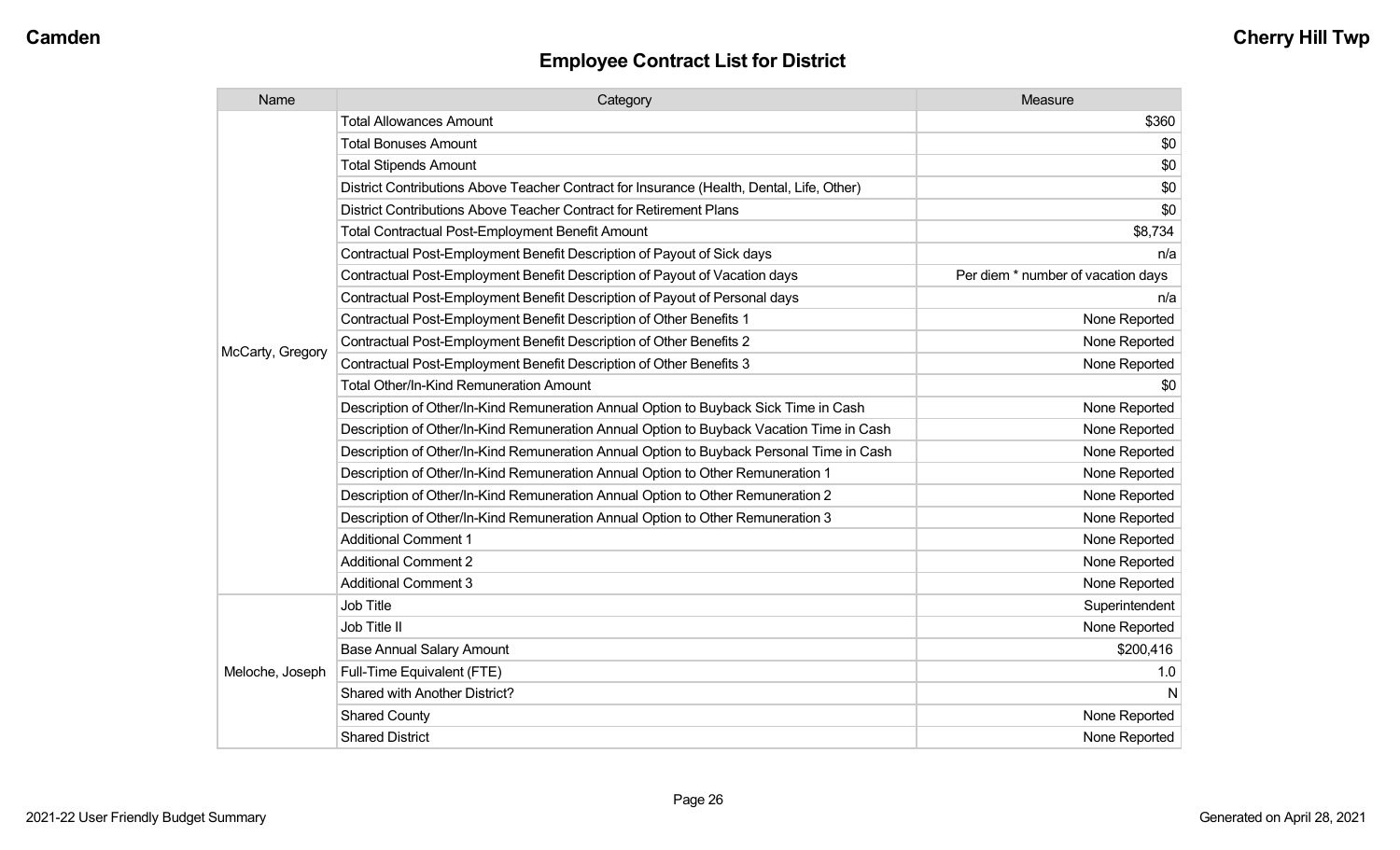| Name            | Category                                                                                  | Measure                            |
|-----------------|-------------------------------------------------------------------------------------------|------------------------------------|
|                 | Job Title Other District                                                                  | None Reported                      |
|                 | Member of Collective Bargaining Unit (CBU)?                                               | N                                  |
|                 | <b>Beginning Date of Contract</b>                                                         | 07/01/17                           |
|                 | <b>End Date of Contract</b>                                                               | 06/30/22                           |
|                 | <b>Contracted Number of Annual Work Days</b>                                              | 260                                |
|                 | <b>Contracted Number of Annual Vacation Days</b>                                          | 25                                 |
|                 | <b>Contracted Number of Annual Sick Days</b>                                              | 12                                 |
|                 | Contracted Number of Annual Personal Days                                                 | 3                                  |
|                 | <b>Contracted Number of Annual Consulting Days</b>                                        | $\pmb{0}$                          |
|                 | Number of Other Contracted Non-Working Days                                               | $\mathbf 0$                        |
|                 | Description of Other Contracted Non-Working Days                                          | None Reported                      |
|                 | <b>Total Allowances Amount</b>                                                            | \$2,500                            |
|                 | <b>Total Bonuses Amount</b>                                                               | \$0                                |
|                 | <b>Total Stipends Amount</b>                                                              | \$0                                |
| Meloche, Joseph | District Contributions Above Teacher Contract for Insurance (Health, Dental, Life, Other) | \$1,339                            |
|                 | District Contributions Above Teacher Contract for Retirement Plans                        | \$0                                |
|                 | <b>Total Contractual Post-Employment Benefit Amount</b>                                   | \$43,253                           |
|                 | Contractual Post-Employment Benefit Description of Payout of Sick days                    | \$60 per day * number of sick days |
|                 | Contractual Post-Employment Benefit Description of Payout of Vacation days                | Per diem * number of vacation days |
|                 | Contractual Post-Employment Benefit Description of Payout of Personal days                | n/a                                |
|                 | Contractual Post-Employment Benefit Description of Other Benefits 1                       | None Reported                      |
|                 | Contractual Post-Employment Benefit Description of Other Benefits 2                       | None Reported                      |
|                 | Contractual Post-Employment Benefit Description of Other Benefits 3                       | None Reported                      |
|                 | Total Other/In-Kind Remuneration Amount                                                   | \$0                                |
|                 | Description of Other/In-Kind Remuneration Annual Option to Buyback Sick Time in Cash      | None Reported                      |
|                 | Description of Other/In-Kind Remuneration Annual Option to Buyback Vacation Time in Cash  | None Reported                      |
|                 | Description of Other/In-Kind Remuneration Annual Option to Buyback Personal Time in Cash  | None Reported                      |
|                 | Description of Other/In-Kind Remuneration Annual Option to Other Remuneration 1           | None Reported                      |
|                 | Description of Other/In-Kind Remuneration Annual Option to Other Remuneration 2           | None Reported                      |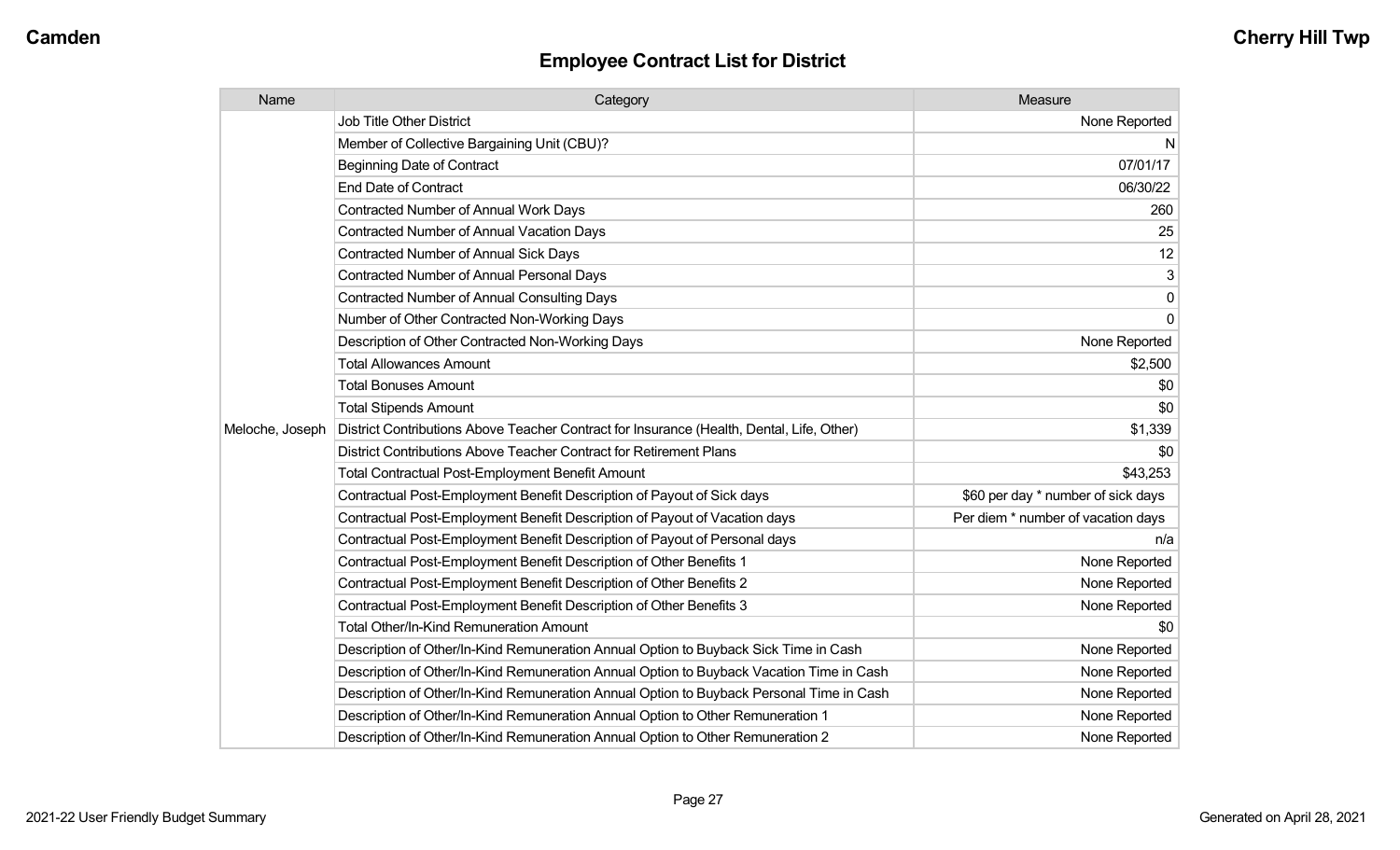| Name            | Category                                                                                  | <b>Measure</b>                          |
|-----------------|-------------------------------------------------------------------------------------------|-----------------------------------------|
| Meloche, Joseph | Description of Other/In-Kind Remuneration Annual Option to Other Remuneration 3           | None Reported                           |
|                 | <b>Additional Comment 1</b>                                                               | None Reported                           |
|                 | <b>Additional Comment 2</b>                                                               | None Reported                           |
|                 | <b>Additional Comment 3</b>                                                               | None Reported                           |
|                 | Job Title                                                                                 | Coordinator/Director/Manager/Supervisor |
|                 | Job Title II                                                                              | Asst Systems Mgr                        |
|                 | <b>Base Annual Salary Amount</b>                                                          | \$88,804                                |
|                 | Full-Time Equivalent (FTE)                                                                | 1.0                                     |
|                 | Shared with Another District?                                                             | N                                       |
|                 | <b>Shared County</b>                                                                      | None Reported                           |
|                 | <b>Shared District</b>                                                                    | None Reported                           |
|                 | <b>Job Title Other District</b>                                                           | None Reported                           |
|                 | Member of Collective Bargaining Unit (CBU)?                                               | N                                       |
|                 | <b>Beginning Date of Contract</b>                                                         | 07/01/20                                |
|                 | <b>End Date of Contract</b>                                                               | 06/30/21                                |
|                 | <b>Contracted Number of Annual Work Days</b>                                              | 260                                     |
| Nuzzie, David   | Contracted Number of Annual Vacation Days                                                 | 10                                      |
|                 | <b>Contracted Number of Annual Sick Days</b>                                              | 12                                      |
|                 | <b>Contracted Number of Annual Personal Days</b>                                          | $\overline{2}$                          |
|                 | <b>Contracted Number of Annual Consulting Days</b>                                        | $\mathbf 0$                             |
|                 | Number of Other Contracted Non-Working Days                                               | $\Omega$                                |
|                 | Description of Other Contracted Non-Working Days                                          | None Reported                           |
|                 | <b>Total Allowances Amount</b>                                                            | \$480                                   |
|                 | <b>Total Bonuses Amount</b>                                                               | \$0                                     |
|                 | <b>Total Stipends Amount</b>                                                              | \$0                                     |
|                 | District Contributions Above Teacher Contract for Insurance (Health, Dental, Life, Other) | \$0                                     |
|                 | District Contributions Above Teacher Contract for Retirement Plans                        | \$0                                     |
|                 | <b>Total Contractual Post-Employment Benefit Amount</b>                                   | \$3,416                                 |
|                 | Contractual Post-Employment Benefit Description of Payout of Sick days                    | n/a                                     |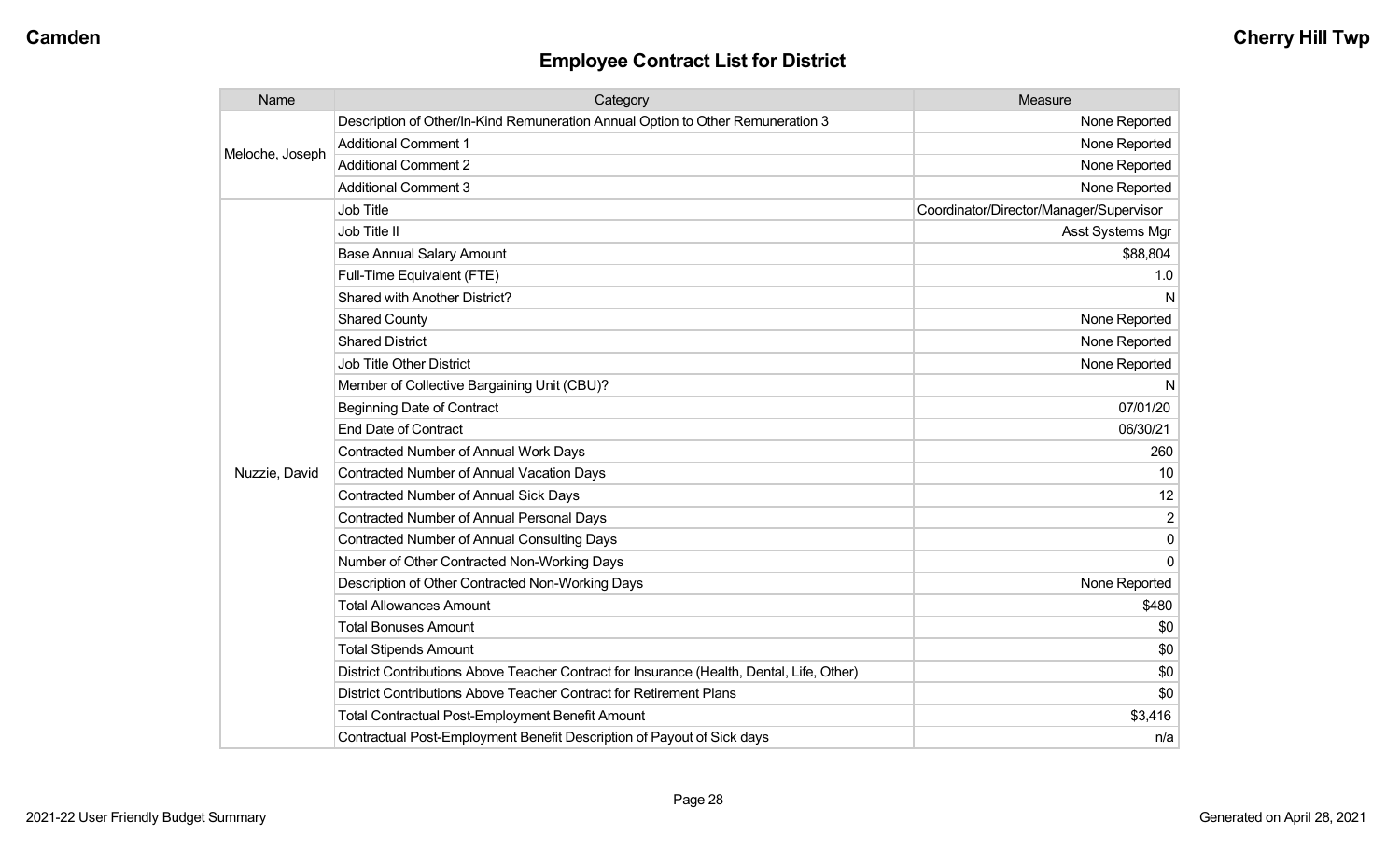| Name            | Category                                                                                 | Measure                                 |
|-----------------|------------------------------------------------------------------------------------------|-----------------------------------------|
|                 | Contractual Post-Employment Benefit Description of Payout of Vacation days               | Per diem * number of vacation days      |
|                 | Contractual Post-Employment Benefit Description of Payout of Personal days               | n/a                                     |
|                 | Contractual Post-Employment Benefit Description of Other Benefits 1                      | None Reported                           |
|                 | Contractual Post-Employment Benefit Description of Other Benefits 2                      | None Reported                           |
|                 | Contractual Post-Employment Benefit Description of Other Benefits 3                      | None Reported                           |
|                 | <b>Total Other/In-Kind Remuneration Amount</b>                                           | \$0                                     |
|                 | Description of Other/In-Kind Remuneration Annual Option to Buyback Sick Time in Cash     | None Reported                           |
| Nuzzie, David   | Description of Other/In-Kind Remuneration Annual Option to Buyback Vacation Time in Cash | None Reported                           |
|                 | Description of Other/In-Kind Remuneration Annual Option to Buyback Personal Time in Cash | None Reported                           |
|                 | Description of Other/In-Kind Remuneration Annual Option to Other Remuneration 1          | None Reported                           |
|                 | Description of Other/In-Kind Remuneration Annual Option to Other Remuneration 2          | None Reported                           |
|                 | Description of Other/In-Kind Remuneration Annual Option to Other Remuneration 3          | None Reported                           |
|                 | <b>Additional Comment 1</b>                                                              | None Reported                           |
|                 | <b>Additional Comment 2</b>                                                              | None Reported                           |
|                 | <b>Additional Comment 3</b>                                                              | None Reported                           |
|                 | Job Title                                                                                | Coordinator/Director/Manager/Supervisor |
|                 | Job Title II                                                                             | Asst Dir Tech                           |
|                 | <b>Base Annual Salary Amount</b>                                                         | \$104,962                               |
|                 | Full-Time Equivalent (FTE)                                                               | 1.0                                     |
|                 | Shared with Another District?                                                            | N                                       |
|                 | <b>Shared County</b>                                                                     | None Reported                           |
|                 | <b>Shared District</b>                                                                   | None Reported                           |
| Plevinsky, Marc | Job Title Other District                                                                 | None Reported                           |
|                 | Member of Collective Bargaining Unit (CBU)?                                              | N                                       |
|                 | <b>Beginning Date of Contract</b>                                                        | 07/01/20                                |
|                 | <b>End Date of Contract</b>                                                              | 06/30/21                                |
|                 | <b>Contracted Number of Annual Work Days</b>                                             | 260                                     |
|                 | <b>Contracted Number of Annual Vacation Days</b>                                         | 20                                      |
|                 | <b>Contracted Number of Annual Sick Days</b>                                             | 12                                      |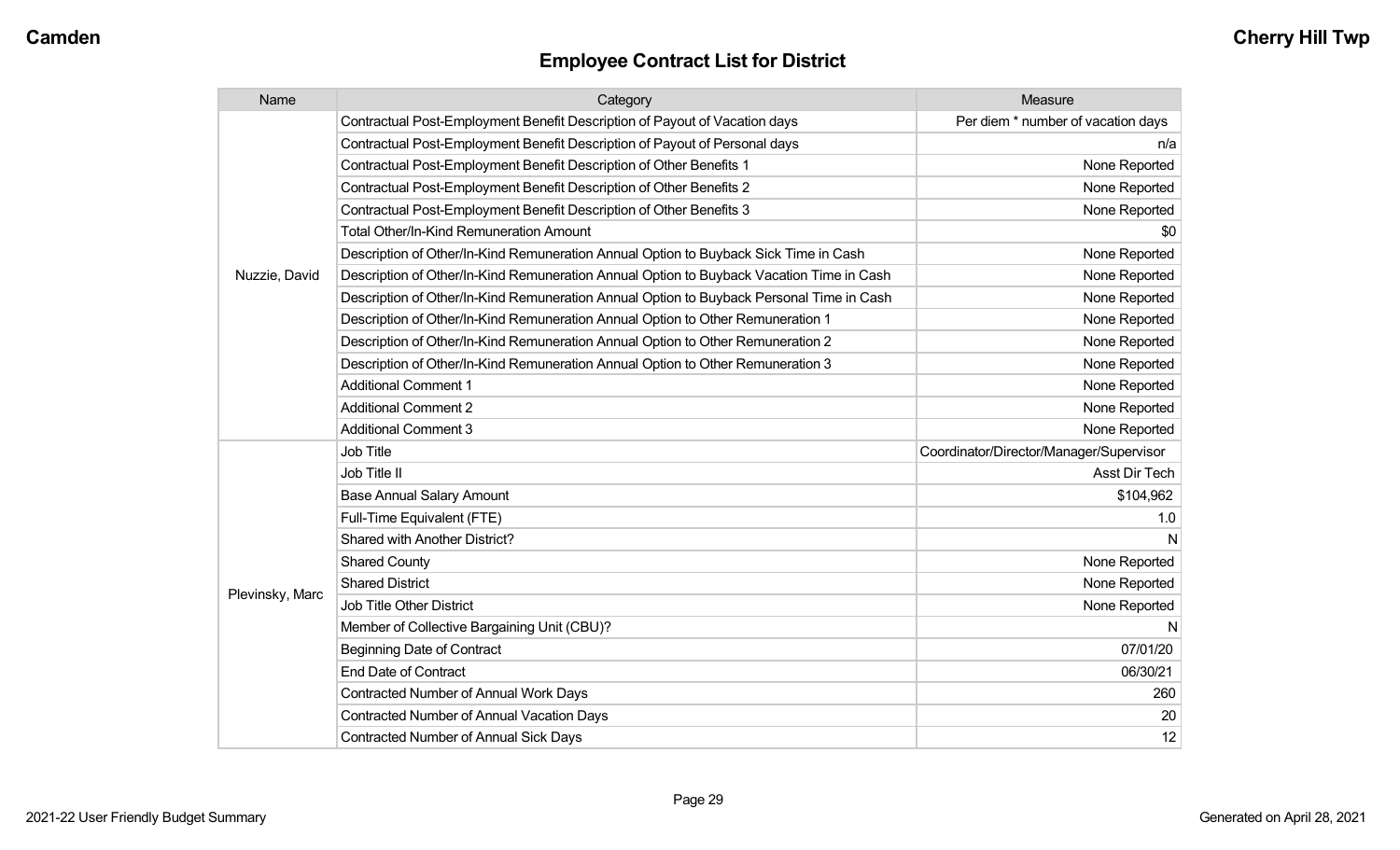| Name            | Category                                                                                  | Measure                            |
|-----------------|-------------------------------------------------------------------------------------------|------------------------------------|
|                 | <b>Contracted Number of Annual Personal Days</b>                                          | $\overline{\mathbf{c}}$            |
|                 | <b>Contracted Number of Annual Consulting Days</b>                                        | $\pmb{0}$                          |
|                 | Number of Other Contracted Non-Working Days                                               | $\mathbf 0$                        |
|                 | Description of Other Contracted Non-Working Days                                          | None Reported                      |
|                 | <b>Total Allowances Amount</b>                                                            | \$480                              |
|                 | <b>Total Bonuses Amount</b>                                                               | \$0                                |
|                 | <b>Total Stipends Amount</b>                                                              | \$0                                |
|                 | District Contributions Above Teacher Contract for Insurance (Health, Dental, Life, Other) | \$0                                |
|                 | District Contributions Above Teacher Contract for Retirement Plans                        | \$0                                |
|                 | <b>Total Contractual Post-Employment Benefit Amount</b>                                   | \$14,629                           |
|                 | Contractual Post-Employment Benefit Description of Payout of Sick days                    | \$35 per day * number of sick days |
|                 | Contractual Post-Employment Benefit Description of Payout of Vacation days                | Per diem * number of vacation days |
|                 | Contractual Post-Employment Benefit Description of Payout of Personal days                | n/a                                |
| Plevinsky, Marc | Contractual Post-Employment Benefit Description of Other Benefits 1                       | None Reported                      |
|                 | Contractual Post-Employment Benefit Description of Other Benefits 2                       | None Reported                      |
|                 | Contractual Post-Employment Benefit Description of Other Benefits 3                       | None Reported                      |
|                 | Total Other/In-Kind Remuneration Amount                                                   | \$0                                |
|                 | Description of Other/In-Kind Remuneration Annual Option to Buyback Sick Time in Cash      | None Reported                      |
|                 | Description of Other/In-Kind Remuneration Annual Option to Buyback Vacation Time in Cash  | None Reported                      |
|                 | Description of Other/In-Kind Remuneration Annual Option to Buyback Personal Time in Cash  | None Reported                      |
|                 | Description of Other/In-Kind Remuneration Annual Option to Other Remuneration 1           | None Reported                      |
|                 | Description of Other/In-Kind Remuneration Annual Option to Other Remuneration 2           | None Reported                      |
|                 | Description of Other/In-Kind Remuneration Annual Option to Other Remuneration 3           | None Reported                      |
|                 | <b>Additional Comment 1</b>                                                               | None Reported                      |
|                 | <b>Additional Comment 2</b>                                                               | None Reported                      |
|                 | <b>Additional Comment 3</b>                                                               | None Reported                      |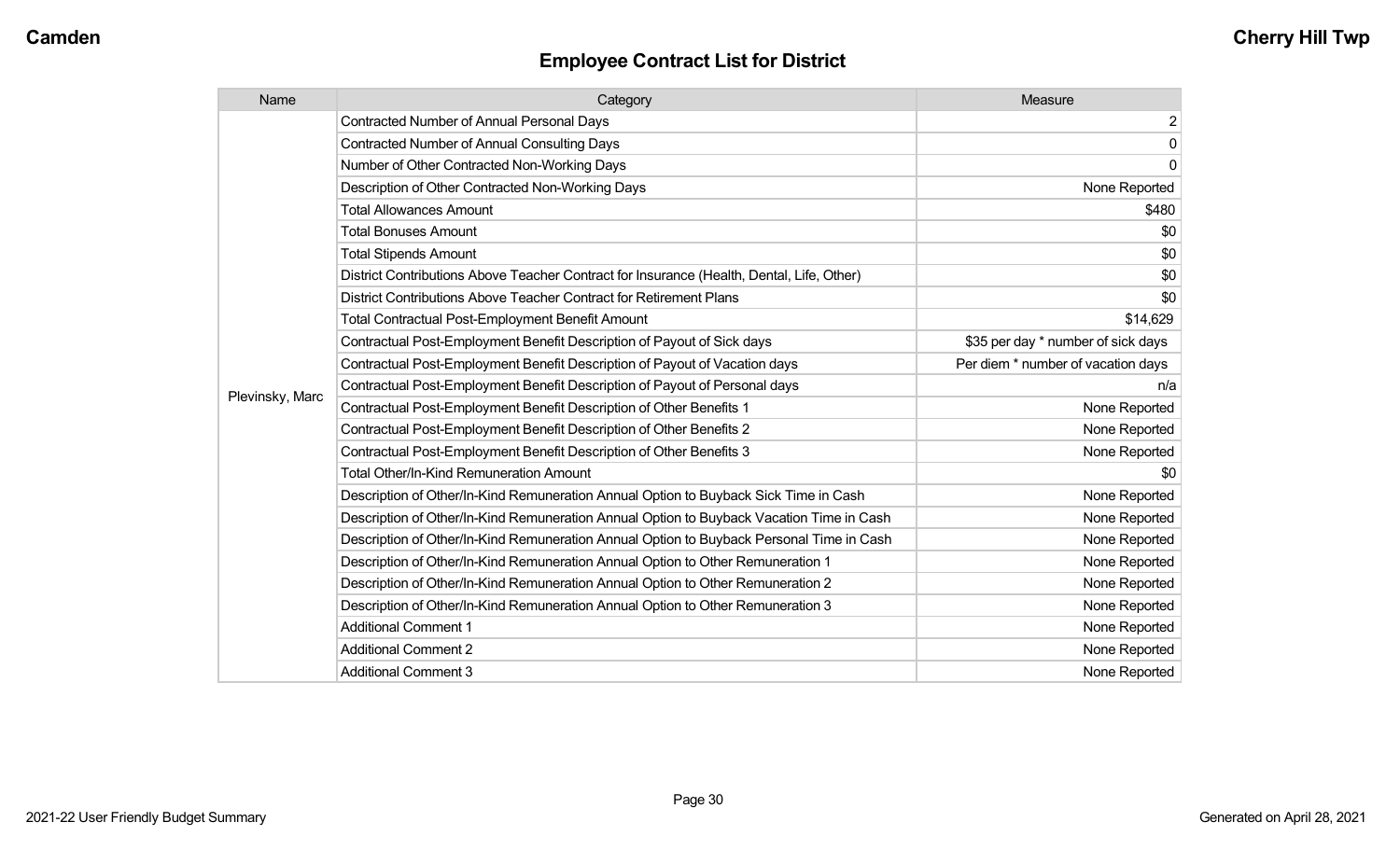| Name              | Category                                                                                  | Measure                                 |
|-------------------|-------------------------------------------------------------------------------------------|-----------------------------------------|
|                   | <b>Job Title</b>                                                                          | Coordinator/Director/Manager/Supervisor |
|                   | Job Title II                                                                              | Dir of Security                         |
|                   | <b>Base Annual Salary Amount</b>                                                          | \$93,286                                |
|                   | Full-Time Equivalent (FTE)                                                                | 1.0                                     |
|                   | Shared with Another District?                                                             | N                                       |
|                   | <b>Shared County</b>                                                                      | None Reported                           |
|                   | <b>Shared District</b>                                                                    | None Reported                           |
|                   | <b>Job Title Other District</b>                                                           | None Reported                           |
|                   | Member of Collective Bargaining Unit (CBU)?                                               | N                                       |
|                   | <b>Beginning Date of Contract</b>                                                         | 07/01/20                                |
|                   | <b>End Date of Contract</b>                                                               | 06/30/21                                |
|                   | <b>Contracted Number of Annual Work Days</b>                                              | 260                                     |
|                   | <b>Contracted Number of Annual Vacation Days</b>                                          | 20                                      |
|                   | Contracted Number of Annual Sick Days                                                     | 12                                      |
| Saporito, Anthony | <b>Contracted Number of Annual Personal Days</b>                                          | 2                                       |
|                   | <b>Contracted Number of Annual Consulting Days</b>                                        | $\Omega$                                |
|                   | Number of Other Contracted Non-Working Days                                               | $\Omega$                                |
|                   | Description of Other Contracted Non-Working Days                                          | None Reported                           |
|                   | <b>Total Allowances Amount</b>                                                            | \$480                                   |
|                   | <b>Total Bonuses Amount</b>                                                               | \$0                                     |
|                   | <b>Total Stipends Amount</b>                                                              | \$0                                     |
|                   | District Contributions Above Teacher Contract for Insurance (Health, Dental, Life, Other) | \$2,931                                 |
|                   | District Contributions Above Teacher Contract for Retirement Plans                        | \$0                                     |
|                   | <b>Total Contractual Post-Employment Benefit Amount</b>                                   | \$5,920                                 |
|                   | Contractual Post-Employment Benefit Description of Payout of Sick days                    | n/a                                     |
|                   | Contractual Post-Employment Benefit Description of Payout of Vacation days                | Per diem * number of vacation days      |
|                   | Contractual Post-Employment Benefit Description of Payout of Personal days                | n/a                                     |
|                   | Contractual Post-Employment Benefit Description of Other Benefits 1                       | None Reported                           |
|                   | Contractual Post-Employment Benefit Description of Other Benefits 2                       | None Reported                           |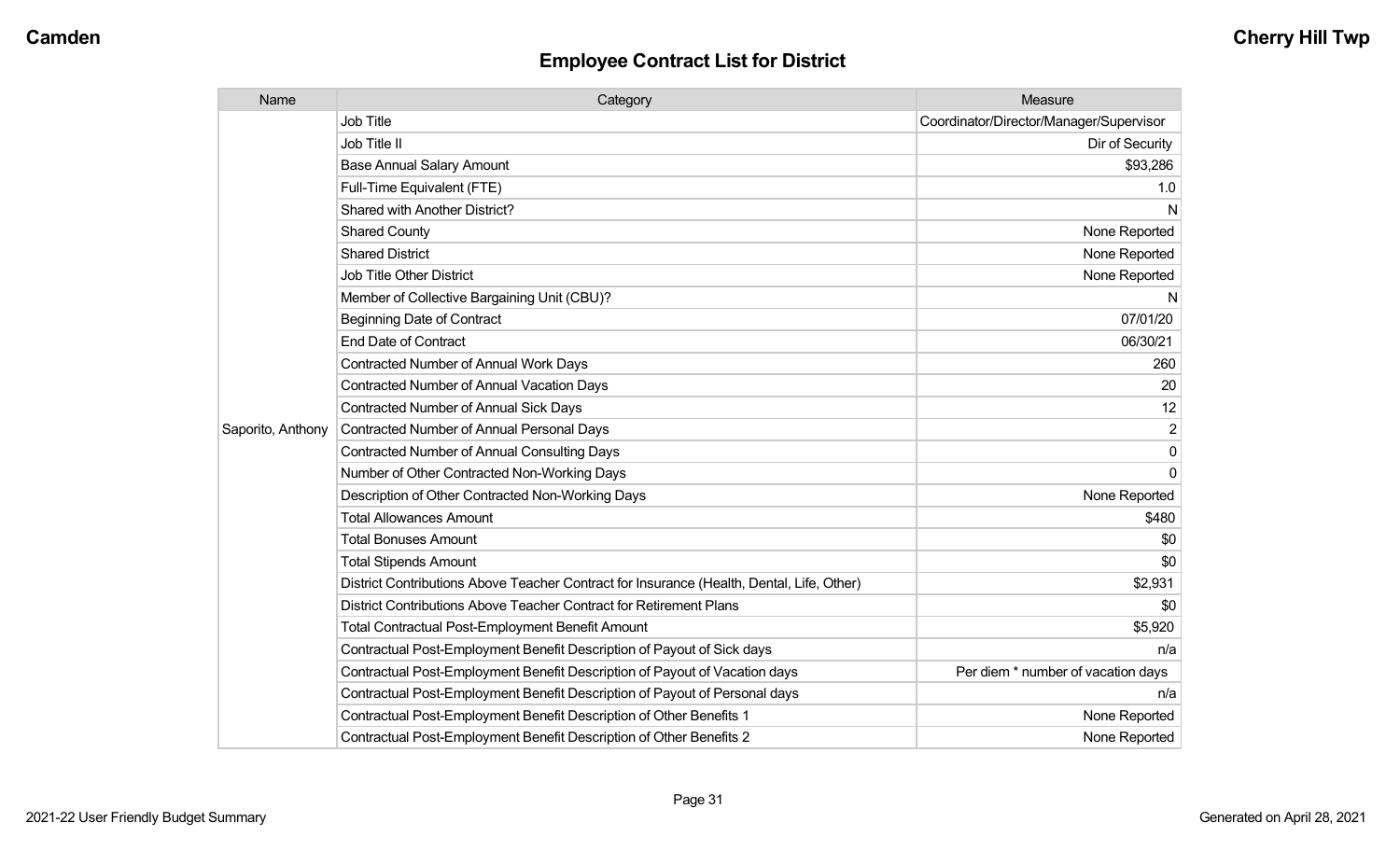| Name              | Category                                                                                 | Measure                       |
|-------------------|------------------------------------------------------------------------------------------|-------------------------------|
|                   | Contractual Post-Employment Benefit Description of Other Benefits 3                      | None Reported                 |
|                   | Total Other/In-Kind Remuneration Amount                                                  | \$0                           |
|                   | Description of Other/In-Kind Remuneration Annual Option to Buyback Sick Time in Cash     | None Reported                 |
|                   | Description of Other/In-Kind Remuneration Annual Option to Buyback Vacation Time in Cash | None Reported                 |
|                   | Description of Other/In-Kind Remuneration Annual Option to Buyback Personal Time in Cash | None Reported                 |
| Saporito, Anthony | Description of Other/In-Kind Remuneration Annual Option to Other Remuneration 1          | None Reported                 |
|                   | Description of Other/In-Kind Remuneration Annual Option to Other Remuneration 2          | None Reported                 |
|                   | Description of Other/In-Kind Remuneration Annual Option to Other Remuneration 3          | None Reported                 |
|                   | <b>Additional Comment 1</b>                                                              | None Reported                 |
|                   | <b>Additional Comment 2</b>                                                              | None Reported                 |
|                   | <b>Additional Comment 3</b>                                                              | None Reported                 |
|                   | <b>Job Title</b>                                                                         | <b>Business Administrator</b> |
|                   | Job Title II                                                                             | Asst. Superintendent          |
|                   | <b>Base Annual Salary Amount</b>                                                         | \$197,827                     |
|                   | Full-Time Equivalent (FTE)                                                               | 1.0                           |
|                   | Shared with Another District?                                                            | N                             |
|                   | <b>Shared County</b>                                                                     | None Reported                 |
|                   | <b>Shared District</b>                                                                   | None Reported                 |
|                   | <b>Job Title Other District</b>                                                          | None Reported                 |
|                   | Member of Collective Bargaining Unit (CBU)?                                              | N                             |
| Shugars, Lynn     | <b>Beginning Date of Contract</b>                                                        | 07/01/20                      |
|                   | <b>End Date of Contract</b>                                                              | 06/30/21                      |
|                   | <b>Contracted Number of Annual Work Days</b>                                             | 260                           |
|                   | Contracted Number of Annual Vacation Days                                                | 20                            |
|                   | <b>Contracted Number of Annual Sick Days</b>                                             | 12                            |
|                   | Contracted Number of Annual Personal Days                                                | 3                             |
|                   | <b>Contracted Number of Annual Consulting Days</b>                                       | $\pmb{0}$                     |
|                   | Number of Other Contracted Non-Working Days                                              | $\mathbf 0$                   |
|                   | Description of Other Contracted Non-Working Days                                         | None Reported                 |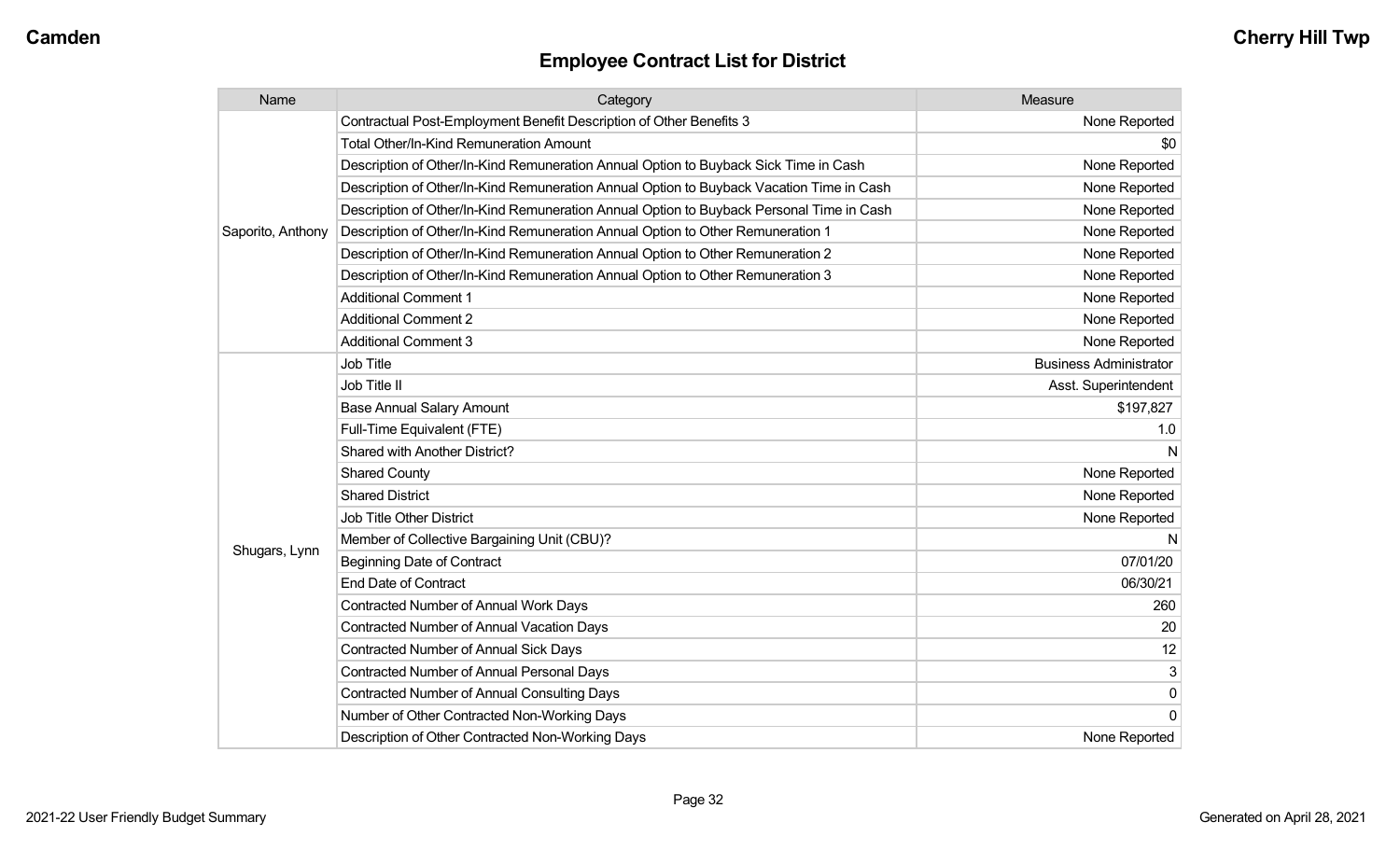| Name             | Category                                                                                  | Measure                                 |
|------------------|-------------------------------------------------------------------------------------------|-----------------------------------------|
|                  | <b>Total Allowances Amount</b>                                                            | \$2,500                                 |
|                  | <b>Total Bonuses Amount</b>                                                               | \$0                                     |
|                  | <b>Total Stipends Amount</b>                                                              | \$0                                     |
|                  | District Contributions Above Teacher Contract for Insurance (Health, Dental, Life, Other) | \$1,339                                 |
|                  | District Contributions Above Teacher Contract for Retirement Plans                        | \$0                                     |
|                  | <b>Total Contractual Post-Employment Benefit Amount</b>                                   | \$18,437                                |
|                  | Contractual Post-Employment Benefit Description of Payout of Sick days                    | \$60 per day * number of sick days      |
|                  | Contractual Post-Employment Benefit Description of Payout of Vacation days                | Per diem * number of vacation days      |
|                  | Contractual Post-Employment Benefit Description of Payout of Personal days                | n/a                                     |
|                  | Contractual Post-Employment Benefit Description of Other Benefits 1                       | None Reported                           |
|                  | Contractual Post-Employment Benefit Description of Other Benefits 2                       | None Reported                           |
| Shugars, Lynn    | Contractual Post-Employment Benefit Description of Other Benefits 3                       | None Reported                           |
|                  | Total Other/In-Kind Remuneration Amount                                                   | \$0                                     |
|                  | Description of Other/In-Kind Remuneration Annual Option to Buyback Sick Time in Cash      | None Reported                           |
|                  | Description of Other/In-Kind Remuneration Annual Option to Buyback Vacation Time in Cash  | None Reported                           |
|                  | Description of Other/In-Kind Remuneration Annual Option to Buyback Personal Time in Cash  | None Reported                           |
|                  | Description of Other/In-Kind Remuneration Annual Option to Other Remuneration 1           | None Reported                           |
|                  | Description of Other/In-Kind Remuneration Annual Option to Other Remuneration 2           | None Reported                           |
|                  | Description of Other/In-Kind Remuneration Annual Option to Other Remuneration 3           | None Reported                           |
|                  | <b>Additional Comment 1</b>                                                               | None Reported                           |
|                  | <b>Additional Comment 2</b>                                                               | None Reported                           |
|                  | <b>Additional Comment 3</b>                                                               | None Reported                           |
|                  | <b>Job Title</b>                                                                          | Coordinator/Director/Manager/Supervisor |
| Simmers, Richard | Job Title II                                                                              | <b>IT Network Coord</b>                 |
|                  | <b>Base Annual Salary Amount</b>                                                          | \$92,768                                |
|                  | Full-Time Equivalent (FTE)                                                                | 1.0                                     |
|                  | Shared with Another District?                                                             | N                                       |
|                  | <b>Shared County</b>                                                                      | None Reported                           |
|                  | <b>Shared District</b>                                                                    | None Reported                           |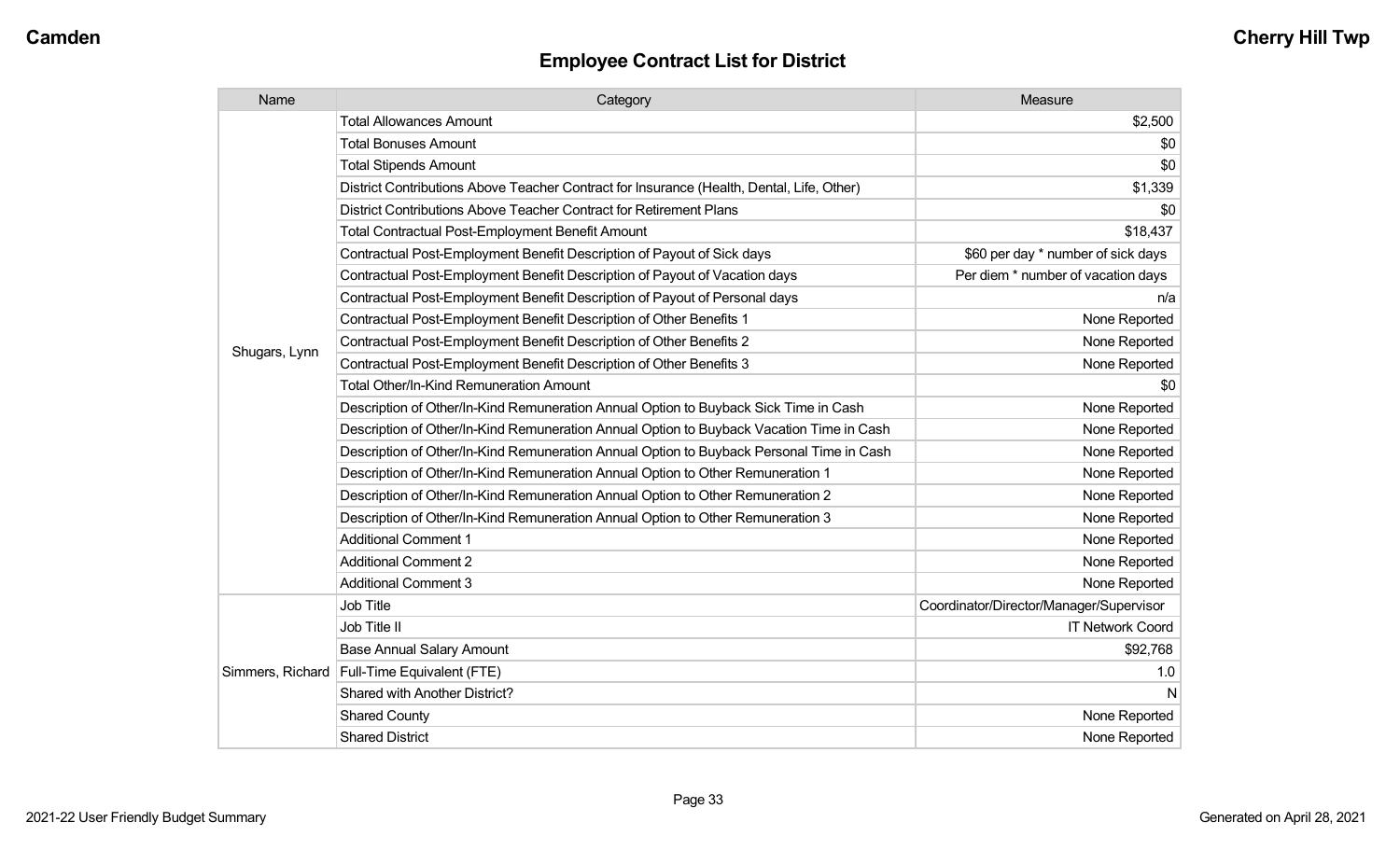| Name             | Category                                                                                  | Measure                            |
|------------------|-------------------------------------------------------------------------------------------|------------------------------------|
|                  | <b>Job Title Other District</b>                                                           | None Reported                      |
|                  | Member of Collective Bargaining Unit (CBU)?                                               | N                                  |
|                  | <b>Beginning Date of Contract</b>                                                         | 07/01/20                           |
|                  | <b>End Date of Contract</b>                                                               | 06/30/21                           |
|                  | Contracted Number of Annual Work Days                                                     | 260                                |
|                  | <b>Contracted Number of Annual Vacation Days</b>                                          | 20                                 |
|                  | <b>Contracted Number of Annual Sick Days</b>                                              | 12                                 |
|                  | <b>Contracted Number of Annual Personal Days</b>                                          | 2                                  |
|                  | Contracted Number of Annual Consulting Days                                               | $\mathbf 0$                        |
|                  | Number of Other Contracted Non-Working Days                                               | $\Omega$                           |
|                  | Description of Other Contracted Non-Working Days                                          | None Reported                      |
|                  | <b>Total Allowances Amount</b>                                                            | \$480                              |
|                  | <b>Total Bonuses Amount</b>                                                               | \$0                                |
|                  | <b>Total Stipends Amount</b>                                                              | \$0                                |
| Simmers, Richard | District Contributions Above Teacher Contract for Insurance (Health, Dental, Life, Other) | \$0                                |
|                  | District Contributions Above Teacher Contract for Retirement Plans                        | \$0                                |
|                  | <b>Total Contractual Post-Employment Benefit Amount</b>                                   | \$12,857                           |
|                  | Contractual Post-Employment Benefit Description of Payout of Sick days                    | \$35 per day * number of sick days |
|                  | Contractual Post-Employment Benefit Description of Payout of Vacation days                | Per diem * number of vacation days |
|                  | Contractual Post-Employment Benefit Description of Payout of Personal days                | n/a                                |
|                  | Contractual Post-Employment Benefit Description of Other Benefits 1                       | None Reported                      |
|                  | Contractual Post-Employment Benefit Description of Other Benefits 2                       | None Reported                      |
|                  | Contractual Post-Employment Benefit Description of Other Benefits 3                       | None Reported                      |
|                  | Total Other/In-Kind Remuneration Amount                                                   | \$0                                |
|                  | Description of Other/In-Kind Remuneration Annual Option to Buyback Sick Time in Cash      | None Reported                      |
|                  | Description of Other/In-Kind Remuneration Annual Option to Buyback Vacation Time in Cash  | None Reported                      |
|                  | Description of Other/In-Kind Remuneration Annual Option to Buyback Personal Time in Cash  | None Reported                      |
|                  | Description of Other/In-Kind Remuneration Annual Option to Other Remuneration 1           | None Reported                      |
|                  | Description of Other/In-Kind Remuneration Annual Option to Other Remuneration 2           | None Reported                      |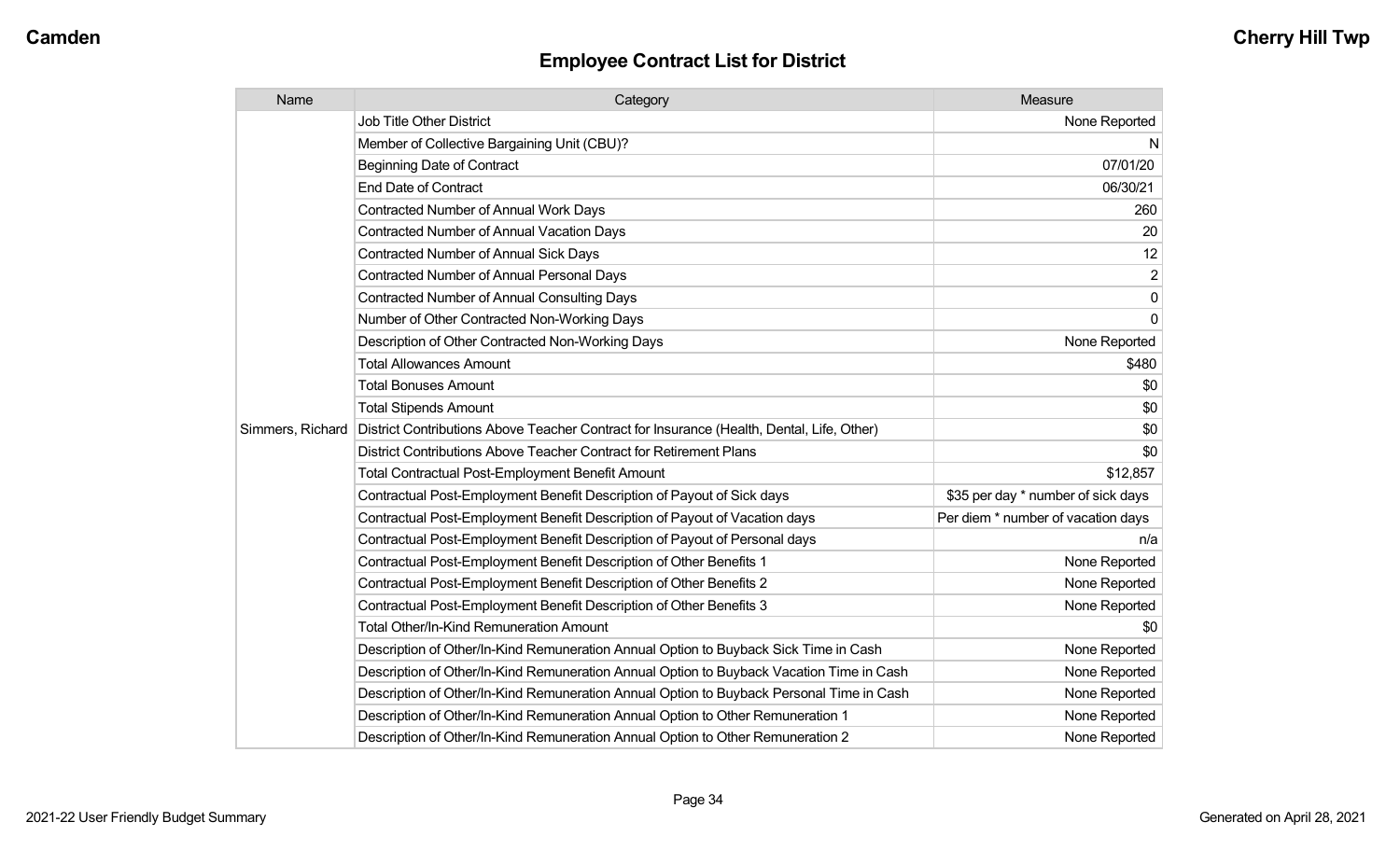| Name             | Category                                                                                  | Measure        |
|------------------|-------------------------------------------------------------------------------------------|----------------|
|                  | Description of Other/In-Kind Remuneration Annual Option to Other Remuneration 3           | None Reported  |
| Simmers, Richard | <b>Additional Comment 1</b>                                                               | None Reported  |
|                  | <b>Additional Comment 2</b>                                                               | None Reported  |
|                  | <b>Additional Comment 3</b>                                                               | None Reported  |
|                  | Job Title                                                                                 | Accountant     |
|                  | Job Title II                                                                              | None Reported  |
|                  | <b>Base Annual Salary Amount</b>                                                          | \$92,934       |
|                  | Full-Time Equivalent (FTE)                                                                | 1.0            |
|                  | Shared with Another District?                                                             | N              |
|                  | <b>Shared County</b>                                                                      | None Reported  |
|                  | <b>Shared District</b>                                                                    | None Reported  |
|                  | <b>Job Title Other District</b>                                                           | None Reported  |
|                  | Member of Collective Bargaining Unit (CBU)?                                               | N              |
|                  | <b>Beginning Date of Contract</b>                                                         | 07/01/20       |
|                  | <b>End Date of Contract</b>                                                               | 06/30/21       |
|                  | Contracted Number of Annual Work Days                                                     | 260            |
| Sirolli, Joseph  | Contracted Number of Annual Vacation Days                                                 | 10             |
|                  | <b>Contracted Number of Annual Sick Days</b>                                              | 12             |
|                  | Contracted Number of Annual Personal Days                                                 | $\overline{2}$ |
|                  | <b>Contracted Number of Annual Consulting Days</b>                                        | $\mathbf{0}$   |
|                  | Number of Other Contracted Non-Working Days                                               | $\Omega$       |
|                  | Description of Other Contracted Non-Working Days                                          | None Reported  |
|                  | <b>Total Allowances Amount</b>                                                            | \$0            |
|                  | <b>Total Bonuses Amount</b>                                                               | \$0            |
|                  | <b>Total Stipends Amount</b>                                                              | \$0            |
|                  | District Contributions Above Teacher Contract for Insurance (Health, Dental, Life, Other) | \$0            |
|                  | District Contributions Above Teacher Contract for Retirement Plans                        | \$0            |
|                  | <b>Total Contractual Post-Employment Benefit Amount</b>                                   | \$715          |
|                  | Contractual Post-Employment Benefit Description of Payout of Sick days                    | n/a            |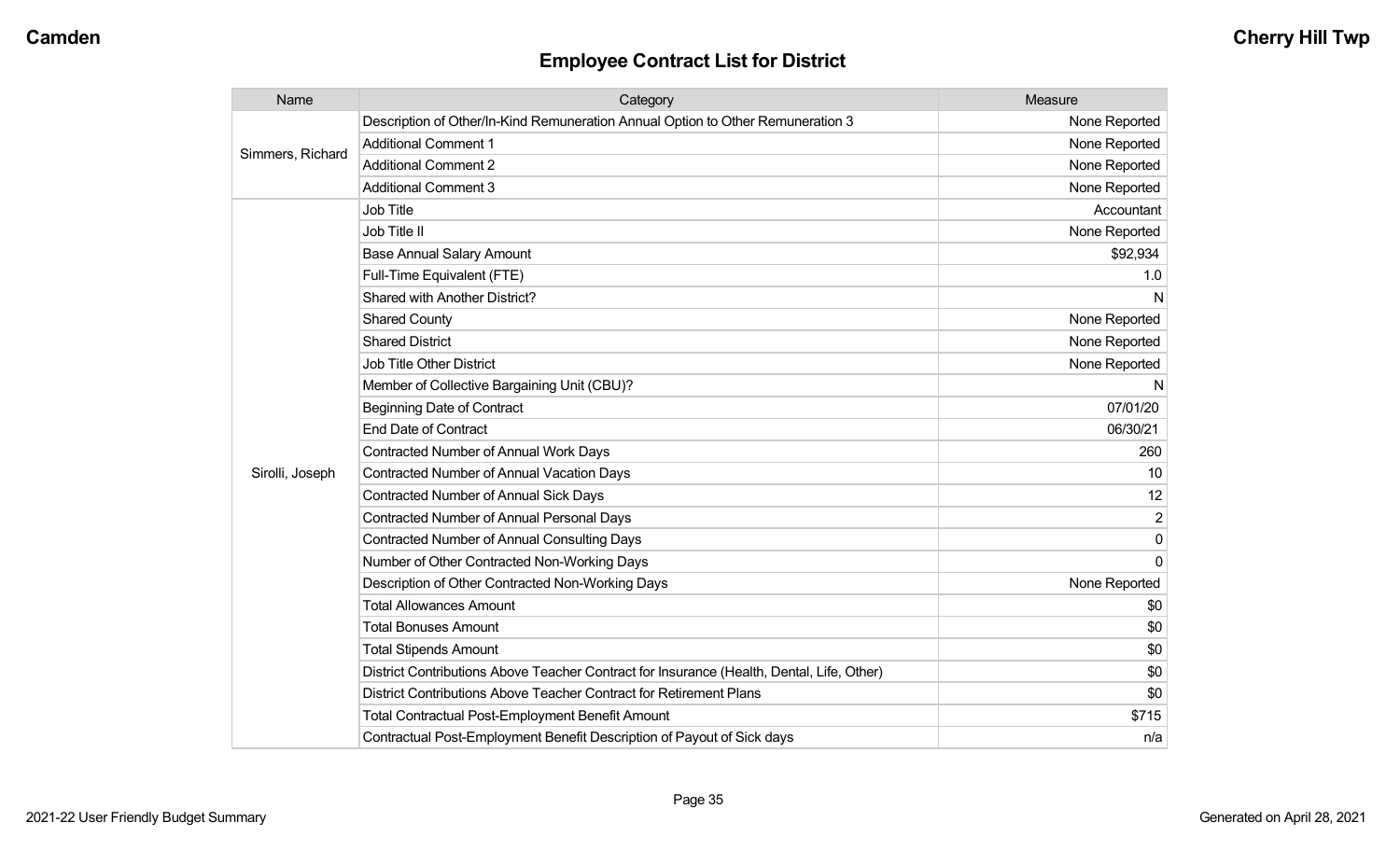| Name               | Category                                                                                 | Measure                            |
|--------------------|------------------------------------------------------------------------------------------|------------------------------------|
|                    | Contractual Post-Employment Benefit Description of Payout of Vacation days               | Per diem * number of vacation days |
|                    | Contractual Post-Employment Benefit Description of Payout of Personal days               | n/a                                |
|                    | Contractual Post-Employment Benefit Description of Other Benefits 1                      | None Reported                      |
|                    | Contractual Post-Employment Benefit Description of Other Benefits 2                      | None Reported                      |
|                    | Contractual Post-Employment Benefit Description of Other Benefits 3                      | None Reported                      |
|                    | <b>Total Other/In-Kind Remuneration Amount</b>                                           | \$0                                |
|                    | Description of Other/In-Kind Remuneration Annual Option to Buyback Sick Time in Cash     | None Reported                      |
| Sirolli, Joseph    | Description of Other/In-Kind Remuneration Annual Option to Buyback Vacation Time in Cash | None Reported                      |
|                    | Description of Other/In-Kind Remuneration Annual Option to Buyback Personal Time in Cash | None Reported                      |
|                    | Description of Other/In-Kind Remuneration Annual Option to Other Remuneration 1          | None Reported                      |
|                    | Description of Other/In-Kind Remuneration Annual Option to Other Remuneration 2          | None Reported                      |
|                    | Description of Other/In-Kind Remuneration Annual Option to Other Remuneration 3          | None Reported                      |
|                    | <b>Additional Comment 1</b>                                                              | None Reported                      |
|                    | <b>Additional Comment 2</b>                                                              | None Reported                      |
|                    | <b>Additional Comment 3</b>                                                              | None Reported                      |
|                    | Job Title                                                                                | Accountant                         |
|                    | Job Title II                                                                             | None Reported                      |
|                    | <b>Base Annual Salary Amount</b>                                                         | \$96,266                           |
|                    | Full-Time Equivalent (FTE)                                                               | 1.0                                |
|                    | Shared with Another District?                                                            |                                    |
|                    | <b>Shared County</b>                                                                     | None Reported                      |
|                    | <b>Shared District</b>                                                                   | None Reported                      |
| Swietanski, Debbie | Job Title Other District                                                                 | None Reported                      |
|                    | Member of Collective Bargaining Unit (CBU)?                                              | N                                  |
|                    | <b>Beginning Date of Contract</b>                                                        | 07/01/20                           |
|                    | <b>End Date of Contract</b>                                                              | 06/30/21                           |
|                    | <b>Contracted Number of Annual Work Days</b>                                             | 260                                |
|                    | <b>Contracted Number of Annual Vacation Days</b>                                         | 20                                 |
|                    | <b>Contracted Number of Annual Sick Days</b>                                             | 12                                 |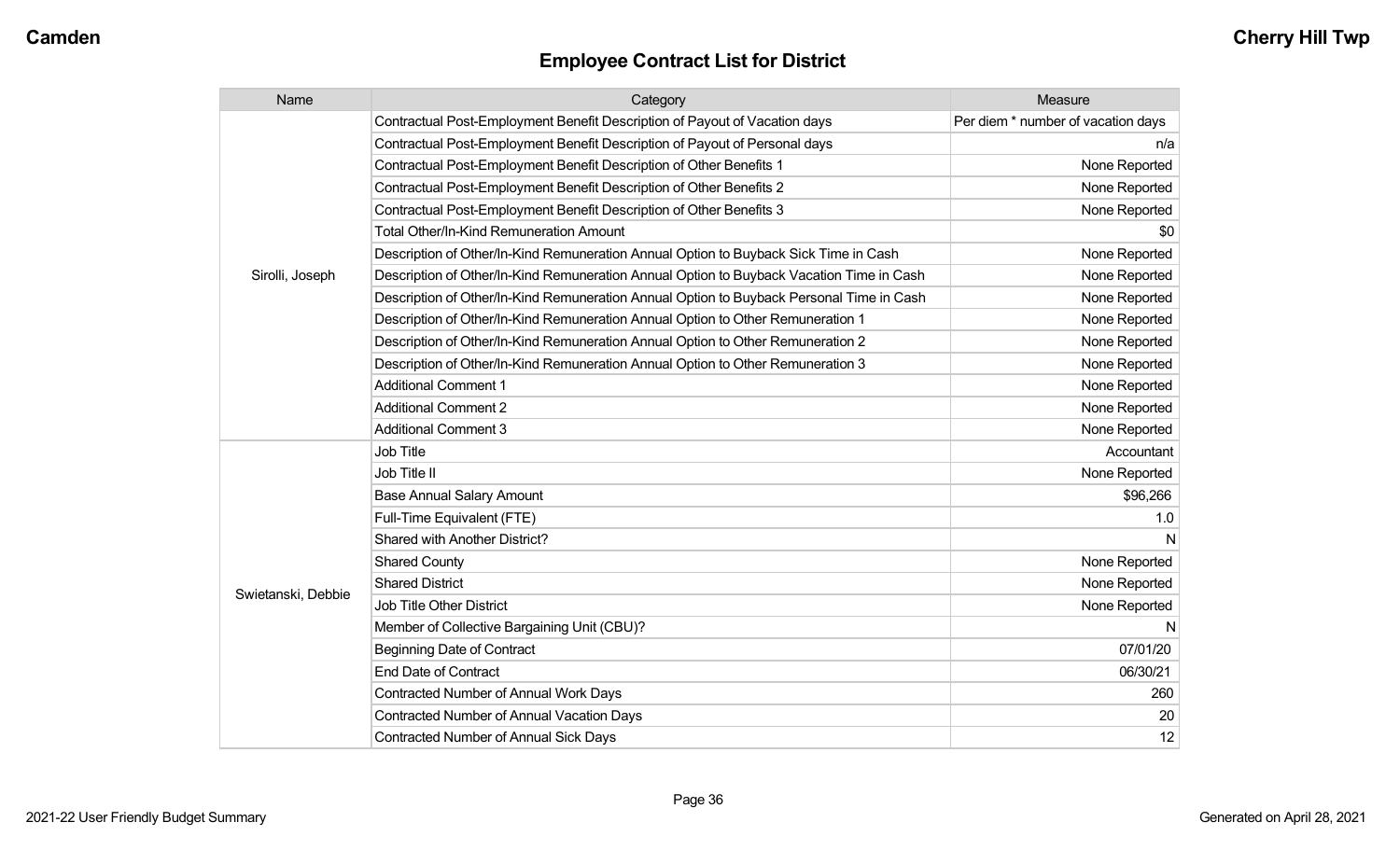| Name               | Category                                                                                  | Measure                            |
|--------------------|-------------------------------------------------------------------------------------------|------------------------------------|
|                    | <b>Contracted Number of Annual Personal Days</b>                                          | $\overline{2}$                     |
|                    | <b>Contracted Number of Annual Consulting Days</b>                                        | $\mathsf{O}\xspace$                |
|                    | Number of Other Contracted Non-Working Days                                               | $\overline{0}$                     |
|                    | Description of Other Contracted Non-Working Days                                          | None Reported                      |
|                    | <b>Total Allowances Amount</b>                                                            | \$0 <sub>1</sub>                   |
|                    | <b>Total Bonuses Amount</b>                                                               | \$0                                |
|                    | <b>Total Stipends Amount</b>                                                              | \$0                                |
|                    | District Contributions Above Teacher Contract for Insurance (Health, Dental, Life, Other) | \$0                                |
|                    | District Contributions Above Teacher Contract for Retirement Plans                        | \$0                                |
|                    | <b>Total Contractual Post-Employment Benefit Amount</b>                                   | \$3,517                            |
|                    | Contractual Post-Employment Benefit Description of Payout of Sick days                    | n/a                                |
|                    | Contractual Post-Employment Benefit Description of Payout of Vacation days                | Per diem * number of vacation days |
| Swietanski, Debbie | Contractual Post-Employment Benefit Description of Payout of Personal days                | n/a                                |
|                    | Contractual Post-Employment Benefit Description of Other Benefits 1                       | None Reported                      |
|                    | Contractual Post-Employment Benefit Description of Other Benefits 2                       | None Reported                      |
|                    | Contractual Post-Employment Benefit Description of Other Benefits 3                       | None Reported                      |
|                    | Total Other/In-Kind Remuneration Amount                                                   | \$0                                |
|                    | Description of Other/In-Kind Remuneration Annual Option to Buyback Sick Time in Cash      | None Reported                      |
|                    | Description of Other/In-Kind Remuneration Annual Option to Buyback Vacation Time in Cash  | None Reported                      |
|                    | Description of Other/In-Kind Remuneration Annual Option to Buyback Personal Time in Cash  | None Reported                      |
|                    | Description of Other/In-Kind Remuneration Annual Option to Other Remuneration 1           | None Reported                      |
|                    | Description of Other/In-Kind Remuneration Annual Option to Other Remuneration 2           | None Reported                      |
|                    | Description of Other/In-Kind Remuneration Annual Option to Other Remuneration 3           | None Reported                      |
|                    | <b>Additional Comment 1</b>                                                               | None Reported                      |
|                    | <b>Additional Comment 2</b>                                                               | None Reported                      |
|                    | <b>Additional Comment 3</b>                                                               | None Reported                      |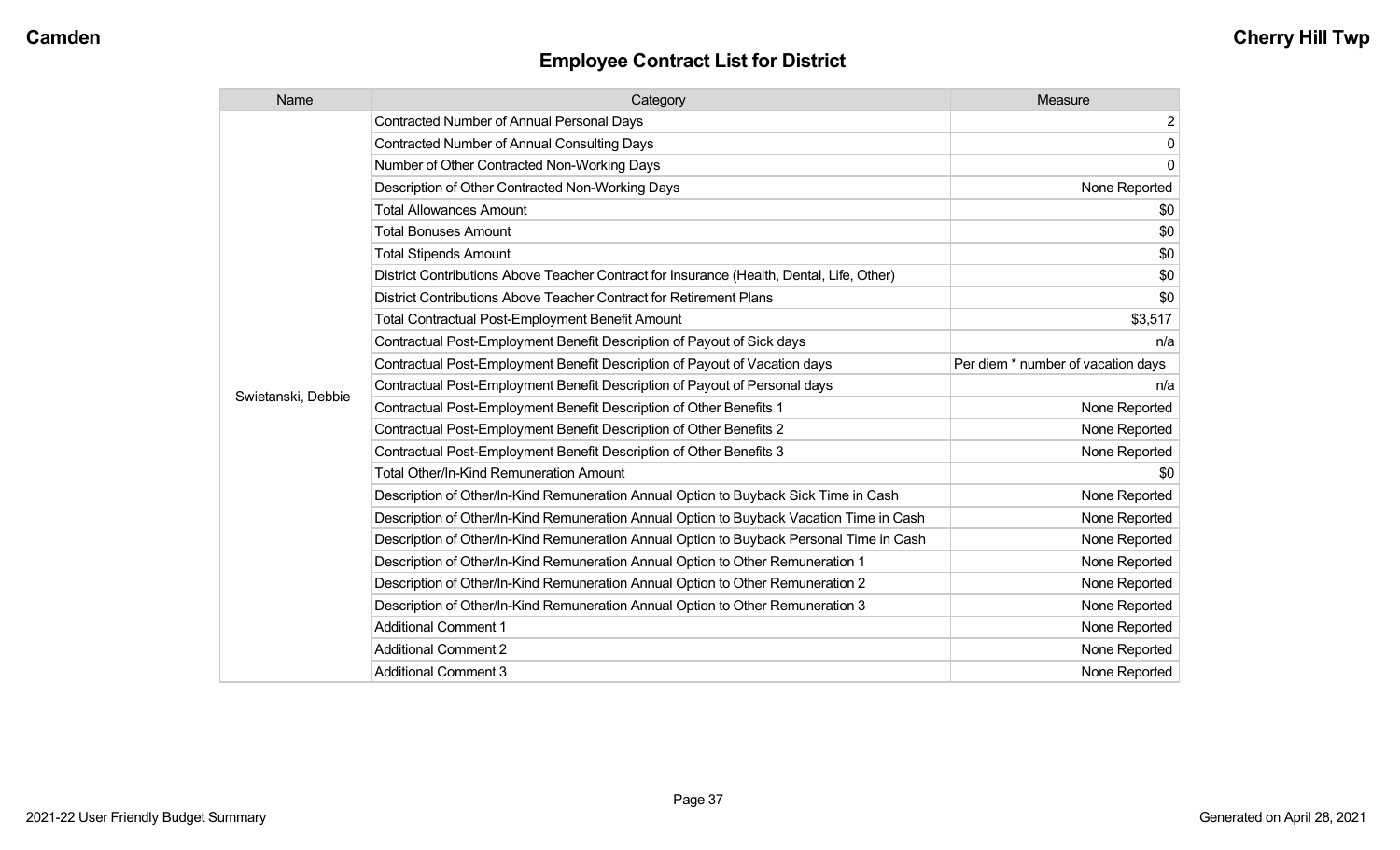| Name                 | Category                                                                                  | Measure                            |
|----------------------|-------------------------------------------------------------------------------------------|------------------------------------|
|                      | <b>Job Title</b>                                                                          | <b>Assistant Superintendent</b>    |
|                      | Job Title II                                                                              | None Reported                      |
|                      | <b>Base Annual Salary Amount</b>                                                          | \$181,621                          |
|                      | Full-Time Equivalent (FTE)                                                                | 1.0                                |
|                      | Shared with Another District?                                                             | N                                  |
|                      | <b>Shared County</b>                                                                      | None Reported                      |
|                      | <b>Shared District</b>                                                                    | None Reported                      |
|                      | <b>Job Title Other District</b>                                                           | None Reported                      |
|                      | Member of Collective Bargaining Unit (CBU)?                                               | N                                  |
|                      | <b>Beginning Date of Contract</b>                                                         | 07/01/20                           |
|                      | <b>End Date of Contract</b>                                                               | 06/30/21                           |
|                      | <b>Contracted Number of Annual Work Days</b>                                              | 260                                |
|                      | <b>Contracted Number of Annual Vacation Days</b>                                          | 20                                 |
|                      | Contracted Number of Annual Sick Days                                                     | 12                                 |
| Weathington, LaCoyya | Contracted Number of Annual Personal Days                                                 | 3                                  |
|                      | <b>Contracted Number of Annual Consulting Days</b>                                        | 0                                  |
|                      | Number of Other Contracted Non-Working Days                                               | $\mathbf 0$                        |
|                      | Description of Other Contracted Non-Working Days                                          | None Reported                      |
|                      | <b>Total Allowances Amount</b>                                                            | \$2,980                            |
|                      | <b>Total Bonuses Amount</b>                                                               | \$0                                |
|                      | <b>Total Stipends Amount</b>                                                              | \$0                                |
|                      | District Contributions Above Teacher Contract for Insurance (Health, Dental, Life, Other) | \$1,339                            |
|                      | District Contributions Above Teacher Contract for Retirement Plans                        | \$0                                |
|                      | <b>Total Contractual Post-Employment Benefit Amount</b>                                   | \$12,709                           |
|                      | Contractual Post-Employment Benefit Description of Payout of Sick days                    | \$60 per day * number of sick days |
|                      | Contractual Post-Employment Benefit Description of Payout of Vacation days                | Per diem * number of vacation days |
|                      | Contractual Post-Employment Benefit Description of Payout of Personal days                | n/a                                |
|                      | Contractual Post-Employment Benefit Description of Other Benefits 1                       | None Reported                      |
|                      | Contractual Post-Employment Benefit Description of Other Benefits 2                       | None Reported                      |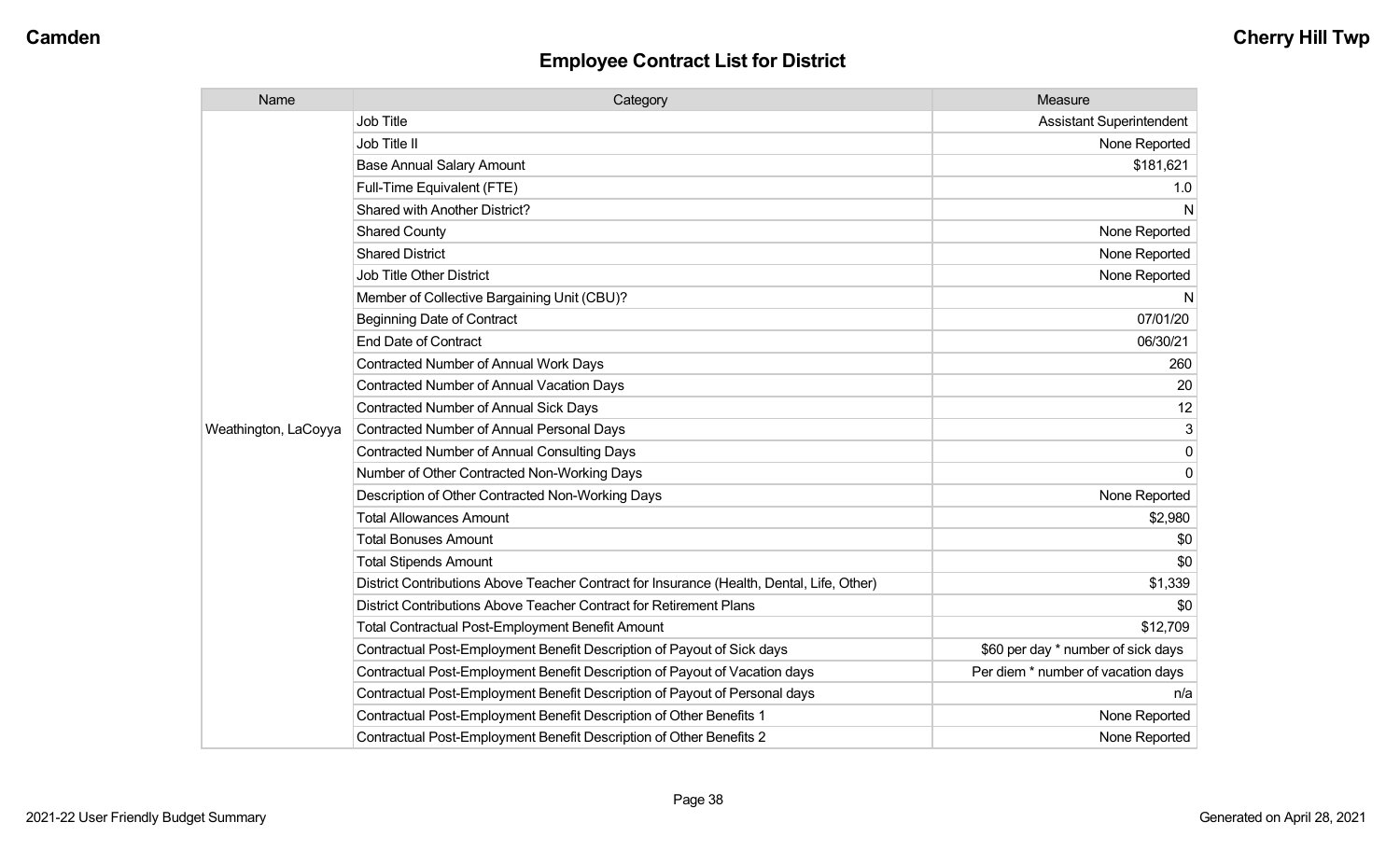| Name                 | Category                                                                                 | Measure                                 |
|----------------------|------------------------------------------------------------------------------------------|-----------------------------------------|
| Weathington, LaCoyya | Contractual Post-Employment Benefit Description of Other Benefits 3                      | None Reported                           |
|                      | Total Other/In-Kind Remuneration Amount                                                  | \$0                                     |
|                      | Description of Other/In-Kind Remuneration Annual Option to Buyback Sick Time in Cash     | None Reported                           |
|                      | Description of Other/In-Kind Remuneration Annual Option to Buyback Vacation Time in Cash | None Reported                           |
|                      | Description of Other/In-Kind Remuneration Annual Option to Buyback Personal Time in Cash | None Reported                           |
|                      | Description of Other/In-Kind Remuneration Annual Option to Other Remuneration 1          | None Reported                           |
|                      | Description of Other/In-Kind Remuneration Annual Option to Other Remuneration 2          | None Reported                           |
|                      | Description of Other/In-Kind Remuneration Annual Option to Other Remuneration 3          | None Reported                           |
|                      | <b>Additional Comment 1</b>                                                              | None Reported                           |
|                      | <b>Additional Comment 2</b>                                                              | None Reported                           |
|                      | <b>Additional Comment 3</b>                                                              | None Reported                           |
|                      | <b>Job Title</b>                                                                         | Coordinator/Director/Manager/Supervisor |
|                      | Job Title II                                                                             | Pubic Officer                           |
|                      | <b>Base Annual Salary Amount</b>                                                         | \$90,542                                |
|                      | Full-Time Equivalent (FTE)                                                               | 1.0                                     |
|                      | <b>Shared with Another District?</b>                                                     |                                         |
|                      | <b>Shared County</b>                                                                     | None Reported                           |
|                      | <b>Shared District</b>                                                                   | None Reported                           |
| Wilson, Barbara      | <b>Job Title Other District</b>                                                          | None Reported                           |
|                      | Member of Collective Bargaining Unit (CBU)?                                              |                                         |
|                      | <b>Beginning Date of Contract</b>                                                        | 07/01/20                                |
|                      | <b>End Date of Contract</b>                                                              | 06/30/21                                |
|                      | Contracted Number of Annual Work Days                                                    | 260                                     |
|                      | Contracted Number of Annual Vacation Days                                                | 20                                      |
|                      | <b>Contracted Number of Annual Sick Days</b>                                             | 12                                      |
|                      | <b>Contracted Number of Annual Personal Days</b>                                         | $\overline{2}$                          |
|                      | <b>Contracted Number of Annual Consulting Days</b>                                       | $\mathbf 0$                             |
|                      | Number of Other Contracted Non-Working Days                                              | $\Omega$                                |
|                      | Description of Other Contracted Non-Working Days                                         | None Reported                           |